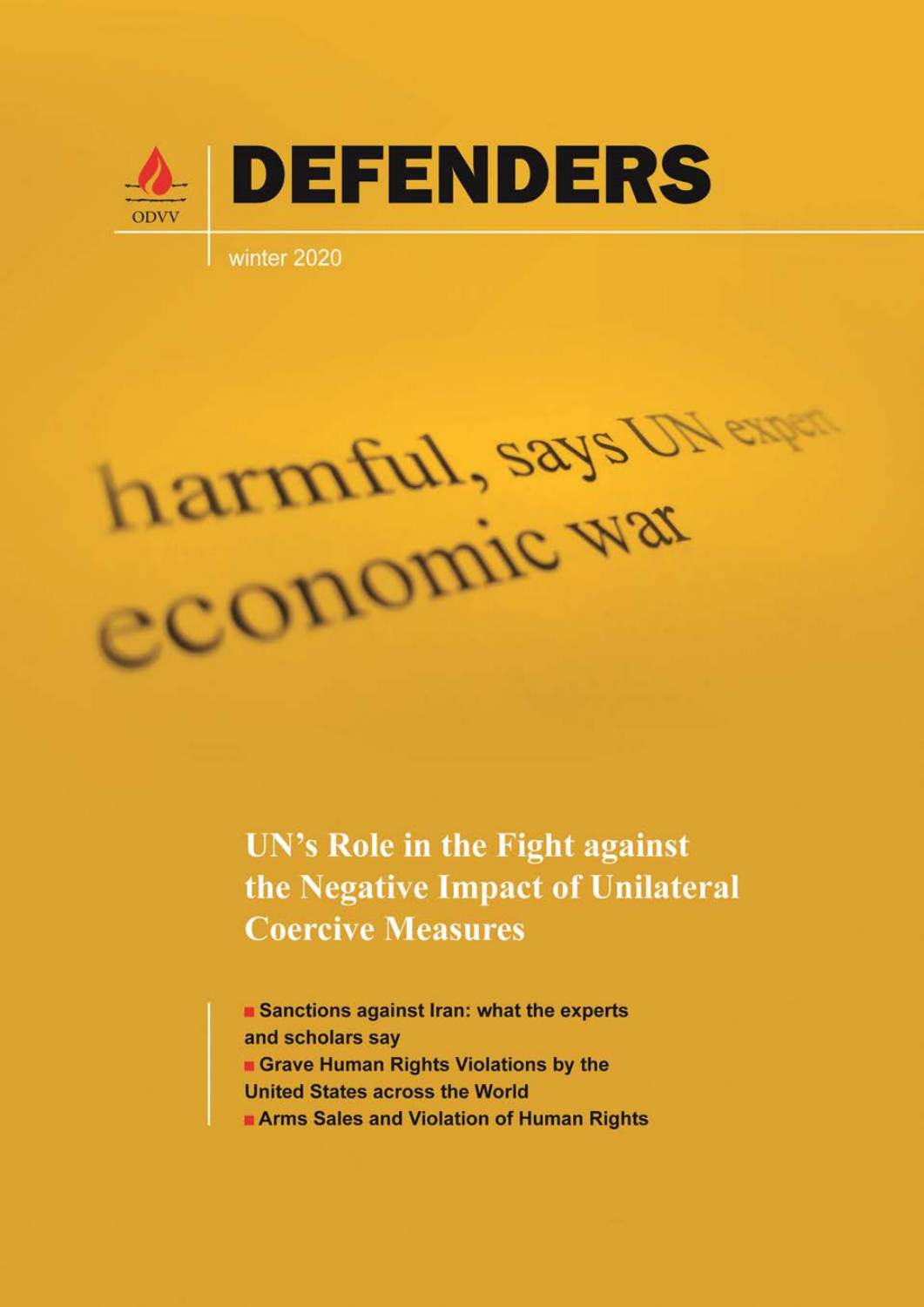## **Contents**

|  | <b>Editor's Note</b> |  |
|--|----------------------|--|
|--|----------------------|--|

- **UN's Role in the Fight against the Negative Impact of Unilateral Coercive Measures 3**
- **Sanctions against Iran: what the experts and scholars say 10**
- **Grave Human Rights Violations by the United States across the World 15**
- **Arms Sales and Violation of Human Rights 21**
- **Violation of Women and Children's Rights in Armed Conflicts 27**
- **A Review of Human Rights Development in the Islamic Republic of Iran in 2019 33**
	- Published by: The Organization for Defending Victims of Violence (ODVV)
	- Supervised by: Mahmoudreza Golshan Pazhooh(Ph.D)
	- Editor in Chief: Farzaneh Mostofifar
	- Design: Mohammad Taheri

The articles and papers published in the Defender,s Quarterly do not necessarily reflect the views of the ODVV. The Editor welcomes your suggestions and comments on the articles.

All letters should be addressed to:The Defenders, Quarterly

P.O.BOX 14155/5957 , Tehran-Iran

Tel:+98 21 88 95 49 28

Fax: +98 21 88 96 30 91

Email: defenders@odvv.org

Website: http://www.odvv.org

Those interested in receiving Defenders, should contact the Distribution Section of the ODVV at the above- mentioned address.

Geneva Representative Office:Telefax: +41 227916030

Address: The Ecumenical Centre,150 Route de Ferney, PO Box: 2100 , 1211 Geneva

Mobile: +41 786602076

Email: int-swiss@odvv.org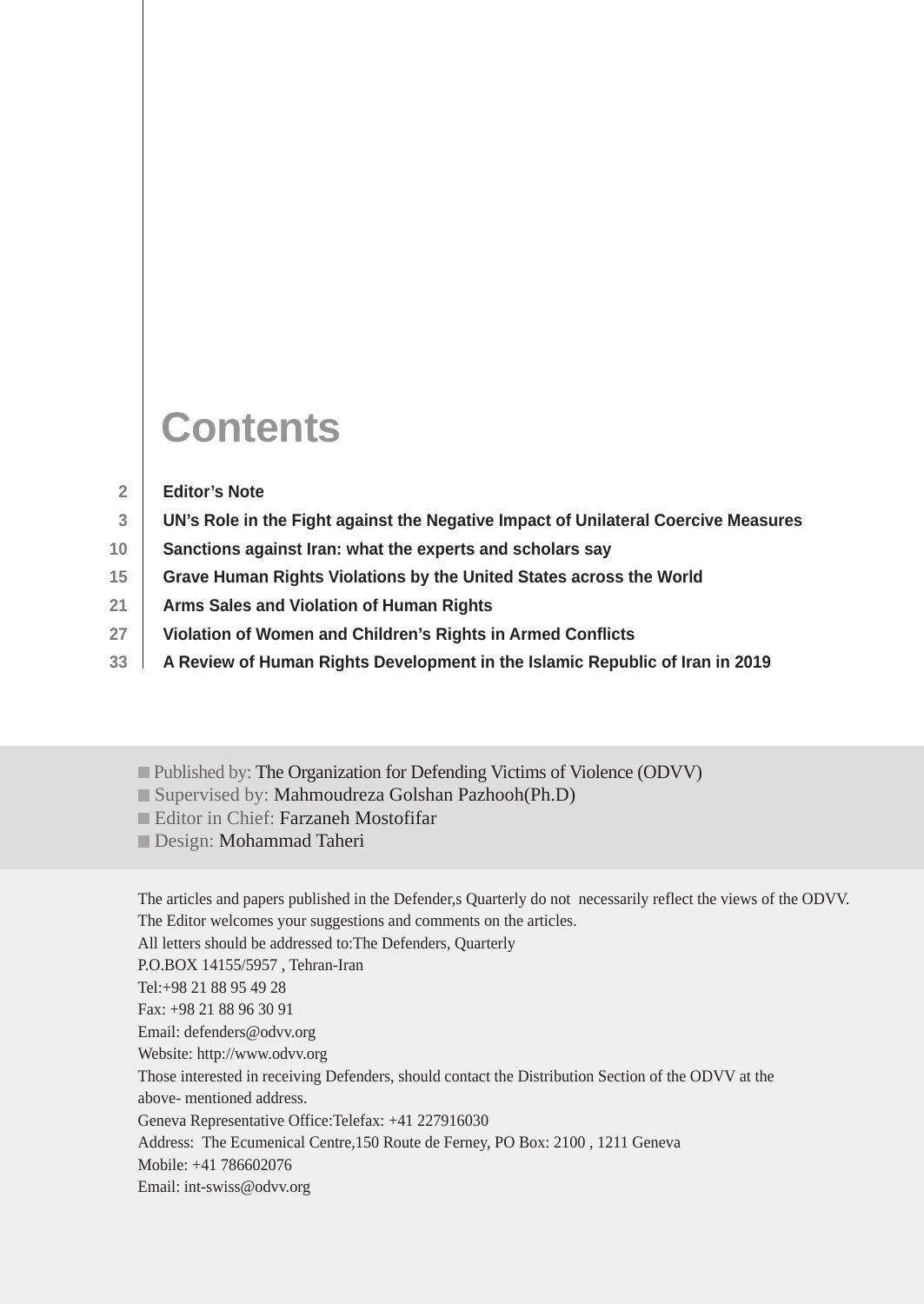# **Editor's Note**

2019 which came to an end, was a year where we witnessed continued inequalities, spread of hatred, threats to peace, spread of wars in the world and global warming. And early into 2020 the perspective for the future is one of serious alarm for insecurity and grave violations of human rights.

As human rights activists who always had concerns for people to live in peace and enjoy human rights, cannot be indifferent when world leaders unbelievably disregard all Mankind's achievements towards international peace and cooperation. We cannot be indifferent when arms dealers threaten the world with war and conflict for their own personal gains and profits. We cannot remain indifferent when global warming threatens our only living planet.

As human rights activists we always believe one of the ways for resolving issues is to raise awareness, and to this aim we dedicate parts of Defenders Newsletter to highlight some of these concerns and issues. And in this issue of Defenders we have reflected some of the most important human rights violations that have taken place in the world through articles and reports contributed by experts in various fields.

In this issue we have allocated pages to the violation of women and children's rights who always suffer the most in crises, in a special report on the review of women and children's rights in armed conflicts in 2019.

The effects of the arms trade on human rights in 2019 is one of the cases which needs to be highlighted with more transparency, and in this regard a part of this issue of Defenders is dedicated to this.

Benefiting from the views of experts' views of human rights violations has always been one of the ways we reflect views and opinions, and in this issue we have asked for experts' views of the impact of unilateral coercive measures on the enjoyment of human rights.

At the same time as countries' UPR in this issue we have reviewed US leaders' human rights violations in 3 domestic, countries and international levels.

Also there is a piece on United Nations performance regarding unilateral coercive measures.

There is also a report on positive human rights achievements in Iran in this issue of Defenders.

In the hope that with help, we can take steps towards justice, peace and human rights.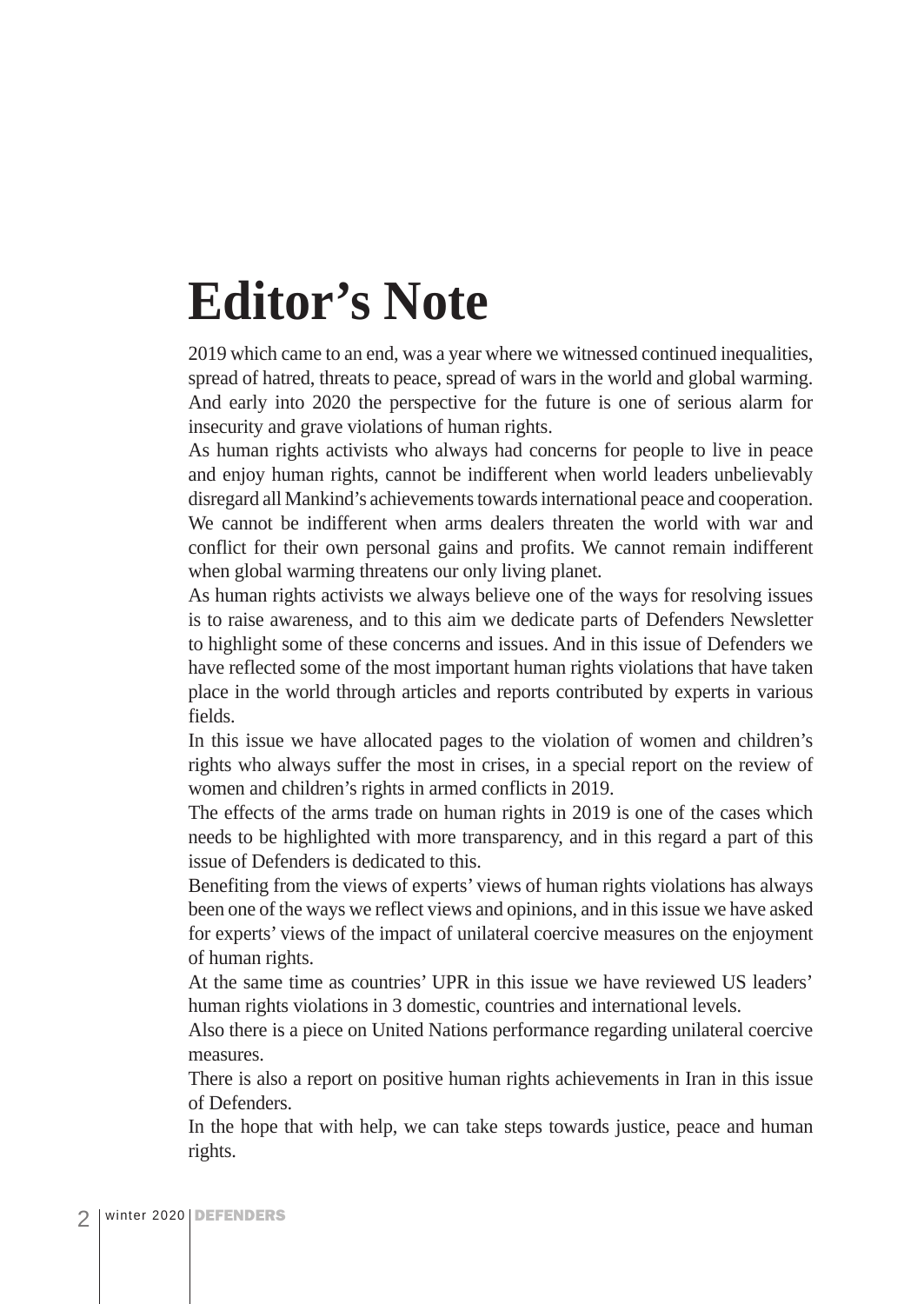## **UN's Role in the Fight against the Negative Impact of Unilateral Coercive Measures**



By: Farzaneh Mostofifar phd candidate in political Science

One of the main goals of the United Nations from its founding to-date is the preservation of international peace and security. According to UN documents, unilateral coercive measures are deemed as economic wars which have a lot of negative impacts on human rights and are threats to international peace and security. Also the basis of one the most important bodies which must play a role in the fight against negative impacts of unilateral coercive measures is the UN.

In this narrative we try and get an answer to the question, what is the UN's role in the fight against the negative impacts of unilateral coercive measures? And to answer this question we have reviewed the performance of bodies which have the most roele in this regard, such as the Security Council, General Assembly, Human Rights Council and Commission on Human Rights, and reached the conclusion that although the UN and its various bodies to-date have taken various steps such as issue resolutions, appoint special rapporteur, submitted regular reports, held sessions and conducted thematic studies on the subject of unilateral coercive measures, but it seems that there is a long way to go for reigning in the unilateral coercive measures of governments.

**Keywords**: United Nations, unilateral coercive measures, Human Rights Council, Commission on Human Rights, General Assembly, Security Council.

## **1 – Introduction**

Unilateral coercive measures are deemed as one of the outcomes of the effects of application of unilateral policies by governments.

The phrase "unilateral coercive measures" typically refers to economic measures taken by one country to influence a policy change in another country. Examples of such measures include trade sanctions in the form of embargoes and the interruption of financial and investment flows between sender and target countries. More recently, so-called "smart" or "targeted" sanctions such as asset freezing and travel bans have been employed by individual States in order to influence persons who are perceived to have political influence in another State (Human Rights Council resolution 19/33)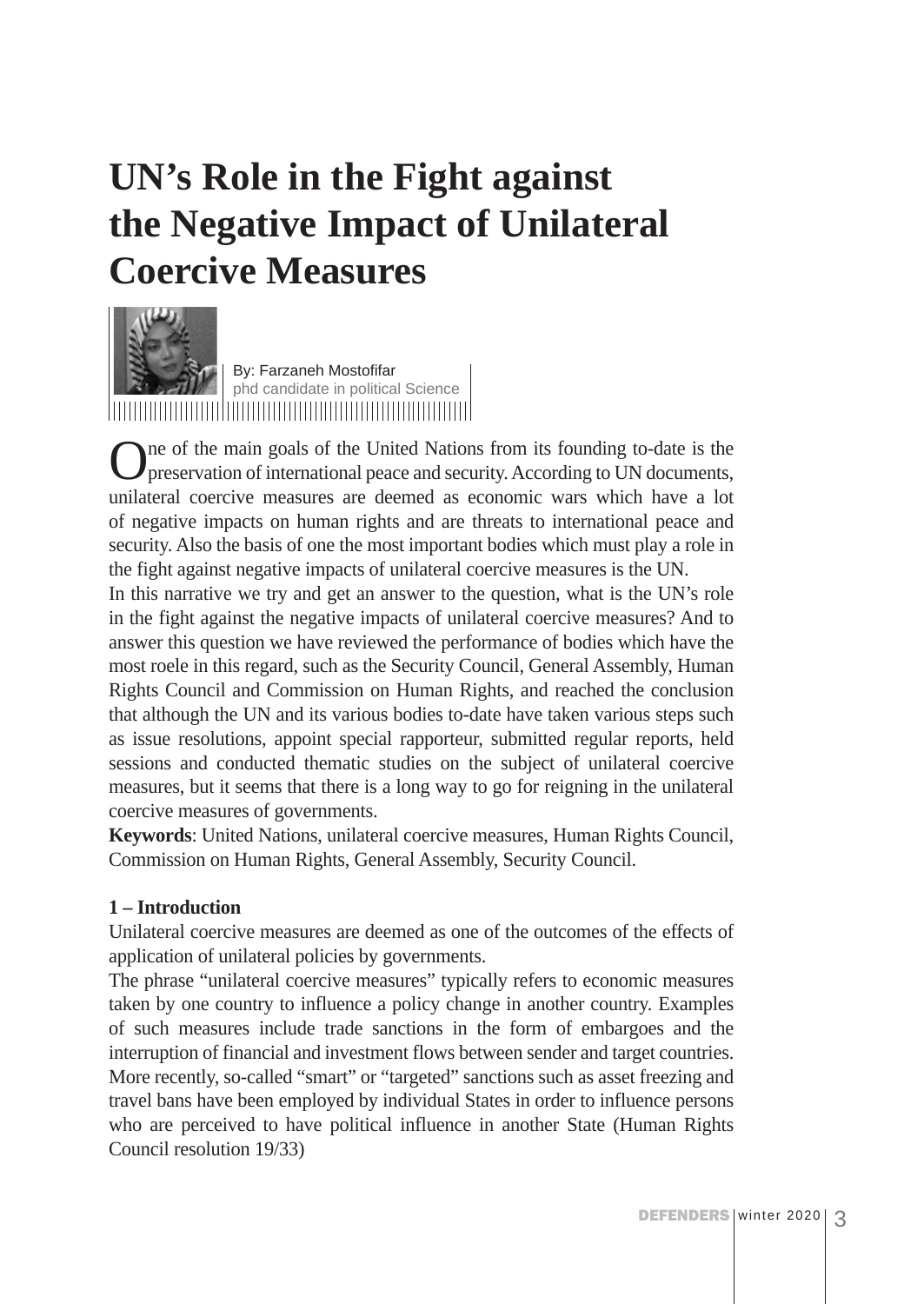#### **2 – Negative Impacts of Unilateral Coercive Measures**

Unilateral coercive measures which according to UN documents such as the recent reports of the Special Rapporteur on the Impact of Unilateral Coercive Measures on the Enjoyment of Human Rights, are deemed as economic wars. Unilateral coercive measures have a lot of negative impacts on various aspects of human rights such as right to life, health, food, education and other aspects. Also right to development and right to the MDG which the world is committed to reach are some of the main victims of unilateral coercive measures, and prevent humanitarian assistance from reaching affected regions during natural disasters.

Overall, unilateral coercive measures are on the opposite side of the scale of multilateralism. Therefore multilateral accomplishments such as human rights, international law, international and multilateral agreements are all affected by the negative impacts.

Also, unilateral sanctions take aim at a state and its policies, especially economic policies, and as such, pose a threat to peace. Threat and pressure from a state

**Also, unilateral sanctions take aim at a state and its policies, especially economic policies, and as such, pose a threat to peace. Threat and pressure from a state against another state can be used as a pretext to wage war.** against another state can be used as a pretext to wage war.

## **3 – Unilateral Coercive Measures History in the United Nations**

Attention to the subject of pressures, threats and coercive and economic measures, were brought to the special attention of UN bodies from the beginning of the seventies, and in texts such as the "Declaration on Principles of International Law Friendly Relations and Cooperation among States in Accordance with the Charter of the United Nations" , "The New International Economic Order" , and also the "Charter of Economic Rights and Duties of States" , have all repeatedly reiterated that UN Member States do not have the right to carry out or encourage

to carry out any form of coercive measures and apply economic and political pressures which prevent the targeted country from applying its own governance (the Principle of Non-intervention).

In Resolution 152 of the UN Conference on Trade and Development (2 July 1983) this definition found a more meaningful definition as "economic coercive measures"1 ; and gradually in time it covered the political arena as well as the economic one It was on this basis that in Resolution 197 of the 38th UN General Assembly (1983) this fact was clearly recognised that some developed countries were resorting to threats to or applying coercive and restrictive measures more than before with the aim of putting political pressures on developing countries.

The same Resolution states that coercive measures have negative impact on the economy of developing countries, and damage the establishment of peace and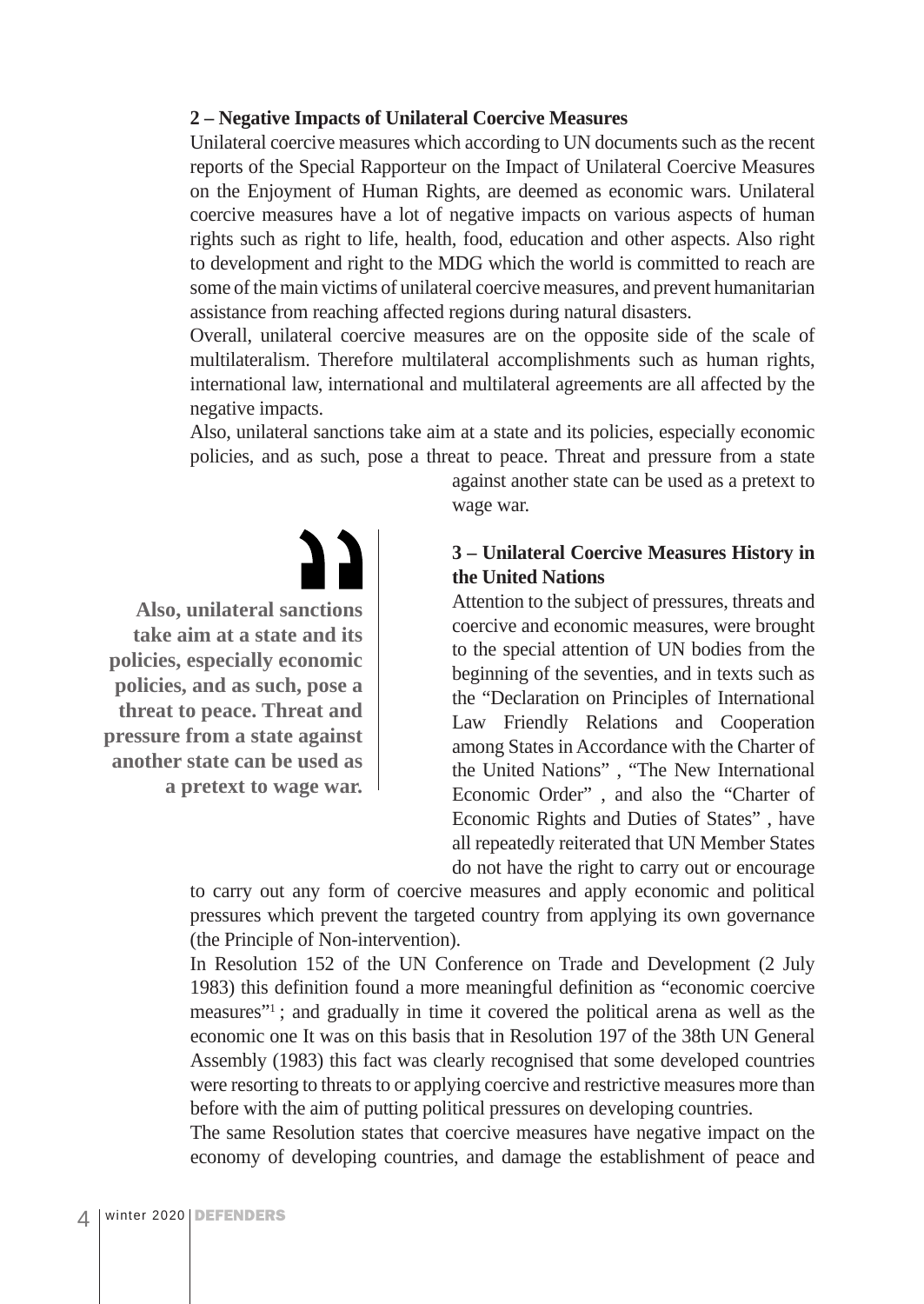friendly relations among nations. The text of the Resolution also calls on developed countries to refrain from taking any form of restricting measures such as blockade, embargo or sanctions against developing countries.

The Vienna Declaration and Programme of Action adopted by the World Conference on Human Rights in 1993 called upon States to "refrain from any unilateral measure not in accordance with international law and the Charter of the United Nations that creates obstacles to trade relations among States and impede the full realization of the human rights set forth in the Universal Declaration of Human Rights and in international human rights instruments, in particular the rights of everyone to a  $\mathbf{C}$ **Finally, it must be said that in general 12 resolutions in the Commission on Human Rights, 2 decisions and 9 resolutions in the Human Rights Council, and 31 resolutions in the General Assembly have been adopted on unilateral coercive measures**

standard of living adequate for their health and well-being, including food and medical care, housing and the necessary social services".2

#### **4 – United Nations Performance with regards to Unilateral Coercive Measures**

Looking at the discourse produced by all the aforementioned resolutions indicates that unilateral coercive measures (sanctions) aside from their negative impacts, they also leave deep and often irreparable impacts on the health of citizens (right to health), healthy nourishment (right to food), enjoyment of medical treatment and medicines, enjoyment of education, entry of necessary technology for the protection of the environment and overall, right to life and development.

Furthermore, unilateral coercive measures also violate fundamental UN Charter principles, particularly the equal sovereignty of governments, territorial integrity, the non-intervention principle, and the cooperation principle. The international community has authorised the United Nations to adopt coercive economic measures in special circumstances where there is a threat against peace or violation of peace. States' unilateral measures for application of unilateral economic measures against other states has no basis in international law.

Finally, it must be said that in general 12 resolutions in the Commission on Human Rights, 2 decisions and 9 resolutions in the Human Rights Council, and 31 resolutions in the General Assembly have been adopted on unilateral coercive measures. In this report we enumerate all resolutions on unilateral coercive measures that have been adopted by the Commission on Human Rights. In the next reports we will review resolutions adopted in the UN General Assembly and Human Rights Council and also the appointment of a special rapporteur on unilateral coercive measures and reports that he and the UN High Commissioner for Human Rights have submitted.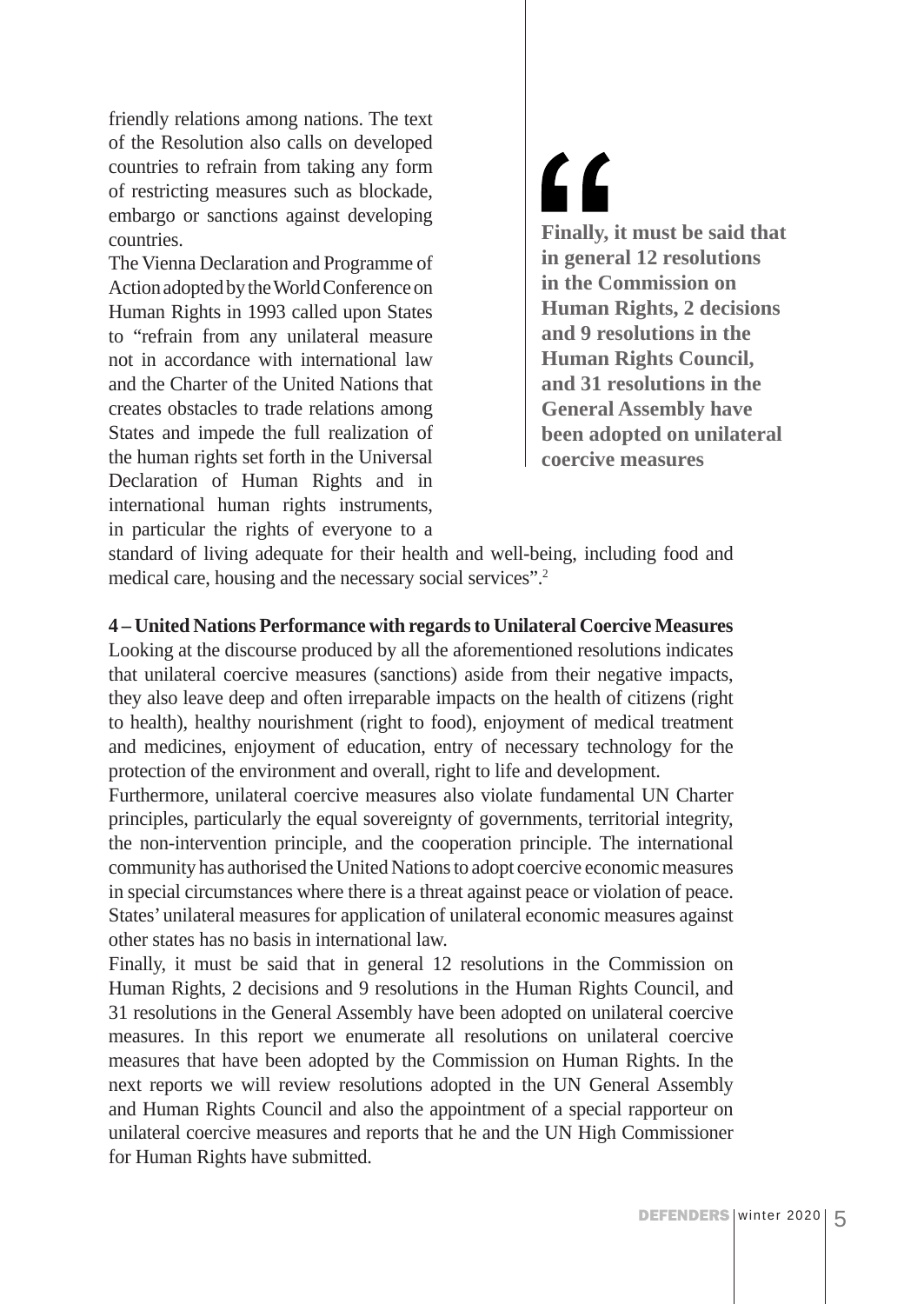#### 4-1 – General Assembly

Several discussions, resolutions and reports presented to the General Assembly, the Human Rights Council, and the former Commission on Human Rights have addressed the issue of the impact of unilateral coercive measures on the full enjoyment of human rights.<sup>3</sup>

UN General Assembly Resolution 210 of 1991 also called on all states to suspend unilateral economic pressures which are with the aim of intervening in decisions. Until 1995 this Resolution submitted in the General Assembly as "Economic Measures as Means of Political and Economic Coercion against Developing Countries", and thereafter with further attention to the negative impacts of these types of measures on the human rights of the citizens of the targeted country it became known as "human rights and unilateral coercive measures" in the General Assembly. What is significant is that at the same time as the change in the approach, in 1994 a Resolution entitled "Human Rights and Unilateral Coercive Measures" was proposed in the UN Commission on Human Rights which was approved with 23 votes in favour, and 18 against. Article 5 of this Resolution clearly "reaffirms that essential goods, in particular food and medicines, should not be used as a tool for political pressure". Also reaffirms that essential goods, in particular food and medicines, should not be used as a tool for political pressure. In fact it is from this date onwards that alongside attention to negative impacts of unilateral sanctions on the economy of the target country, the damaging and negative human rights impacts of sanction on ordinary citizens was also specially noted.

In 1996 the "Elimination of Coercive Economic Measures as a Means of Political and Economic Compulsion" Resolution which was adopted by the UN General Assembly, while deeming unilateral sanctions with extraterritorial characteristics as unlawful, it deems these laws as in conflict with the right of states in their own economic self-determination.4

Although the General Assembly sets the standards or norms regulating when sanctions are permissible.<sup>5</sup>

The General Assembly tends to make a vigorous distinction between sanctions established unilaterally by one country against another, and sanctions approved by the United Nations as a whole. Unilaterally or autonomous sanctions, because they treat countries differently, based purely on national policy, tend to violate international law or international principles. Collective sanctions by the entire international community, on the other hand, are international law, with unquestionable legitimacy. 6

The logic of these resolutions leaves the UN unwilling to support more than diplomatic or targeted sanctions, except in response to the most extreme violations of international law.

#### 4-2 – Security Council

In imposing unilateral sanctions against other countries, the United States and EU claim some universal commitments have been violated, such as violation of human rights, refugee's rights, proliferation of weapons of mass destruction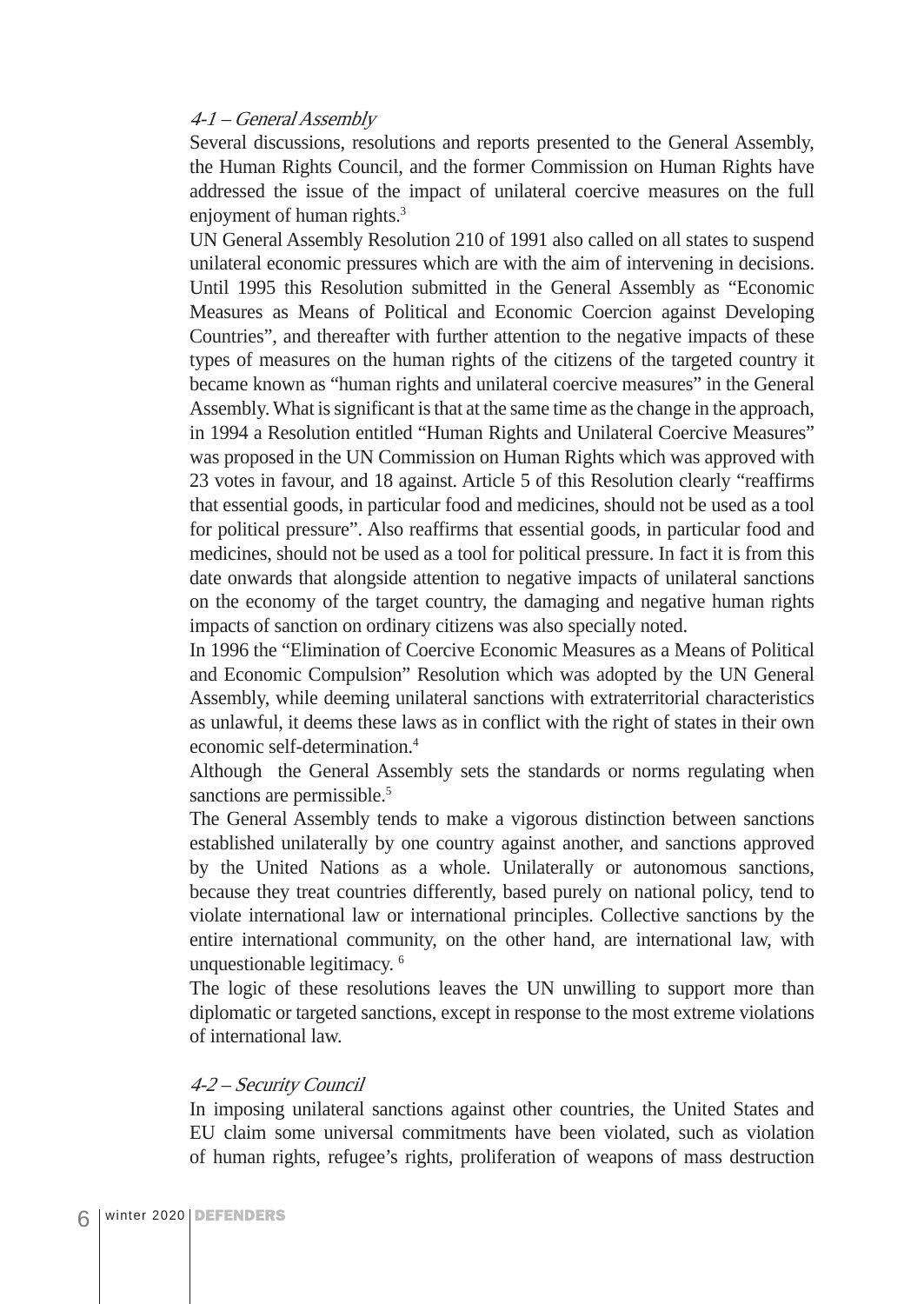and international drugs trafficking, international terrorism and failure to observe Security Council resolutions by countries. If these violation claims are related to international peace and security, it is the authority of the Security Council to firstly give opinion on the nature of these commitments and claimed violations, and secondly recognize the authenticity of the violation, and thirdly make decisions on measures that must be taken in the event of violation of commitments.

7 ) **The logic of these resolutions leaves the UN unwilling to support more than diplomatic or targeted sanctions, except in response to the most extreme violations of international law.**

### 4-3 – Commission on Human Rights

The condemnation process of the negative

impacts of unilateral sanctions on the human rights of the citizens of the target country continued within the Commission on Human Rights until 2005, and following its replacement with the Human Rights Council, this was again followedup by the Council and from 2007 to-date it has periodically been discussed in this body, and put to the vote and approved. This procedure also continues in the UN General Assembly and this Resolution is adopted every year.

### 4-4 –Human Rights council

The continuing practice of imposing various forms of unilateral coercive measures and the potential impact of such measures on human rights, has drawn the attention of a large number of Member States (e.g. resolution A/67/118 "Necessity of ending the economic, commercial and financial embargo imposed by the United States of America against Cuba," adopted by a recorded vote of 188 to 3 with 2 abstentions.) Furthermore, United Nations human rights bodies and mechanisms including Special Procedures have considered this issue (e.g. see reports A/67/327 p. 41, 42, A/67/181, A/67/118, A/66/138 and the Sub-Commission study E/CN.4/ Sub.2/2000/33.)

#### 4-4 – Adoption of Documents

To-date the Human Rights Council has issued 9 resolutions on the negative impact of unilateral coercive measures on the enjoyment of human rights

4-5 – Setting Special Rapporteur's Mandate and Submission of Report

A) Composition and Working Methods

The Special Rapporteur on the negative impact of unilateral coercive measures on the enjoyment of human rights is one of the thematic special procedures overseen by the United Nations Human Rights Council.7

The Special Rapporteur works to minimize the negative effects of unilateral coercive measures on human rights by collecting and reviewing information regarding trends, developments, and challenges pertaining to such measures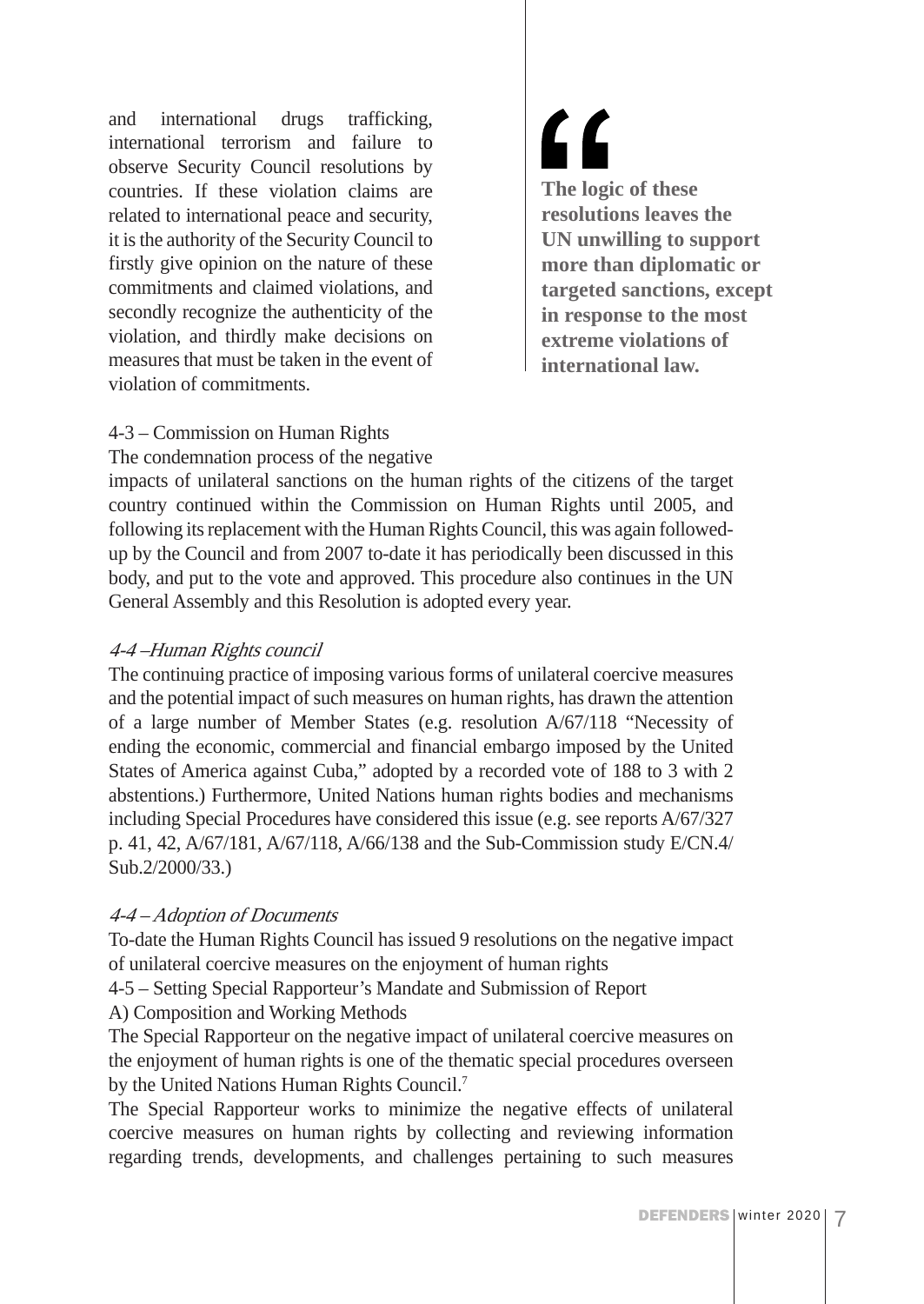and their impacts and by making recommendations. The Special Rapporteur also promotes accountability by reviewing independent mechanisms that assess unilateral coercive measures and works with United Nations bodies to prevent and redress the adverse impacts of unilateral coercive measures on human rights.<sup>8</sup>

The mandate of the Special Rapporteur lasts for a period of three years and is filled by one highly qualified individual. The UN Human Rights Council established the Special Rapporteur's mandate in 2014 with Resolution 27/21<sup>9</sup> (and its corrigendum). In fulfilling the mandate, the Special Rapporteur issues statements and reports annually to the UN General Assembly and Human Rights Council.<sup>10</sup> **B)** Statements

The Special Rapporteur records his or her statements made before meetings of experts and international bodies relating to unilateral coercive measures and human rights. These statements are available on the Special Rapporteur's Statements and Letters webpage.

**C)** Reports to the UN General Assembly and Human Rights Council

The Special Rapporteur reports annually to the UN General Assembly and Human Rights Council on all activities related to its mandate. Reports submitted by the Special Rapporteur as well as other reports concerning unilateral coercive measures are available on the Special Rapporteur's webpage.<sup>11</sup>

#### 4-5) United Nations studies

Numerous United Nations studies have also been carried out on unilateral coercive measures and human rights including the issue of legality of such measures. For instance, Working Paper "The Adverse consequences of economic sanctions on the enjoyment of human rights" (E/CN.4/Sub.2/2000/33); Human Rights Impacts of Sanctions on Iraq, Background Paper prepared by OHCHR for the meeting of the Executive Committee on Humanitarian Affairs of 5 September 2000 (A/ HRC/19/33); OHCHR thematic study on the impact of unilateral coercive measures on the enjoyment of human rights, including recommendations on actions aimed at ending such measures, 11 January 2012; and Committee on Economic, Social and Cultural Rights, general comment No. 8 of 1997 on the relationship between economic sanctions and respect for economic, social and cultural rights (E/C.12/1997/8). All these studies have analysed the legitimacy of unilateral coercive measures from a human rights perspective and the complex and divergent views around this topic. They have also stressed the need to further examine the linkages between unilateral coercive measures and human rights.

#### **5 – Conclusion**

Various UN bodies, especially those that are active on the subject of human rights, have worked and performed in various ways with regards to unilateral coercive measures and their negative impacts. One of the main results of these actions is the highlighting of the role of unilateral coercive measures on the violation of human rights. At the moment, the Islamic Republic of Iran, Cuba, Bolivarian Republic of Venezuela, the Russian Federation, Qatar, the State of Palestine, Syrian Arab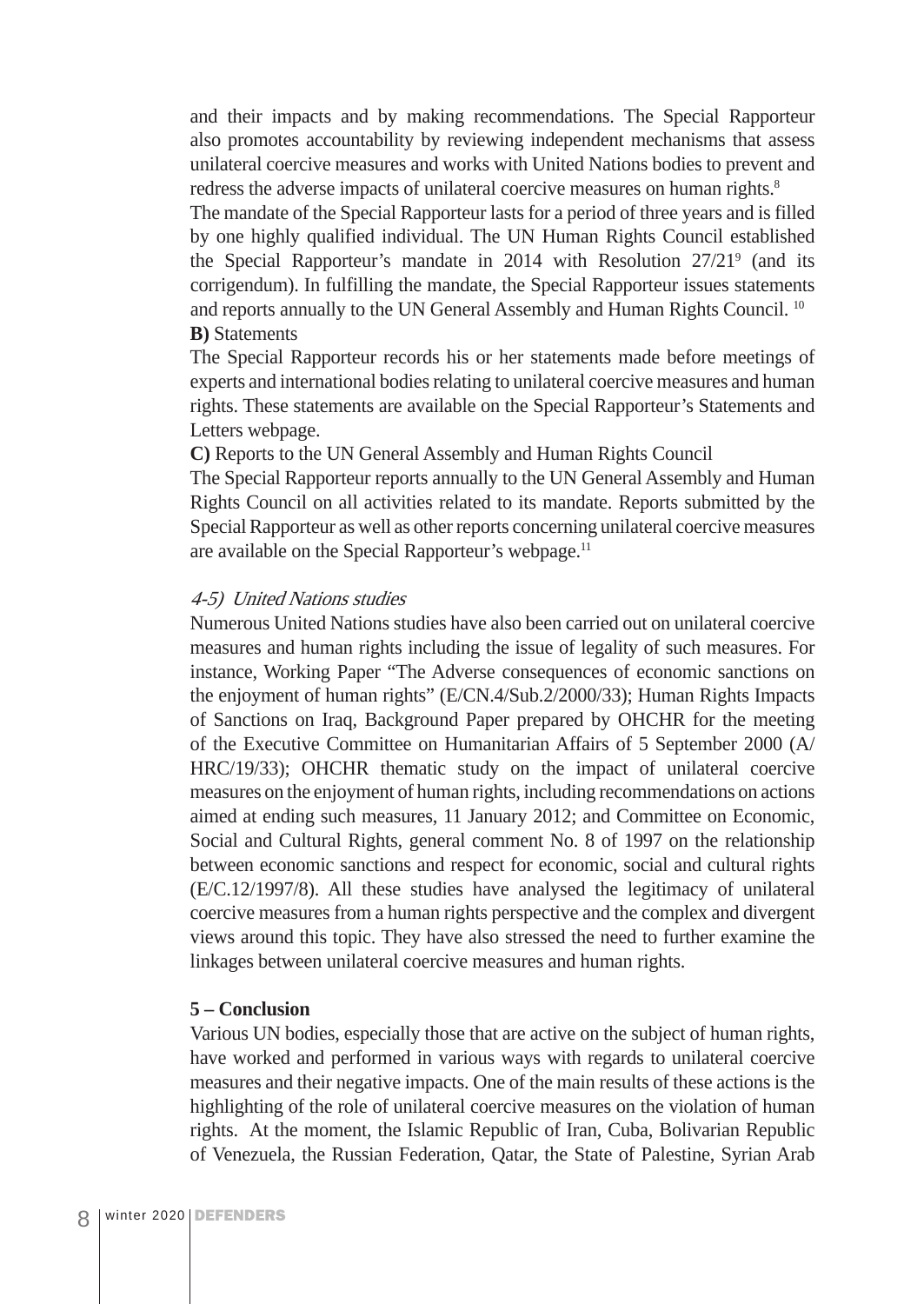Republic and Yemen are among the countries affected by UCMs which indicates the spread of unilateral measures at the global level and this has made the Human Rights Council to approve and renew the mandate of the Special Rapporteur on the Negative Impact of Unilateral Coercive Measures on the Enjoyment of Human Rights and to submit report to the UN General Assembly and the Human Rights Council to fight the negative impact of UCMs.

Also unilateral coercive measures are condemned by the UN General Assembly on a yearly basis for being contrary to international law and for having negative effects on human rights and the economy of developing States. Although legal doctrine generally finds that the limitations of economic coercion are a grey area of international law, these resolutions could be indicative of an emerging prohibition. Review of the history of UN actions which this narrative covered in further detail showed that the UN has tried to legitimize multilateral coercive measures and opposed to that, to report international law and human rights violations by unilateral coercive measures, and to work towards reaching an international consensus. Overall the promotion of multilateralism with the cooperation of international organizations, nongovernmental actors and stress on the role of the UN in this regard are all ways to fight unilateralism.

#### **Sources**

- Alexandra Hofer, The Developed/Developing Divide on Unilateral Coercive Measures: Legitimate Enforcement or Illegitimate Intervention?, hinese Journal of International Law, Volume 16, Issue 2, June 2017, Pages 175–214, https://doi. org/10.1093/chinesejil/jmx018

-'EU needs greater focus on human rights impact of sanctions – UN expert', UN High Commissioner for Human Rights, 23 June 2017, https://www.ohchr.org/EN/ NewsEvents/Pages/Displa yNews.aspx?NewsID=21795&LangID=E

-Richard N. Haass, Economic Sanctions and American Diplomacy (New York: Council on Foreign Relations, June 1998), https://www.cfr.org/book/economicsanctions-andamerican-diplomacy

-'Consolidated United Nations Security Council Sanctions List', UN Security Council, 9 August 2018, https://scsanctions.un.org/fop/fop?xml=htdocs/resour ces/xml/en/consolidated.xml&xslt=htdocs/resources/ xsl/en/consolidated.xsl

3.https://www.ohchr.org/EN/NewsEvents/Seminars/Pages/WorkshopCoerciveMeasures.aspx

8.A\_HRC\_RES\_9\_4

<sup>1.</sup> https://ec.europa.eu/competition/international/legislation/unctad.pdf

<sup>2.</sup>https://www.ohchr.org/EN/NewsEvents/Seminars/Pages/WorkshopCoerciveMeasures.aspx

<sup>4.</sup>http://www.odvv.org/blog-2803-A-Look-at-International-Documents-Related-to-UCMs-1--Commissionon-Human-Rights

<sup>5.</sup>https://www.odu.edu/content/dam/odu/offices/mun/issue-brief-2019/ib-fourth-coersive-measures.pdf 6.https://scsanctions.un.org/fop/fop?xml=htdocs/resour

<sup>7.</sup>https://ap.ohchr.org/documents/E/HRC/resolutions/A\_HRC\_RES\_6\_7.pdf

<sup>9.</sup>https://www.ohchr.org/EN/HRBodies/HRC/RegularSessions/Session27/Pages/ResDecStat.aspx

<sup>10.</sup>https://documents-dds-ny.un.org/doc/UNDOC/GEN/G14/179/07/PDF/G1417907.pdf?OpenElement

<sup>11.</sup>https://ijrcenter.org/un-special-procedures/special-rapporteur-on-the-negative-impact-of-unilateralcoercive-measures-on-the-enjoyment-of-human-rights/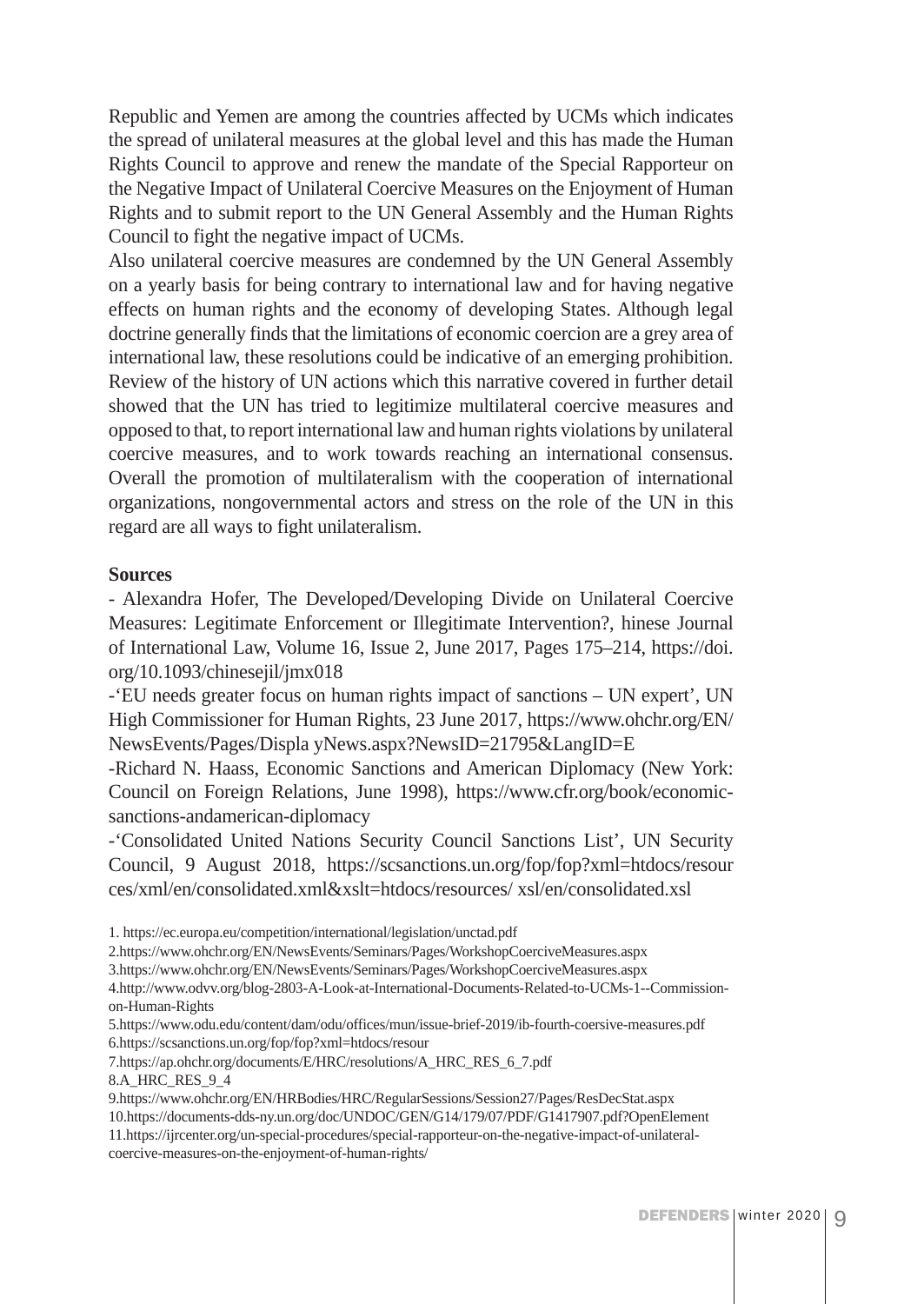## **Sanctions against Iran: what the experts and scholars say**



By: Kourosh Ziabari Journalist and Reporter

I all the seen subject to stringent economic sanctions by the United States for nearly four decades. The punitive measures have been intensified in the recent ran has been subject to stringent economic sanctions by the United States for years under President Barack Obama and his successor Donald Trump.

Iran has been virtually cut off from the international banking and financial sectors, and its people have lived through extreme difficulties as a result of the sanctions. The inability of the Iranian people to access foodstuff, life-saving medicine and the unavailability of high-quality medical services are some of the byproducts of the sanctions Iran has been targeted with. Iranian airlines have not been able to update their fleet over the past four decades, and hundreds of innocent civilians lost their lives throughout these difficult years in air accidents caused by the technical problems of aged aircraft operated by Iranian carriers. The sanctions have also precipitated the significant devaluation of Iranian currency, which in turn has triggered skyrocketing inflation, leaving Iran with one of the most troubled economies of the world. International Monetary Fund estimated that Iran's inflation rate in 2019 stood at 35 percent. Also, these measures have taken their toll on Iranians wishing to travel abroad for visits or studying by making it doubly difficult to obtain visas and buy foreign currency. Besides, the latest technology products such as mobile phones, laptops and other electronic gadgets as well as online services have been largely unavailable to Iranian millennials as a result of the sanctions.

In short, the sanctions have dramatically increased the cost of living in Iran, enormously impinging on the quality of education, transportation, communications, environmental protection and other sectors.

Iran's nuclear program, its human rights record and its sponsorship of militant groups across the Middle East are the grounds cited by the United States for the imposition of hard-hitting economic sanctions against the oil-rich country. Iran doesn't concur with the United States government's understanding of these sticking points.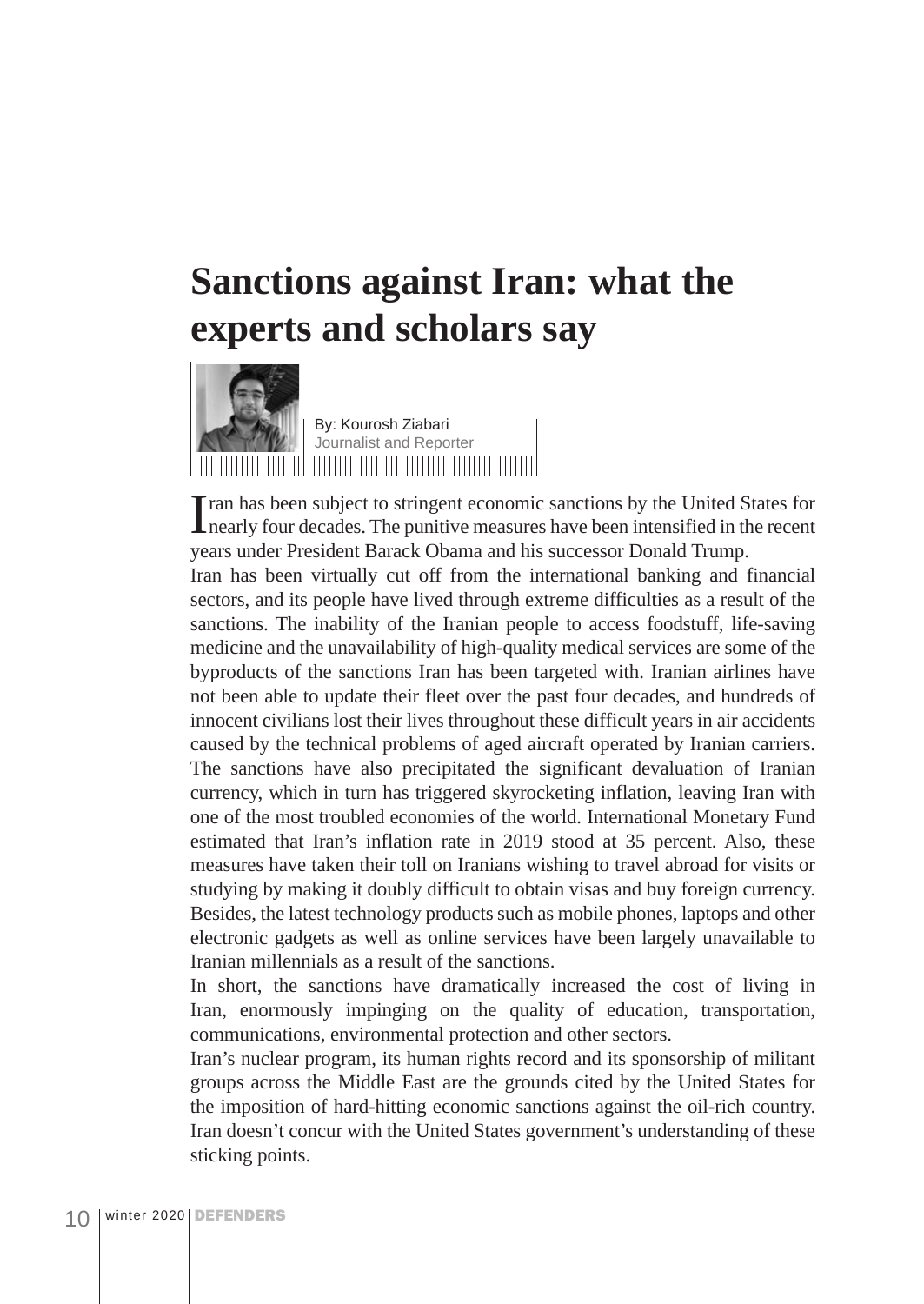Idriss Jazairy, the UN Special Rapporteur on the negative impact of the unilateral coercive measures has decried the broadranging economic sanctions against Iran, branding them a violation of the rights of the Iranian people due to their disproportionate nature.

Over the past few months, Organization for Defending Victims of Violence has arranged interviews with several distinguished scholars, diplomats and politicians about the impacts of the US unilateral sanctions, their legality and human cost. In this report, we briefly explore the important excerpts of some of these interviews.

 $\mathbf{C}$ **Idriss Jazairy, the UN Special Rapporteur on the negative impact of the unilateral coercive measures has decried the broad-ranging economic sanctions against Iran, branding them a violation of the rights of the Iranian people due to their disproportionate nature.** 

## **John F. Tierney, former member of the US House of Representative from Massachusetts (1997-2015)**

The Trump "policy" has raised international sympathies for Iran while painting the United States as a country unwilling to stand by its commitments. The imposition of sanctions under the "maximum pressure" campaign is supposed to change Iran's behavior, not target and punish a country as an end in itself. Further, there is little left for the United States to sanction unilaterally, so it seems President Trump's policy will not compel Iran to capitulate to the 12 demands Secretary of State Mike Pompeo outlined when President Trump first withdrew from the nuclear deal. The result is likely the exact opposite of what Mr. Trump alleges to have been seeking."

Regardless of stated intention, the imposition of this administration's sanctions on Iran have adversely impacted the humanitarian situation there. The Trump administration is going well beyond the pre-JCPOA sanctions regime and is targeting the oil sector to increase the pressure on the Iranian economy writ large. It is becoming clear that President Trump's "maximum pressure" campaign has both failed to spur new negotiations and had the effect of diminishing positive views of the United States among Iranian citizens. If the Trump plan was to create hardship that would drive a wedge between the Iranian citizenry and the elite governing officials, that plan seems to be backfiring.

## **Prof. Vijay Prashad, Director of Tricontinental: Institute for Social Research**

 Unilateral sanctions have a terrible impact on people's lives. They do impact the human rights of people. There is no doubt about that. The impact of these sanctions needs to be studied and their impact needs to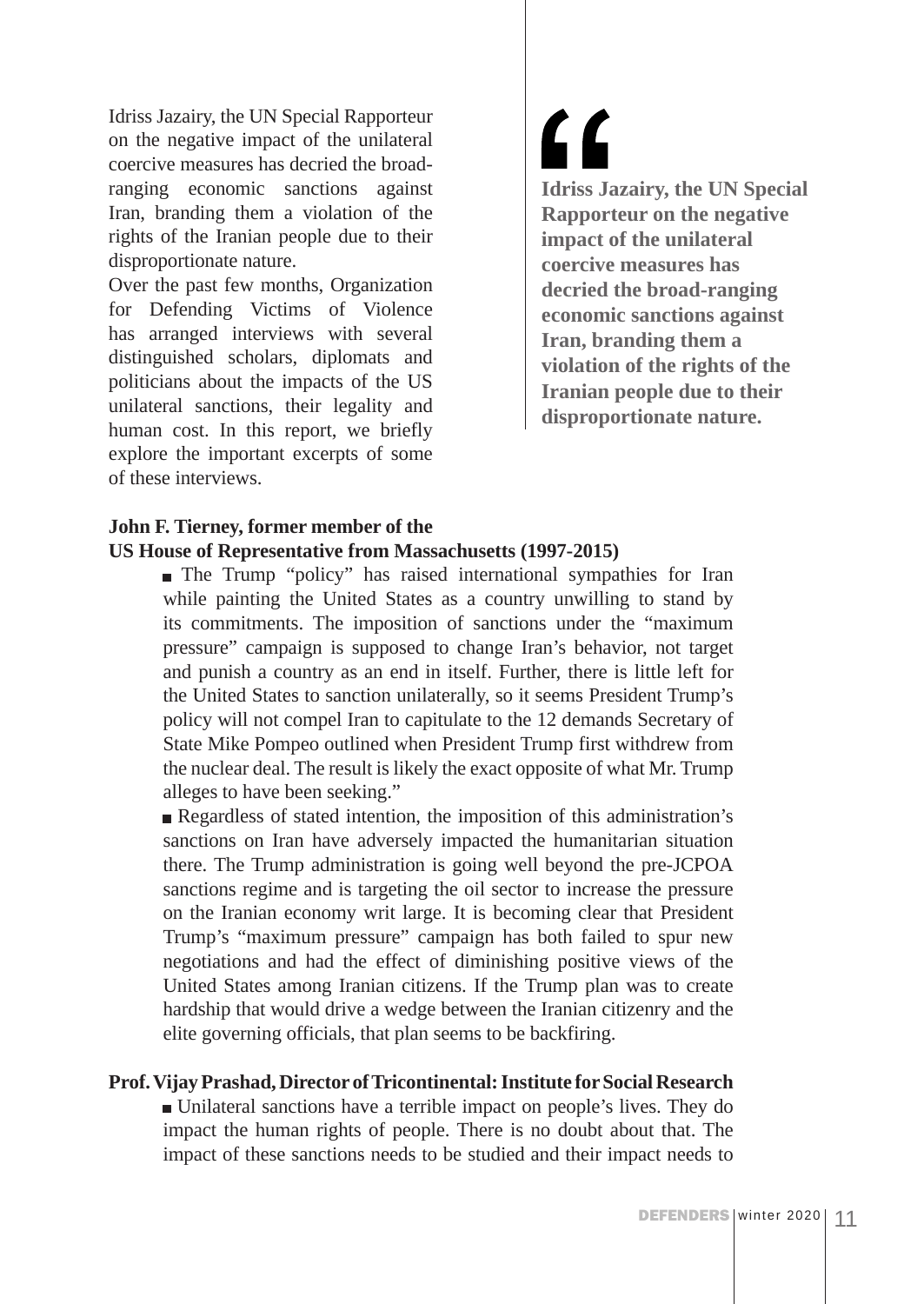be broadcast. It is important to bear in mind that the imperialist bloc does not care about this impact. You might recall that during the 1990s US-led sanctions against Iraq, the then US ambassador to the UN, Madelaine Albright, said that the death of half a million Iraqi children as a result of the sanctions was «a price worth paying». So, this needs to be part of the conversation, this disregard for the impact of sanctions.

## **Prof. Nasrin Rahimieh, Howard Baskerville Professor of Humanities and Director of the Humanities Core Course at the University of California, Irvine**

Reports from Iran appear to confirm the heavy cost of the sanctions on ordinary Iranian citizens. But the Iranian government also bears responsibility for not adequately addressing internal corruption and inaction. Any debate about the impact of the US sanctions will inevitably touch upon Iran's own problems in instituting more equitable distribution of wealth and resources.

## **Prof. Nader Entessar, Professor Emeritus and former Chair of the Department of Political Science and Criminal Justice at the University of South Alabama**

 Economic sanctions, especially if they are comprehensive and sustained over a long period, are weapons of war. Irrespective of the stated goals of economic sanctions, the principal victims of comprehensive economic sanctions are and will always be ordinary citizens of the target country. Of course, appropriate international organizations do get involved in alleviating the impact of such sanctions on ordinary people, but such organizations neither have the resources nor the political muscle to confront enormous challenges that economic and war managers of the world present. After all, international organizations are only as powerful as their constituent member states allowed them to be. The international order is a hierarchical one, and those at the top have the means to dictate how these organizations ought to behave.

## **Prof. Sasan Fayazmanesh, Professor Emeritus of Economics and Director of the Middle East Studies Program at California State University, Fresno**

The US imposed sanctions on Iran are not just causing economic pain. They are affecting all aspects of human life in Iran, including health. There are, of course, many studies on the effect of these sanctions on the Iranian health situation.

I have seen reports and complaints by Iranian government officials about the effect of sanctions on Iran's attempts to combat drug trafficking that originates in Afghanistan. Following the JCPOA, Iran and European countries agreed to fight jointly drug trafficking. But, according to Iranian government officials, the Europeans not only failed to carry out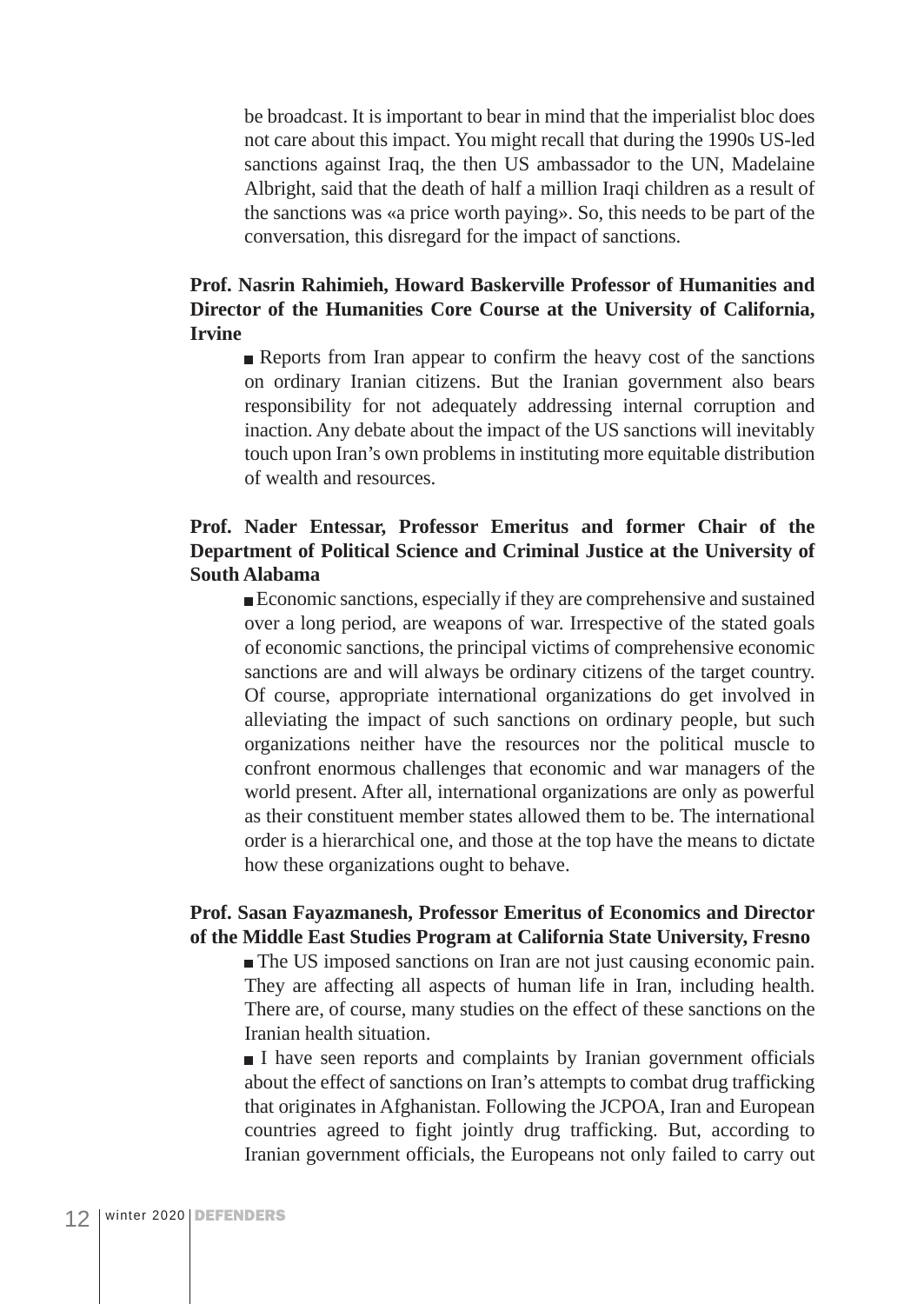their part of the bargain but allowed the US sanctions to make Iran's own work very difficult. In December 2018, Iran's President Rouhani issued a warning about the consequences of US sanctions and European inaction in fighting drug trafficking. In particular, he pointed out that the final destinations of these drugs are mostly Europe and America.

 the previous US administrations pursued their policies of "maximum pressure" on Iran by passing, in addition to unilateral sanctions, multilateral sanctions, mainly through the United Nations. But, as I also suggested, the current administration does not feel the need to work with the European countries, or Russia and China, to pass new UN sanctions resolutions. Therefore, there is currently no set of multilateral sanctions against Iran and members of the United Nations are not obligated to abide by Trump's sanctions and cut their business ties with Iran. But going back to the concept of a gangster, it is not necessary for the US to have international backing to pursue mobster-like policies. All that is needed is force, threats, intimidation, bribery, etc. to get what it wants.

## **Prof. Joan Wallach Scott, Professor Emerita in the School of Social Science at the Institute for Advanced Study in Princeton, New Jersey**

I think the goal of the sanctions is to create chaos in Iran, to turn the ordinary citizens against the regime – it's regime change by starvation. US officials don't care at all about ordinary citizens – look at the vast damage done to civilians by our drone strikes and other forms of nonmilitary and military engagement. When they invoke "human rights" they are doing it hypocritically, in the service of some political strategy informed by other geo-political and geo-economic interests. In fact, they are using the plight of ordinary citizens as a weapon of subversion – hoping to, by provoking massive discontent, topple the existing regime. We're doing that, too, in Venezuela right now. One doesn't have to be a supporter of the Iranian government to object to these tactics both on diplomatic and humanitarian grounds.

## **Robert Buzzanco, Historian and Professor of the University of Houston**

 In general, sanctions and "maximum pressure" affect the people of the country against which they are directed, but have much less impact in getting those governments to bend to the US will or be removed. When Trump left the JCPOA he also imposed sanctions against Iran and threatened action against countries or individuals still doing business there. In the first set of sanctions, the US insisted that Iran comply with its demands or there would be limits and then a ban on the purchase of American dollars, trade in gold, and the aviation and car industries. These are the harshest sanctions imposed on Iran, and target the heart of its economy – energy, shipping, and finance.

International law and human rights are little discussed or applied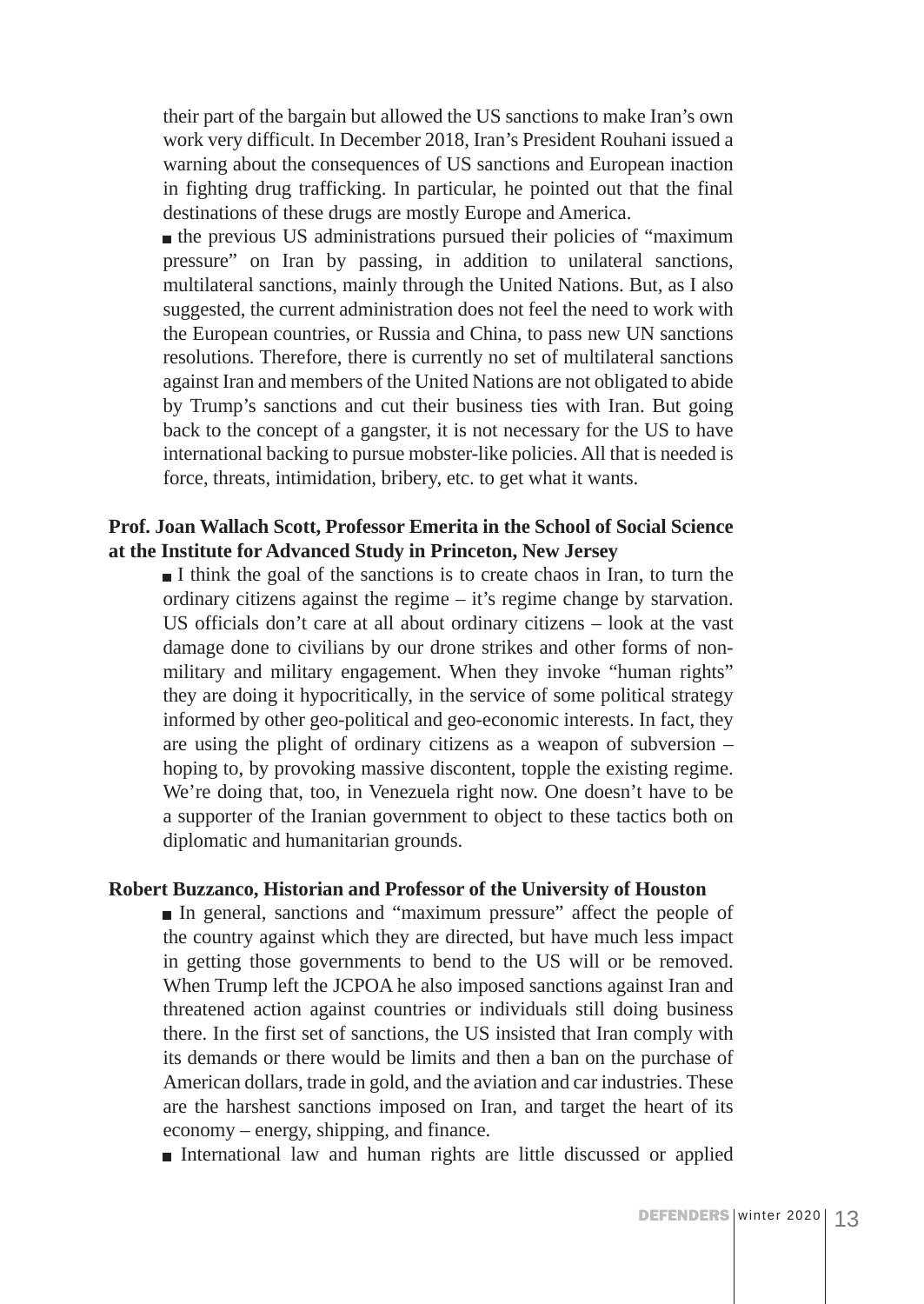when powerful countries like the US want to hurt or overthrow a government. While the sanctions themselves did not cause the overthrow of governments in Cuba, Iraq or Venezuela, [yet], the pain they have inflicted cannot be denied. And even international agencies like the United Nations have been of little help, since they often approve of pressure against countries targeted by Americans or, like the IAEA, do not have the ability to prevent countries from simply ignoring UN pressure to respect human rights, as best demonstrated by Israel's continued violations of resolutions regarding its long-term aggression in Palestine.

### **Dr. Edward Wastnidge, Lecturer in Politics and International Studies at the Open University**

 The humanitarian consequences of such actions are the saddest outcome of the decision to reimpose punitive sanctions on Iran. This can be seen in the difficulties that ordinary Iranians face in accessing certain medicines for example. Also, the wider sanctions targeting Iran's oil exports also have a potentially destabilising effect on the economy, adversely affecting citizens through increased inflation, and complications in securing international finance. The U.S. leadership claims that it wants to support ordinary Iranians, but their actions only undermine this supposed good intent, and they end up playing politics with people's lives in an effort to appease their own support base and regional allies.

## **Prof. Nancy Gallagher, Director of the Center for International and Security Studies at Maryland**

 The humanitarian consequences of the reimposition of U.S. sanctions against Iran are particularly unfortunate and are already being widely condemned. European countries may want their first special purpose vehicle to focus on facilitating humanitarian trade since the United States claims that its sanctions are not intended to interfere with it.

 Some countries share the Trump administration's view of Iran and are enthusiastic about the reimposition of sanctions. Other countries disagree with what the Trump administration is doing and are trying to minimize the sanctions' negative effects on trade with Iran, but will not make resistance their highest priority. Some countries may believe that the political benefits of showing independence from the U.S. outweigh whatever economic costs they incur, but it's not clear yet who is in that group.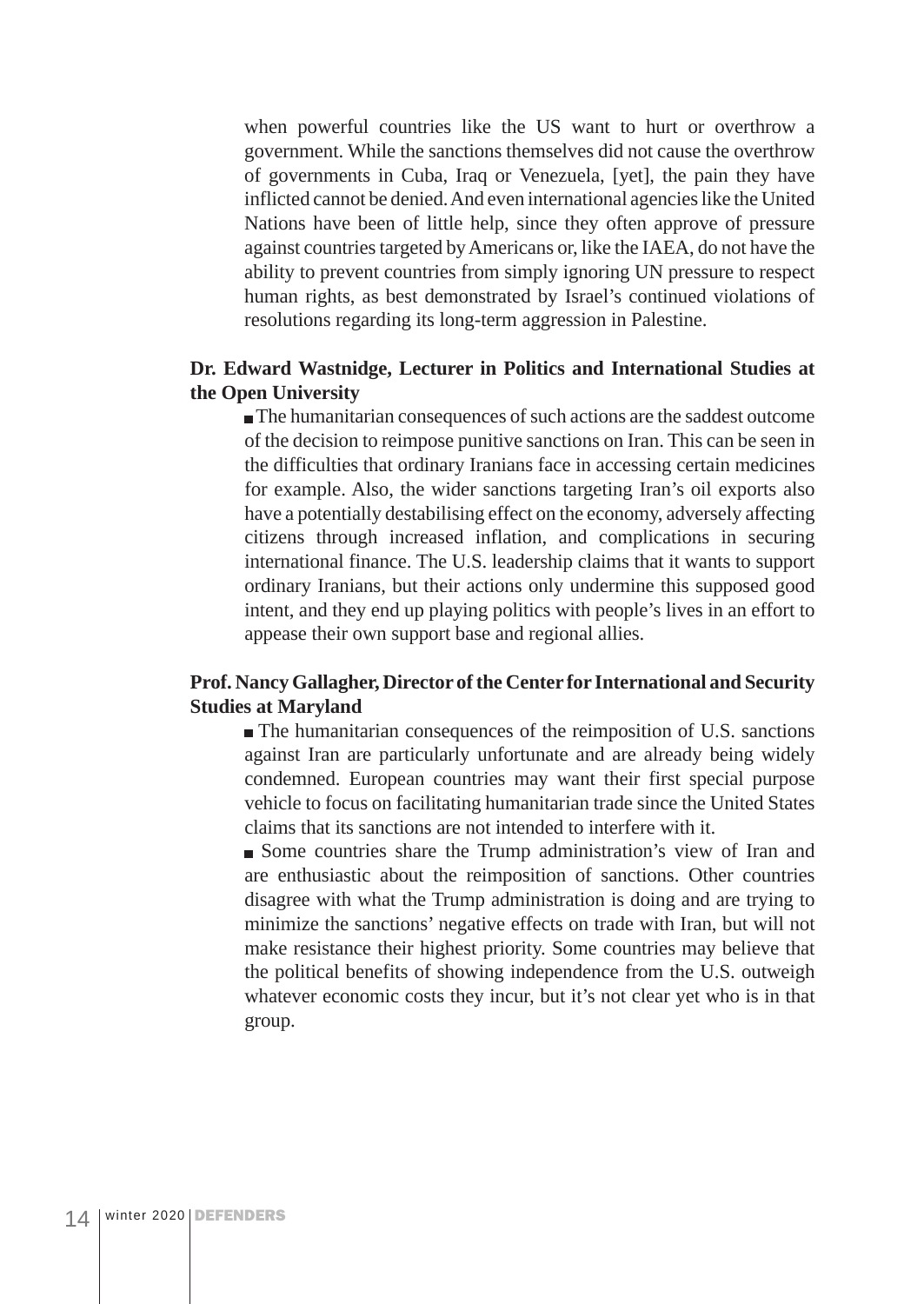## **Grave Human Rights Violations by the United States across the World**



By: Amir Hossein Akhbari Lecturer in International Relations at University, phd candidate

The thing that is always scrutinized regarding human rights violation is human rights violations within the borders of a country. In other words, when human rights violations take place by the authorities of a country against the people, as the only dimension of human rights violation, is deemed as internal human rights violation.

The thing that we are looking into in this narrative is that despite showing human rights violations within borders, there are also other dimensions of human rights violations which require attention. One of these dimensions is the violation of human rights by the authorities of one country against another country, such as interference etc.

Another dimension of human rights violation is the undermining of guarantee of implementation of international human rights commitments, such as pulling out of international agreements and treaties, which this approach shows the international aspect of human rights violations. Now, if a country simultaneously violates human rights at these three levels, we shall be faced with something more than just the systematic violation of human rights at the internal level, and human rights violations will take on a more extensive dimension.

According to existing statistics and figures, the United States of America, particularly after the election of Donald J. Trump as President, is now seen as a country whose officials extensively violate human rights at the three earlier mentioned levels.

In this narrative human rights violation cases committed by the United States at the three levels of internal, other countries and international will be reviewed.

**Keywords**: violation of human rights, interfering actions, international commitments, unilateralism.

## **Introduction**

Nongovernmental organizations and research institutes have continuously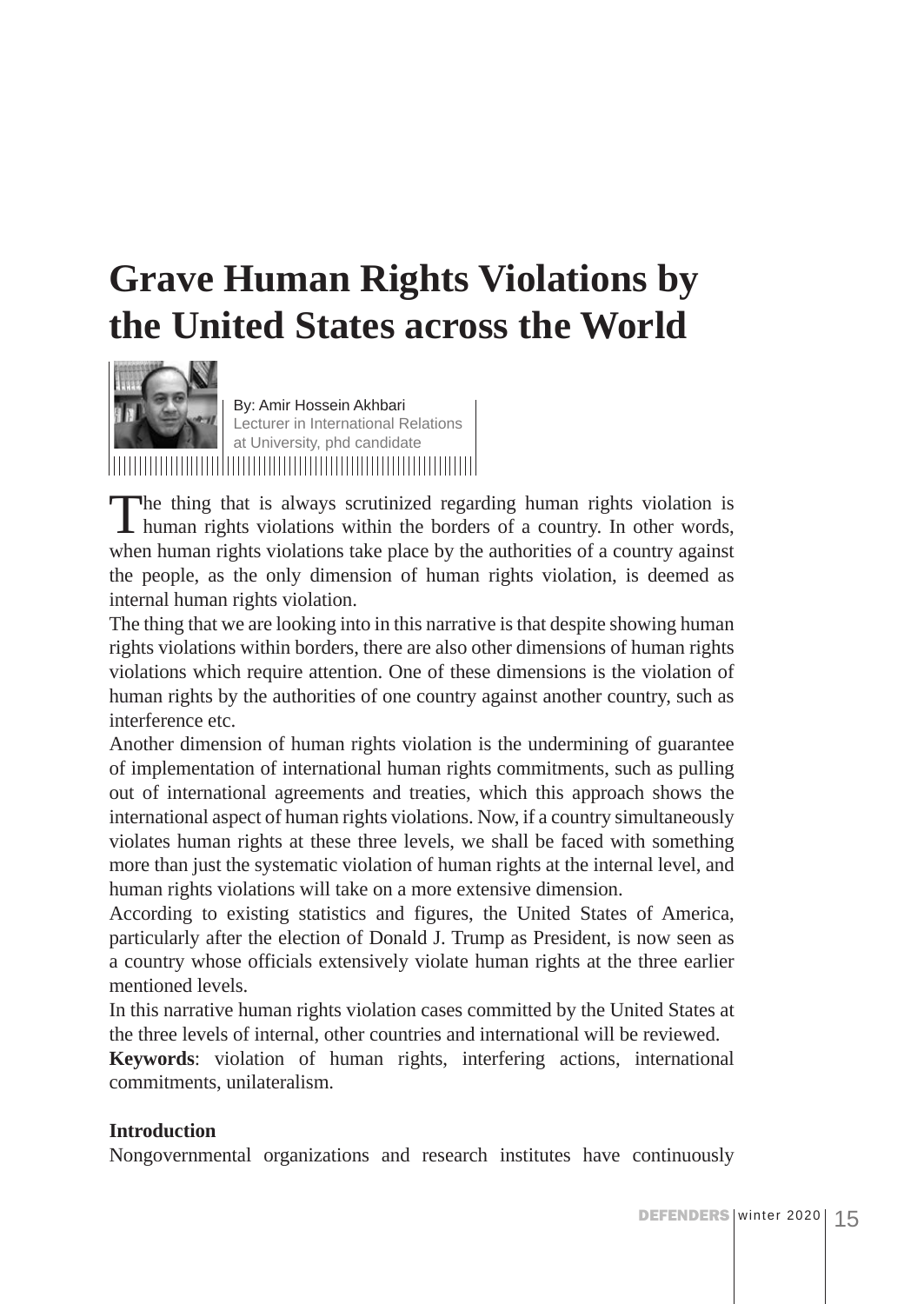highlighted and reviewed human rights violations in the United States. However, human rights violations at the three internal, other countries and international levels have been studied simultaneously to a lesser extent, and mostly human rights violations inside the United States have been highlighted. In this narrative all three levels are reviewed. Therefore, human rights violations inside the United States are reviewed briefly and other dimensions will be reviewed with more stress.

#### **1 – Human rights violations at the internal level in the United States**

Harsh criminal justice, racial inequalities, and narcotics policies, children's conditions in the criminal justice system, the effects of poverty on criminal justice, hate crimes, non-citizen's rights, right to health, senior citizens' rights, women and children's rights, sexual orientation and gender identity, national security, protection of information, freedom of expression and foreign policy, are all important cases of human rights violations in the United States, each one of these cases can be studied extensively which cannot all fit in this brief article. Also a small glance at some of the figures further unveils grave human rights violations in the United States<sup>1</sup>

- The existence of more than 2 million prisoners in State and Federal prisons and another 4.5 million on parole.

- Capital punishment in 30 States and execution of 21 prisoners by the end of November 2019.

- 40 percent of prisoners being African Americans (while they only make 13 percent of all the population).

- 876 deaths in police shootings since the beginning of October last year and 22 percent of the deaths are African Americans.

- Holding of approximately 32000 juveniles under 18 in adult prisons.

- Separation of more than 2500 migrant families at the border on the orders of President Trump due to criminalization of the parents for migrating with their children.

## **2 – United States human rights violations in other countries**

In December 1965, the United Nations General Assembly adopted a «Declaration on the Inadmissibility of Intervention in the Domestic Affairs of States and the Protection of their Independence and Sovereignty,» according to which «no state has the right to intervene, directly or indirectly, for any reason whatever, in the internal or external affairs of any other state . . .» and «no state shall organize, assist, foment, finance, incite or tolerate subversive, terrorist or armed activities directed toward the violent overthrow of another state, or interfere in civil strife in another state.» Yet again we are witnessing throughout the world activities violating all the rules laid down in this Declaration.2

- The mission of the post-9/11 wars, as originally defined, was to defend the United States against future terrorist threats from al Qaeda and affiliated organizations. Since 2001, the wars have expanded from the fighting in Afghanistan, to wars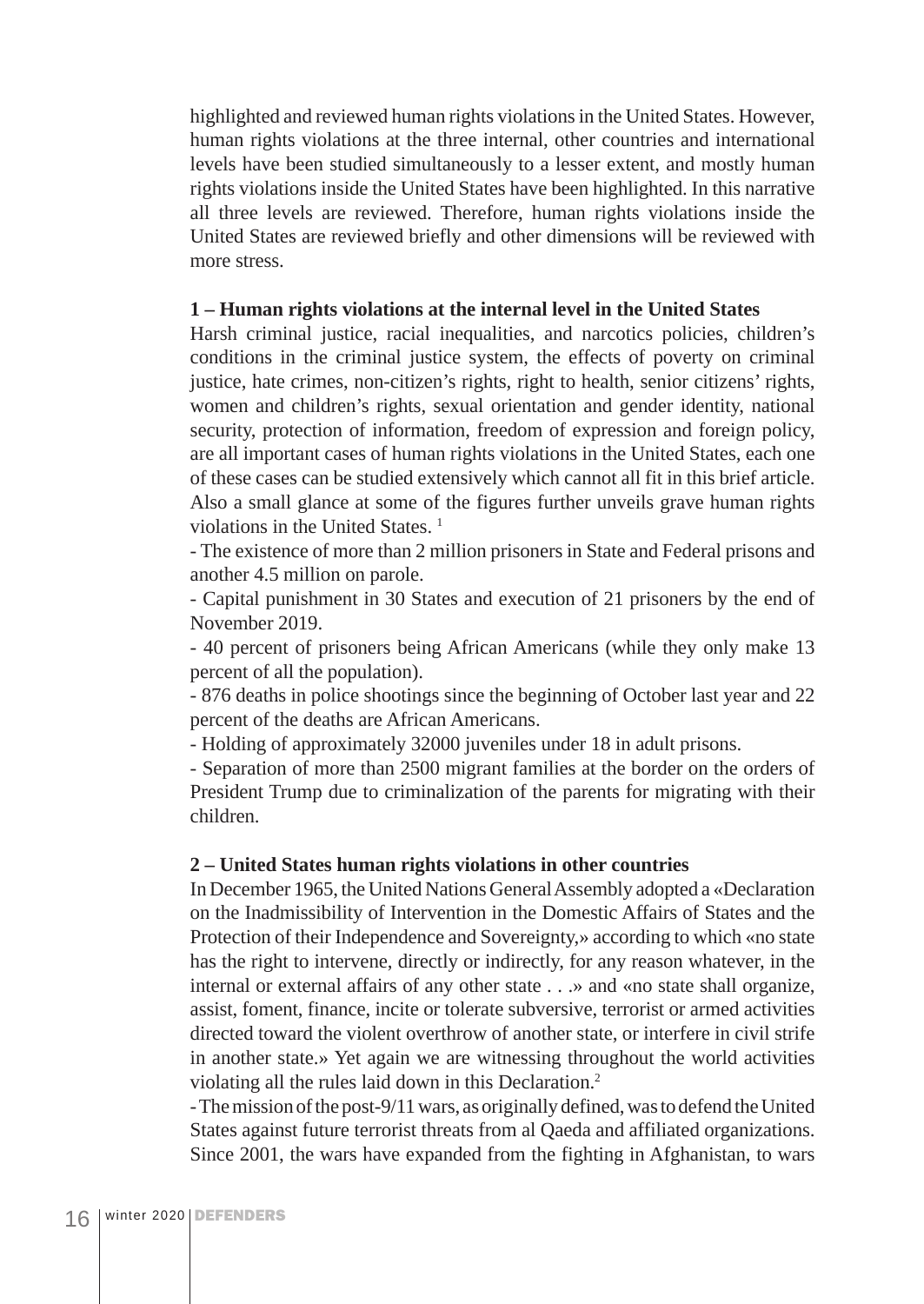and smaller operations elsewhere, in more than 80 countries —becoming a truly "global war on terror."3

By the end of 2020, the post-9/11 wars will have cost over 801,000 lives and  $$6.4$  trillion<sup>4</sup>

Unilateral Coercive Measures (UCM) s imposed by the United States on countries including the Islamic Republic of Iran, Iraq, Cuba and Venezuela have resulted in widespread violation of Human Rights in target countries. In Venezuela, the sanctions amounted to 40 Billion dollars loss and caused 40,000 deaths .5 In Cuba, the sanctions resulted in billions of Dollars loss<sup>6</sup> and limits access to food and medicine threatening

7 ) **Unilateral Coercive Measures (UCM)s imposed by the United States on countries including the Islamic Republic of Iran, Iraq, Cuba and Venezuela have resulted in widespread violation of Human Rights in target countries**

life and health of the population. In Iraq, half a million children died of sanctions and the United States viewpoint was that "the price was worth it. "7

The on-the-ground experiences of NGOs based in Iran proves that the United States Unilateral Coercive Measures (UCM)s violate the right to life and the right to health in the country as well as all other countries targeted by sanctions including Cuba, Venezuela and Syria. The violations are also documented by the most recent report of the United Nations' Secretary General on Iran: the UN "Human rights mandate holders have expressed concern that sanctions and banking restrictions may unduly affect the production, availability and distribution of medicines, pharmaceutical equipment and supplies. The significant rise in prices of medicines and the depletion of available stocks, combined with the increased risk of corruption and obstacles to the development of the pharmaceutical industry, will continue to affect the health sector, which may result in the increase of preventable mortality and morbidity and have a negative impact on the effective enjoyment of the right to health".<sup>8</sup>

Sanctions on oil export are considered as violation of the common Article 1 of ICESCR and ICCPR; sanctions on medicine violate Article 12 of ICESlCR and Article 25 of the Convention on the Rights of Persons with Disabilities; and limitation of access to education violates Article 26 of Universal Declaration of Human Rights.

The United Nations' attempts and resolutions to prevent the humanitarian effects of Unilateral Sanctions on target countries have not been effective enough to protect the people's rights in target countries. On Cuba, the UN General Assembly has, since 1992, passed a resolution every year condemning the ongoing impact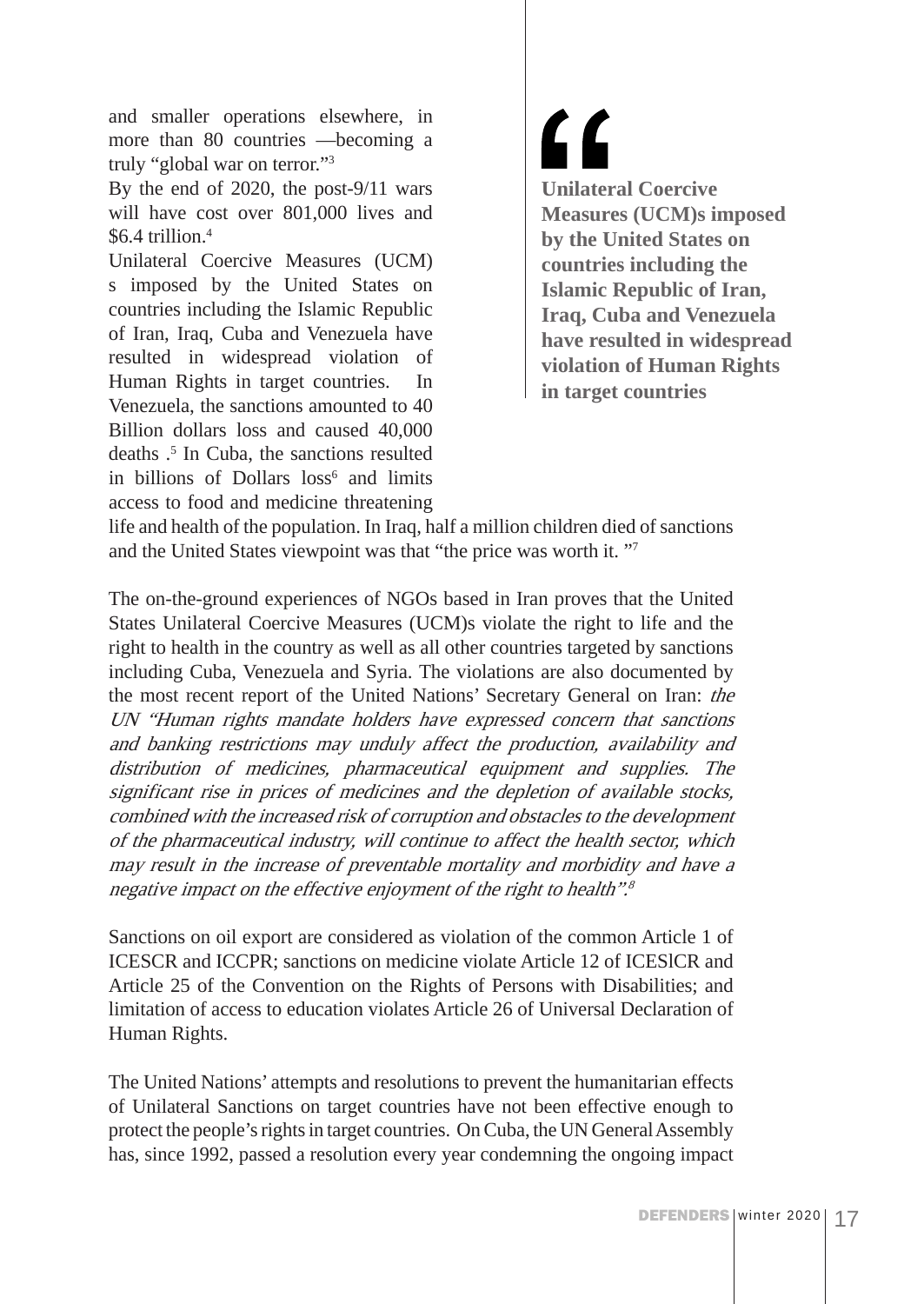of the embargo and declaring it in violation of the Charter of the United Nations and of international law, all resolutions are overlooked by the United States. On Venezuela, the UN rapporteur to visit the country, Alfred de Zayas, criticized the US for engaging in "economic warfare" against Venezuela saying that the US sanctions are illegal and could amount to "crimes against humanity" under international law,<sup>9</sup> while the United States are continuing its unilateral measures.

Also, Idriss Jazairy, the UN Special Rapporteur on the Effect on Unilateral Coercive Measures, has repeatedly condemned the violation of human rights through sanctions for furthering political objectives.10 He believes that the recent imposition of unilateral coercive measures on Cuba, Venezuela and Iran by the United States, for political purposes, violates human rights and the norms of international behavior", adding that"...political differences between governments must never be resolved by precipitating economic and humanitarian disasters, making ordinary people pawns and hostages thereof."<sup>11</sup> However, the United States has failed to pay attention to the comments and criticisms of the UN experts.

One of the most inhuman effects of sanctions were witnessed during the Iran flood in early spring 2019, when Unilateral Economic Measures prevented Iran from access to financial humanitarian aid. The UN the Special Rapporteur on the negative impact of unilateral coercive measures on the enjoyment of human rights, Mr. Idriss Jazairy, in his most recent report to the UN Human Rights Council, "notes with concern the statement made by the Iranian Red Crescent Society that United States sanctions have already prevented it from obtaining any foreign financial aid to assist victims of the recent flooding that has killed at least 70 people and inundated some 1,900 communities in the Islamic Republic of Iran. This points to the ineffectiveness of humanitarian exemptions to sanctions, a situation that cannot be justified in terms of humanitarian law".<sup>12</sup>

#### **3 – Human rights violations in the international community**

a) Banks and international mechanisms' refusal to cooperate

One of the main mechanisms for the promotion and protection of human rights is the expansion of international organizations and treaties.

Jamil Dakwar, director of the American Civil Liberties Union's human rights program, said the shift gave the impression the US was no longer serious about honoring its own human rights obligations. The ripple effect around the world would be dire.

"They are sending a very dangerous message to other countries: that if you don't cooperate with UN experts they will just go away. That's a serious setback to the system created after World War II to ensure that domestic human rights violations could no longer be seen as an internal matter," Dakwar said.13

the United States is one of the few countries that has not ratified the Convention on the Elimination of all Forms of Discrimination Against Women (CEDAW), the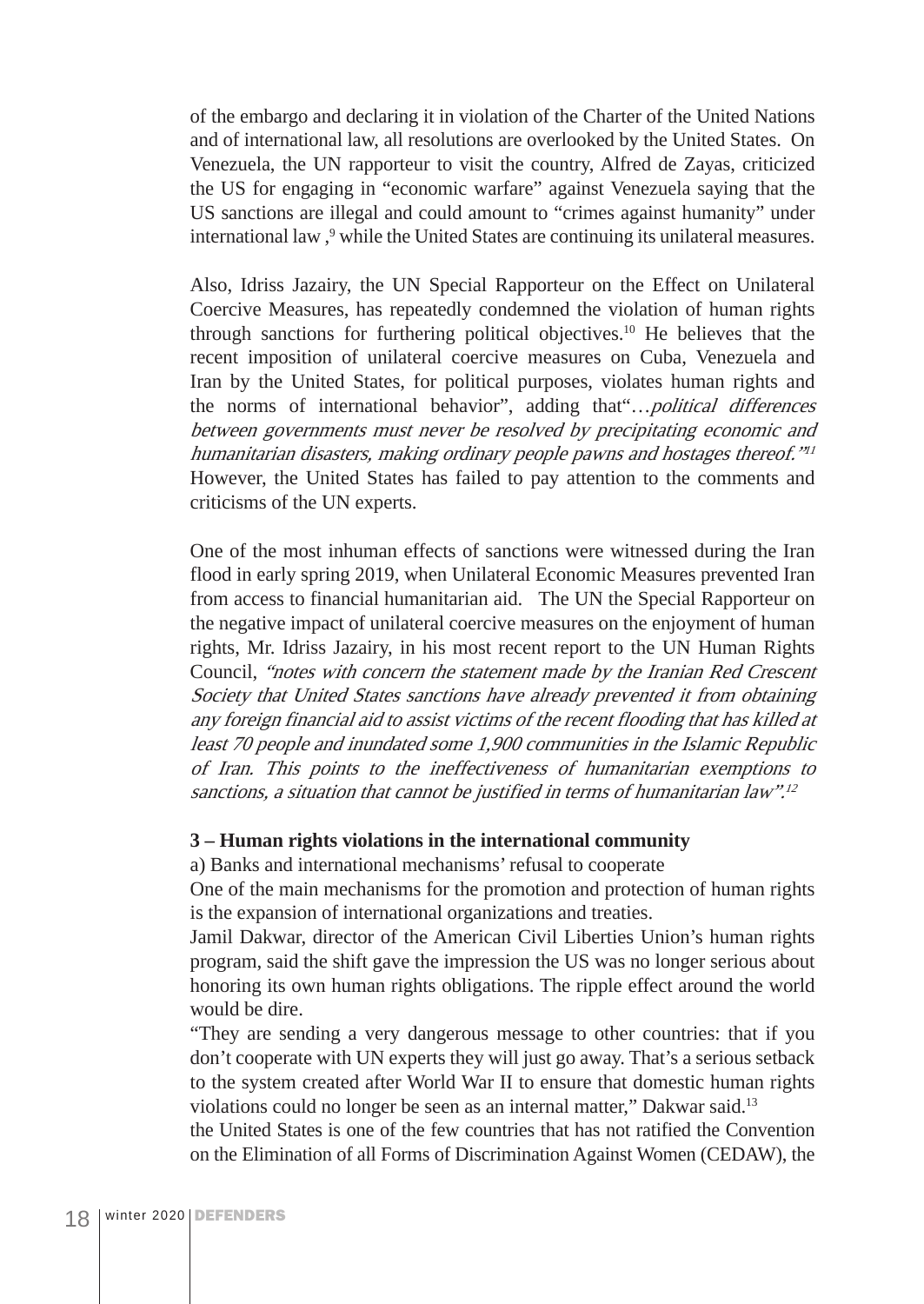Convention on the Rights of the Child, the International Covenant on Economic, Social, and Cultural Rights (CESCR) and its Optional Protocol, the Convention on the Rights of Persons with Disabilities, United Nations Convention on the Protection of the Rights of All Migrant Workers and Members of Their Families, and the International Convention for the Protection of All Persons from Enforced Disappearances.

b) Unilateral Withdrawal from International Treaties and Agreements Multilateralism is necessity for the preservation of international peace and security and unilateral United States withdrawal from international treaties and conventions can seriously damage international relations norms and the credibility of international organizations, threaten peace, security, respect to human dignity and facilitate the growth and spread of violence and terrorism.

The US unsigned the Rome Statute of the International Criminal Court (ICC) in 2002, and since then, it has systematically undermined the ICC by signing bilateral agreements with states to exempt US military and government personnel from the court is jurisdiction.<sup>14</sup>

In November 2016 the United States announced its departure from the Trans-Pacific Partnership. This treaty was the result of 7 years of talks between the United States and 11 other countries of the Pacific region which covers a population of over 800 million, and its coverage directly affected 40 percent of global trade.

In June 2017 the United States announced that it was leaving the Paris Climate Accord. The Paris Accord was signed in 2015 following years of talks and negotiations between 195 countries of the world to reach a universal agreement for the fight against climate change.

In January 2019, the US officially left the UNESCO.

In May 2018, the US withdraw from the Joint Comprehensive Plan of Action (JCPOA), known as Iran nuclear deal, that the five permanent members of the UN Security Council alongside Germany negotiated for two years. Although the IAEA certified, over ten times, that Iran had met the nuclear agreement's requirements, the United States re-imposed sanctions and moved to wipe out Iran's oil exports. On the same date, the United States violated the Security Council Resolution 2231 related to JCPOA and continued to encouraged other countries to do so.

On 3rd Oct. 2018 the United States ignored the ruling of the International Court of Justice orders US to ease Iran sanctions and continued to increase the unilateral economic measures. On the date, the ICJ unanimously decided that the United States "must remove, by means of its choosing, any impediments arising from the measures announced on 8 May 2018 to the free exportation to the territory of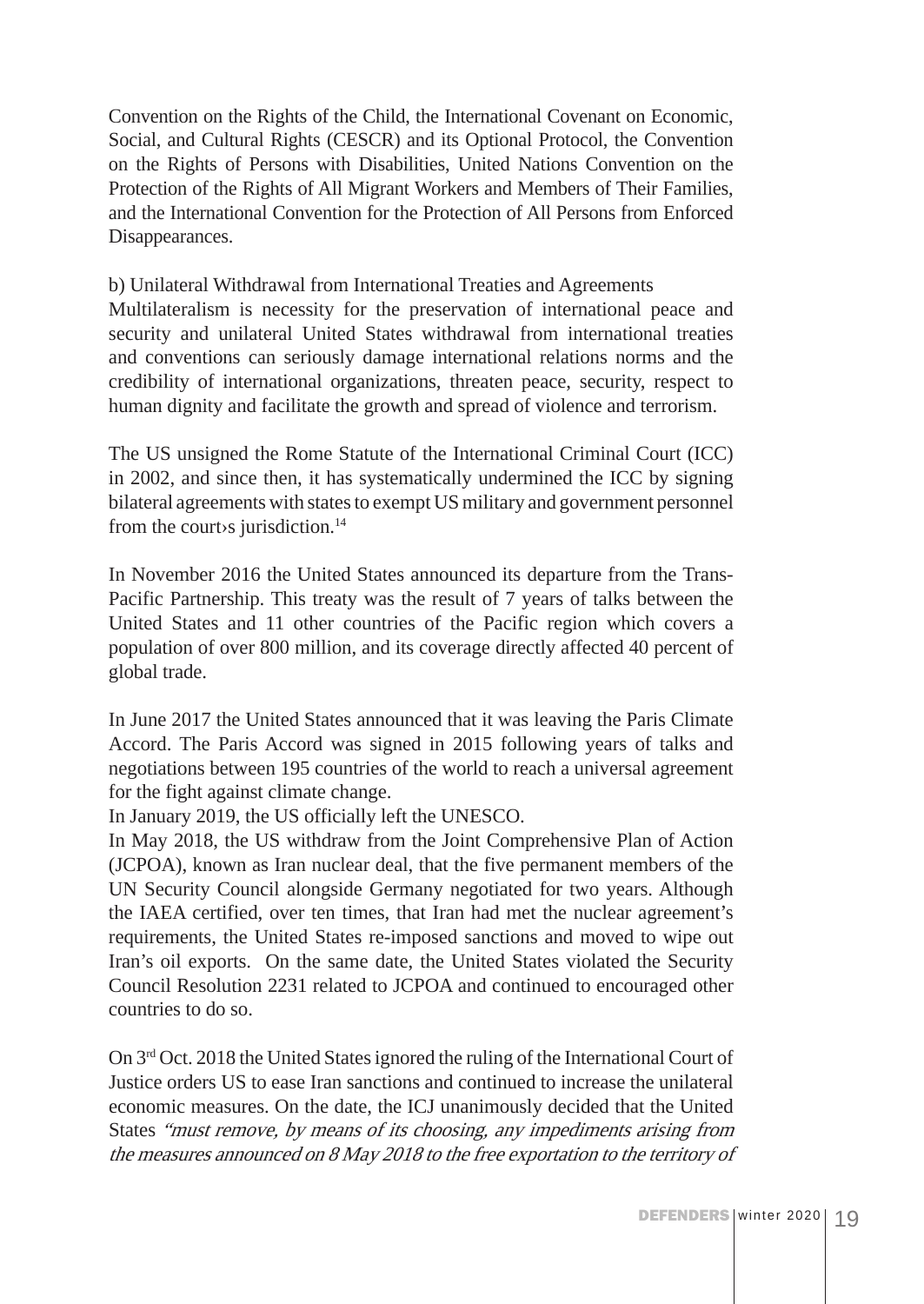the Islamic Republic of Iran of (i) medicines and medical devices; (ii) foodstuffs and agricultural commodities; and (iii) spare parts, equipment and associated services (including warranty, maintenance, repair services and inspections) necessary for the safety of civil aviation."<sup>15</sup>

#### **Conclusion**

In today's intertwined world, even the human rights violations committed within the borders of a country spread to other parts of the world. When, through the use of various tools such as military and economic power and threat, a country implements its unilateral policies at the global level, human rights violations committed by that country take on more extensive dimensions and move across its borders more clearly and affect the whole world.

What we are seeing is the United States pursuing the abovementioned patterns. Aside from the United States committing human rights violations within its borders, which have been highlighted in this narrative with facts and figures, but the application of America's unilateral policies at the international level which clearly clashes with Mankind's achievements – which is international peace and cooperation for the protection of human rights – gives it a more extensive dimention of human rights violations at the international level by this country. Also America's interfering actions in other countries such as unilateral coercive measures against countries, and forcing other countries to observe its own domestic laws in this regard, which according to international documents causes pain and suffering of the people under sanction, is another instance which adds to America's record of human rights violations alongside warmongering interferences of the country in other countries, particularly the Middle East. It is apt that the review of America's human rights violations at three levels mentioned in this narrative to be reviewed more deeply in other articles.

4.See our latest figures, released today at https://t.co/6aoJd0LazZ. pic.twitter.com/Ge5S85MmkR 5. http://cepr.net/images/stories/reports/venezuela-sanctions-2019-04.pdf

6. https://en.wikipedia.org/wiki/United\_States\_embargo\_against\_Cuba#Socio-economic\_effects\_of\_ the\_embargo

7. https://radioviceonline.com/1996-secretary-of-state-500000-dead-iraqi-kids-worth-it/

8. A/74/273

9. A/HRC/39/47/Add.1

10. https://news.un.org/en/story/2018/11/1025201,

https://www.ohchr.org/EN/NewsEvents/Pages/DisplayNews.aspx?NewsID=23469&LangID=E

11. https://www.ohchr.org/EN/NewsEvents/Pages/DisplayNews.aspx?NewsID=24566&LangID=E 12. A/HRC/42/46, (p.4).

13.https://www.theguardian.com/law/2019/jan/04/trump-administration-un-human-rights-violations 14.https://www.globalpolicy.org/empire/26665-us-position-on-international-treaties.html 15. https://www.icj-cij.org/files/case-related/175/175-20181003-PRE-01-00-EN.pdf, pp.59

<sup>1.</sup>www.theadvocatesforhumanrights.org%2Fhuman\_rights\_and\_the\_united\_

states&usg=AOvVaw1Fhl0n6ju8ovTCcE5hrELo

<sup>2.</sup>https://www.foreignaffairs.com/articles/1967-04-01/intervene-or-not-intervene

<sup>3.</sup>https://www.commondreams.org/news/2019/11/13/so-called-war-terror-has-killed-over-801000 people-and-cost-64-trillion-new-analysis?cd-origin=rss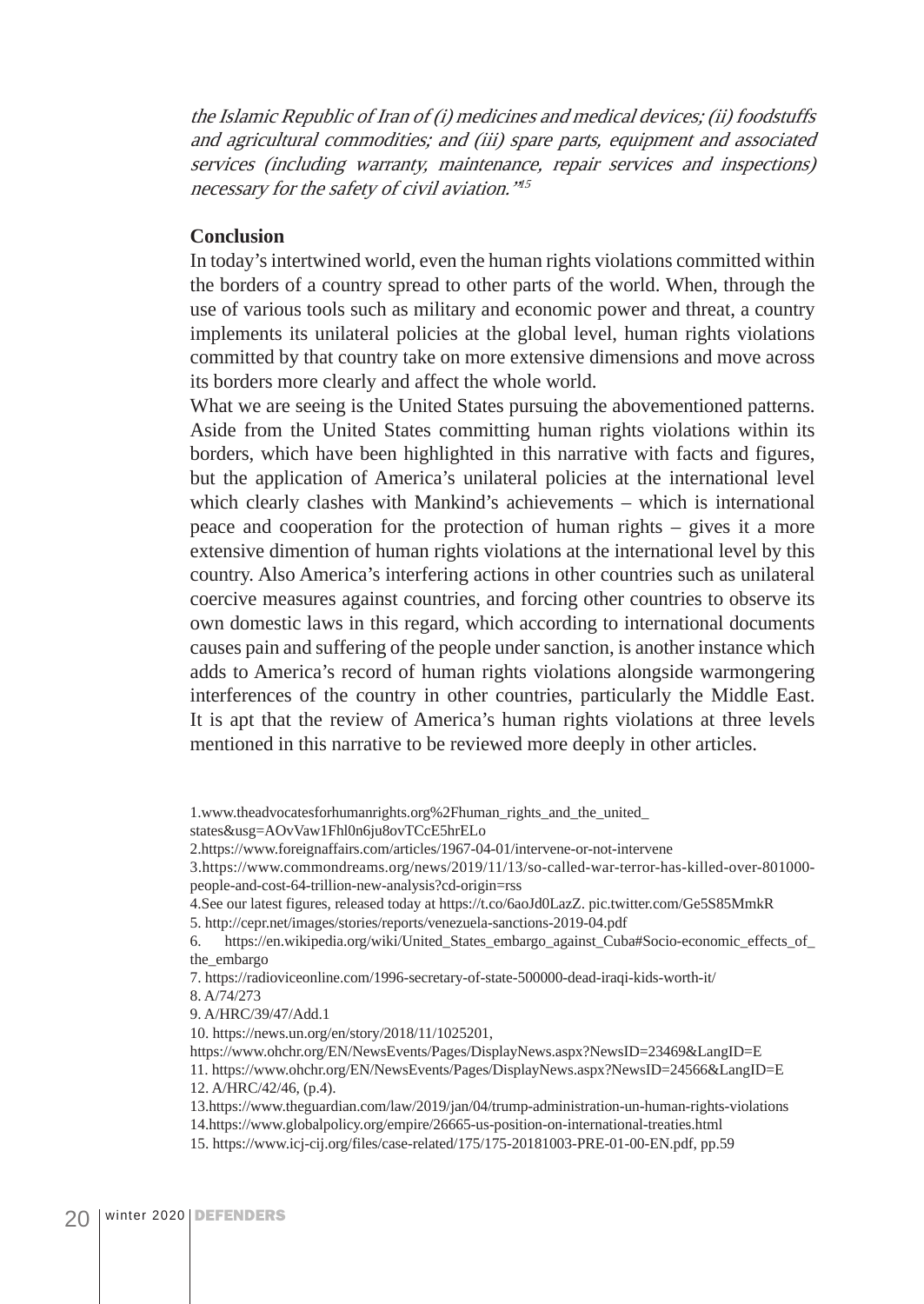## **Arms Sales and Violation of Human Rights**



By: Dr. Maasoomeh Reshad Azad University member of Science Group 



Nima Haasid Senior Expert in International Relations

From the Westphalia agreements to-date the western world discovered that it can even learn a lesson from war and bloodshed and opened a bridge towards peace and humanity, although decades and centuries have passed but sadly in all corners of the world, lesser developed countries and kept backwards, still have not understood the kindness of this Mankind's tranquility, but they are even denied this taste of tranquility. The main reason of this failure which results in many and endless wars on one hand, and brutal and inhumane massacres on the other hand, the greed of the western government and weapons factories in the west and cultural poverty and blood sucking of some power seekers and totalitarian regimes in lesser developed countries.

Through research on the effects of the sale and further production of inhuman war weapons, in this article we attempt to review the effects of these actions on the policies of countries, both in the west and east, with a neutral view. Also the effects of this increase on the international atmosphere will be analysed. The effects of weapons policies on the behavior of western governments and the influence of the weapons manufacturers' lobby will be revealed in this article. **Keywords**: military weapons, human rights, sale, peace, right to peace.

## **Introduction**

The arms trade today, has turned into one of the most profitable and influential trades in today's world. The influence of this trade is important because not only it has direct impact on the trade and economy of countries but it is also intertwined with the policies of weapons producing countries, and the impact of its protecting lobbies on foreign policy and national security and even domestic elections is clearly visible in many countries. For the transparency of these subjects, we attempt to find out through thematic and historic reasons, what are the impacts of weapons lobbies on policies and international conflicts?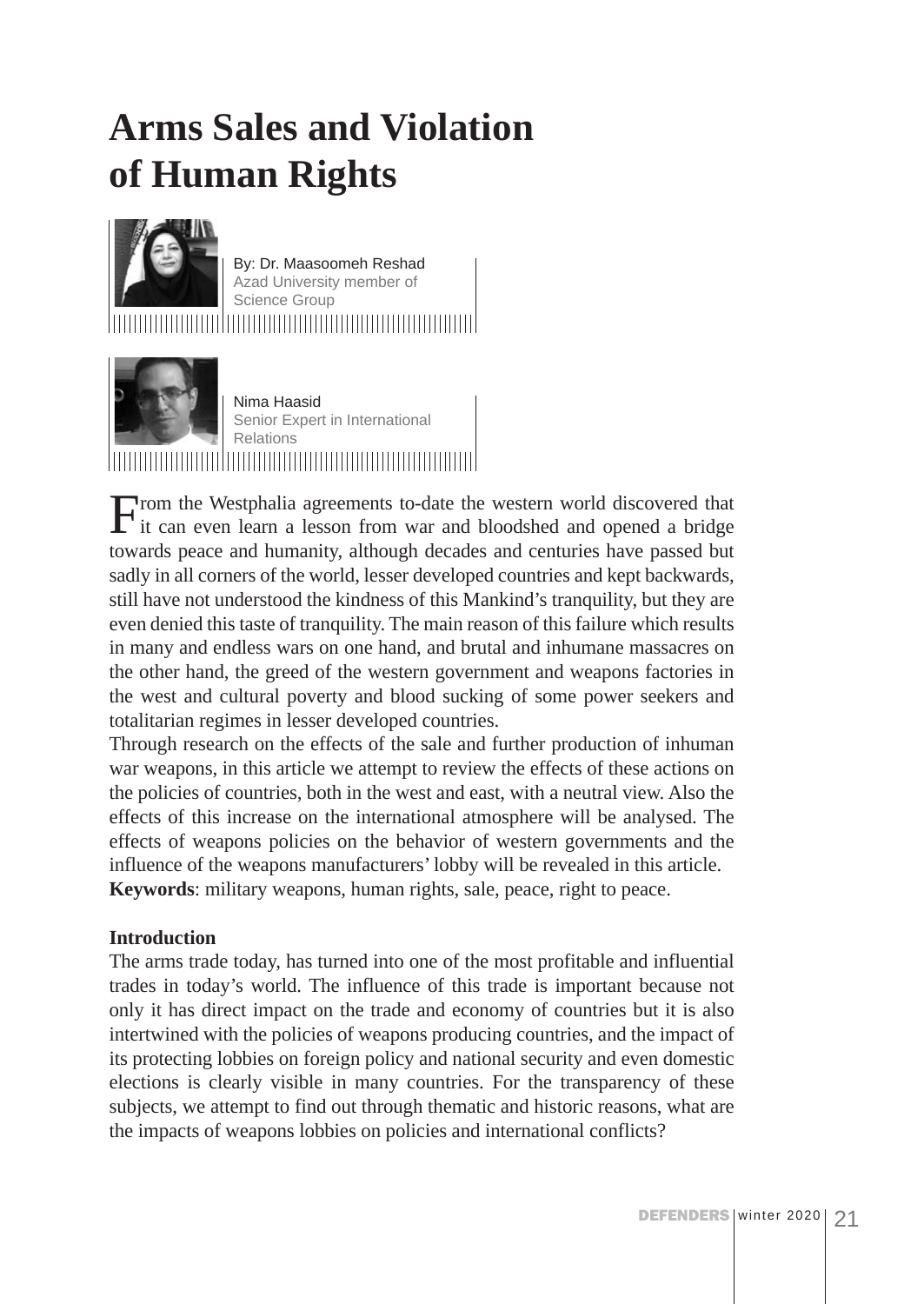#### **The Impact of Weapons Sales on International Policy**

The thing that is recognized as customary in international relations and policy is that the sale of arms is an unwritten message but is clearly sent to all regional and international players is based on the fact that the purchasing country (which usually is one of the seller's satellite countries) has full support and approval of the seller in its international and even domestic policies.

This causes the tying of violation of human rights and arms trade with each other, which of course is just one of the main pillars of this link; because in history there have been many totalitarian and dictatorship countries which through astronomical purchases and receiving perceived assurance of support from world powers, have committed massacres in wars and or even acted against their own citizens. Furthermore, often times big military agreements have been made following massacres and crimes against humanity for the purpose of drawing the support of UN Security Member States.

Another aspect of this is the security perspective of security and military forces of the purchasing of weapons, in a way that the security policy-setters of some country wrongly believe that with buying more weapons they can provide national and international security, and protect the country, whereas real and lasting security is dependent on scientific and cultural development and also regional and international cooperation. They, with this false and immature logic through spending heavily on military purchases, in practice and literally neglect their nation's scientific and cultural development and facilitate the backwardness of these nations from the scientific and cultural perspectives. Furthermore with stockpiling of weapons which can only be used in wars, and billions have been spent in their purchase, in practice they bring the basis and encourage the outbreak of internal and international conflicts. Without saying it is clear that scientific and cultural poverty is the best encouragement and facilitator for the appearance and growth of extremist terror groups, and in the long term will cause lasting insecurity in the international atmosphere.<sup>1</sup>

But if with reliance to statistics and figures we take a neutral look at the buyers and sellers of weapons we will easily discover that the majority of the buyers in this market are Middle Eastern countries, Saudi Arabia in particular and the main sellers are Russia and western countries, particularly the United States. The Middle East is a region that is made up of countries with huge oil and gas reserves, and also nations that are mostly fundamental and sensitive. Aside from the geostrategic map of the region, this part of the world can be seen as having a lot of potential both from the natural resources aspect and human resources aspect, for endless conflicts, the Arab-Israeli conflict, Syria's civil war, Iraq's unrests and terror groups like ISIS, the Yemen crisis, are all living crises which still continue as this narrative is being written, and every day news from the troubled region reaches all across the world.2

Now we take a microscopic and statistical look at these crises and the connection of nations involved with the arms trade. Let us hope that this analysis with the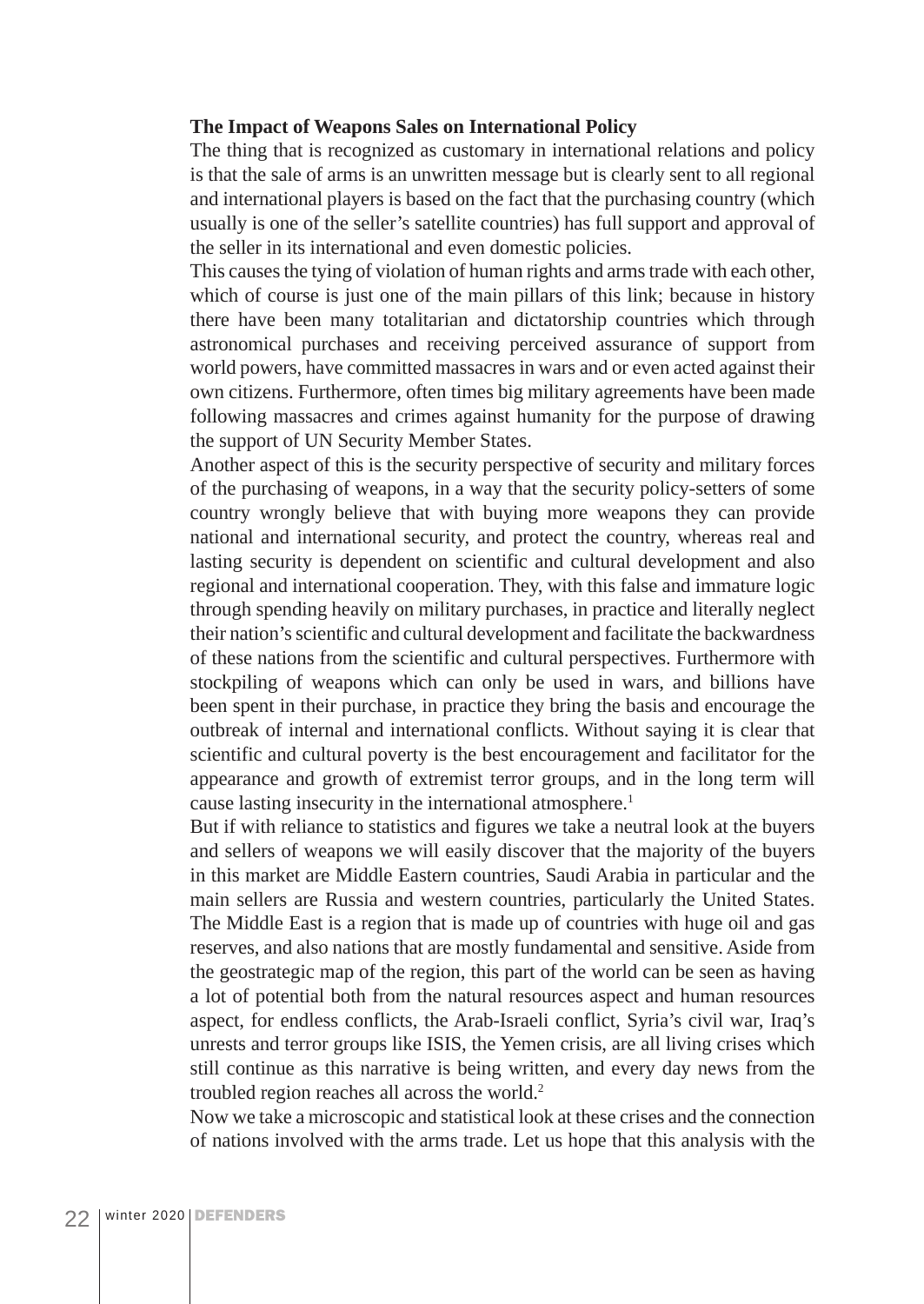aid of official figures can give a glimmer of hope for the politicians to take the path of commitment and humanitarianism. In the SIPRI report it has been declared that 52 percent of US weapons exports in 2014 to 2018 has been to West Asia. In this period the United States has provided 68 percent to Saudi Arabia, 64 percent to the UAE, and 65 percent to Qatar, which has turned the country into the biggest weapons supplier in the Persian Gulf region. Pentagon's Defensive Security

<u>"</u> **Now we take a microscopic and statistical look at these crises and the connection of nations involved with the arms trade**

Cooperation Agency's report indicates that United States' arms exports in 2018 was in excess of 55,660 billion dollars.<sup>3</sup>

#### **Thematic Study of Saudi Arabia in Weapons Purchases:**

The conflict that with its self-created coalition with some of its allies (such as the UAE and Bahrain), Saudi Arabia has launched against Yemen resulted in these three countries in the recent years to turn into a source of income for the United States and some of its allies weapons industry. Of course Riyadh's tension building through cutting all relations with Doha and getting some of the region's Arab countries to choose its side, has increased the extent of the weapons market in the Persian Gulf region. These factors have resulted in Saudi Arabia to turn into the biggest arms importer in the world between the years 2014 and 2018. Of course, the United States, especially with Trump coming into Office with a business background, it has rejuvenated its weapons industry, and has managed to get itself 68 percent of Saudi weapons imports for the earlier said timeline. Riyadh's weapons purchase extent is massive and various countries such as China, Canada, the United Kingdom, Spain, Sweden, Ukraine and etc. are some of these countries. According to the SIPRI report, Saudi Arabia is the second largest weapons importers in the world, the first one being the United States. In the five years ending 2018, Riyadh took an 18 percent share of the total amount of weapons sold by America (approximately 9 billion dollars). Also in the years 2014 to 2018 the volume of Saudi arms imports compared to five years ending 2013 has had a 192 percent increase.<sup>4</sup>

According to announced figures, in 2018, Britain sold 3.8 billion Euro's worth of weapons to Saudi Arabia, France 1.5 billion, and Germany 722 million in Euros. According to this report, one out of every seven dollars that in 2016 has been spent on purchasing weapons in the world has been spent by Saudi Arabia. In total, Riyadh takes up 12 percent of global weapons imports.<sup>5</sup>

Also the total spending on weapons in Saudi Arabia for 2019 alone reached 71 billion dollars and thus this country is the number one country among Arab countries, followed by the UAE in second place with 14.3 billion dollars. The total amount spent on weapons by Arab countries is 135.5 billion dollars, and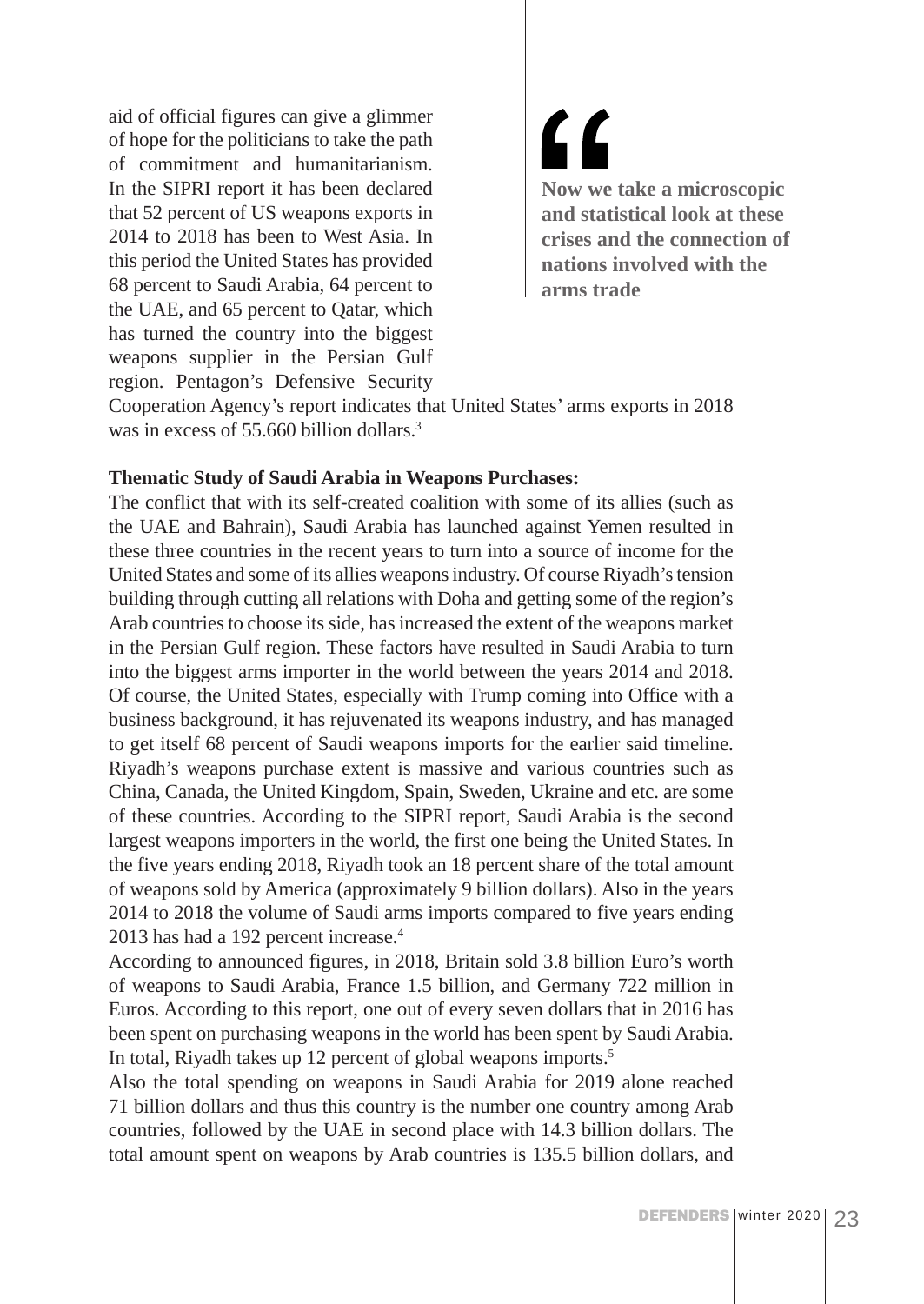Saudi Arabia alone takes up 51 percent of that amount. Also the total global military expenditure for 2019 broke the 1.7 trillion dollar barrier with the United States having 716 billion dollars share of that or 42 percent in other words, putting it at number one in the world. China with 224 billion dollars in second place and Saudi Arabia in third place. It must be said that according to assessments in 2018 with a spending of 67.6 billion dollars, Saudi Arabia was in third place in the list of military expenditures.

Saudi weapons imports between 2014 and 2018 had an unprecedented increase, equal to 192 percent increase, which turned Saudi Arabia into the world's biggest weapons importer for that te period.

In the aforementioned time period, Saudi Arabia allocated 68 percent of its imported weapons to the United States, 16 percent to the United Kingdom and 4.3 percent to France. The comparison of Saudi military expenditure in 2018 compared to the expenditure in 2017 notably increased and considering that the military expenditure for the current year had an increase of 70 billion dollars, this means that the average weapons expenditure is steadily on the increase.<sup>6</sup> And this imposes hefty costs to the country's treasury. Goes without saying that it is clear that the major part of this huge increase in military budget is due to the Yemeni conflict, where the United Nations on countless occasions has criticized the role of the Saudi-led Coalition.

#### **The Weapons Lobby and its Role in the Increase in Arms Sales**

The most important reasons for welcoming weapons lobbies from the outbreak and lengthening of wars can be determined in three focal points: big weapons manufacturers profits from selling weapons to the government, weapons purchased by countries bordering the country in crisis, and the chance to equip and train their armed forces. With regards to the Syrian crisis and ISIS, as well as the regional countries huge weapons purchases from America, simultaneously American companies sold a lot of weapons to the region's Arab countries, and will continue to do so in the future, and this as well as rejuvenating America's economy, will bring huge profits to these companies and will be a clear reason for their support for prolonging the war against ISIS; because with the continuation of conflict, weapons exports to the region will continue. But these companies also pursue long-term interests. Weapons manufacturers hope that on the pretext of fighting ISIS to once again set foot in Iran and on the excuse of restructuring the armed forces of the country with modern equipment, and thus think about profit. Overall it can be said that this conflict for companies that cooperate with the US military, has created a golden opportunity. For example the stock value of Lockheed Martin, as one of the weapons manufacturing countries in the last three months has risen by 9.3 percent. The stock value of Riton and Northrop Grumman Corporation rose by 3.8 percent, and General Dynamic by 4.3 percent. These profits figures show their stress on prolonging the war against ISIS.

#### **Violation of Peace:**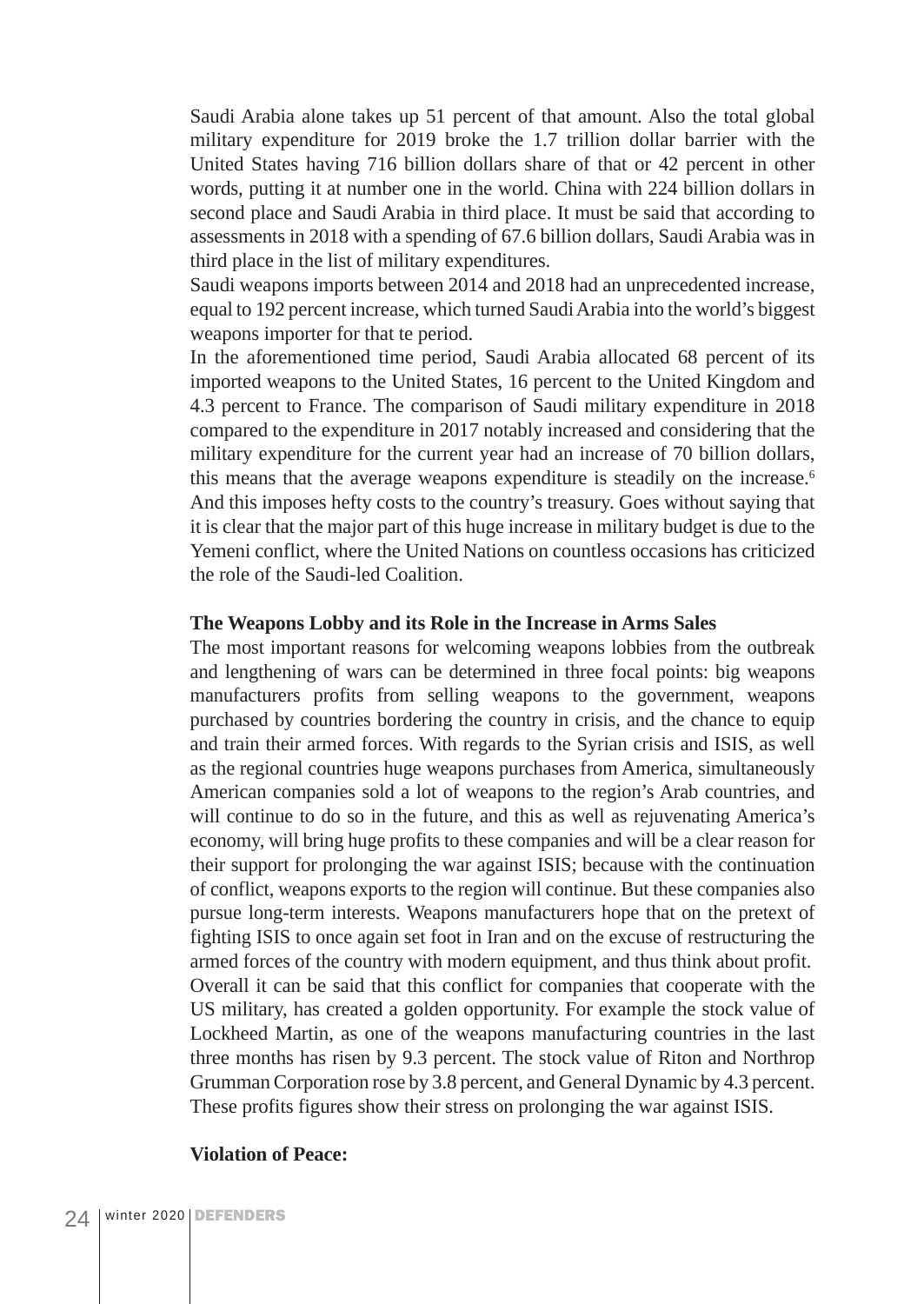Although many believe that the fate of countries and nations are decided in wars and all countries are always busy doing weapons calculations, but the crucial and realistic point is that with violation of peace and tranquility in wars, whose main victims are civilians, the fate of countries is in practice ruined. Right to peace is one of the main rights of Mankind without which there is displacement, no security and ultimately living and spiritual destruction of countries is brought about. This itself is the unjustified and inhuman strategic of wars.

 $\mathbf{C}$ **It goes without saying that right to life is the most important right of Mankind which is focused in all international and domestic laws and it can be seen as the main pivot of all domestic and international laws**

#### **Violation of Right to Life:**

It goes without saying that right to life is the most important right of Mankind which is focused in all international and domestic laws and it can be seen as the main pivot of all domestic and international laws. In Yemen alone since the outbreak of war, the death figures are at 91,6007 and in the Syrian conflict too the figures for those killed is estimated at over 400,000.<sup>8</sup>

Nevertheless, the most important investment of Mankind which is human population itself is threatened which includes the population destruction at a high rate in mass killings which takes place in ideological wars and high rates of war dead which includes military personnel and civilians. In this situation, not only human's right to life is threatened, but the basis for the outbreak of contractual diseases and repetition of other human catastrophes in wider scales are brought about.

## **Violation of Women and Children's Rights**

Sadly, the majority of victims in all wars are women and children. This catastrophe showed the severity its horror in the war against ISIS to such an extent that they called it war against women.<sup>9</sup> For the rest of their lives, most of the victims of these aggressions will never be able to come to terms with the psychological impact of these transgressions, and some who because of rape have born children in unwanted pregnancies, and even after their release in practice due to tribal beliefs return to their ethnic and tribal places. The extent of the tragedy is that the voices of these innocent women and children are silenced so much that there are no accurate figures available for the victims of these types of abuses and rapes.

#### **Conclusion**

With the increase in the purchase of weapons and also the subsequent increase in military budgets, not only peace is not brought in strategic regions of the world, but on the contrary the basis for more severe reactions and proxy wars and even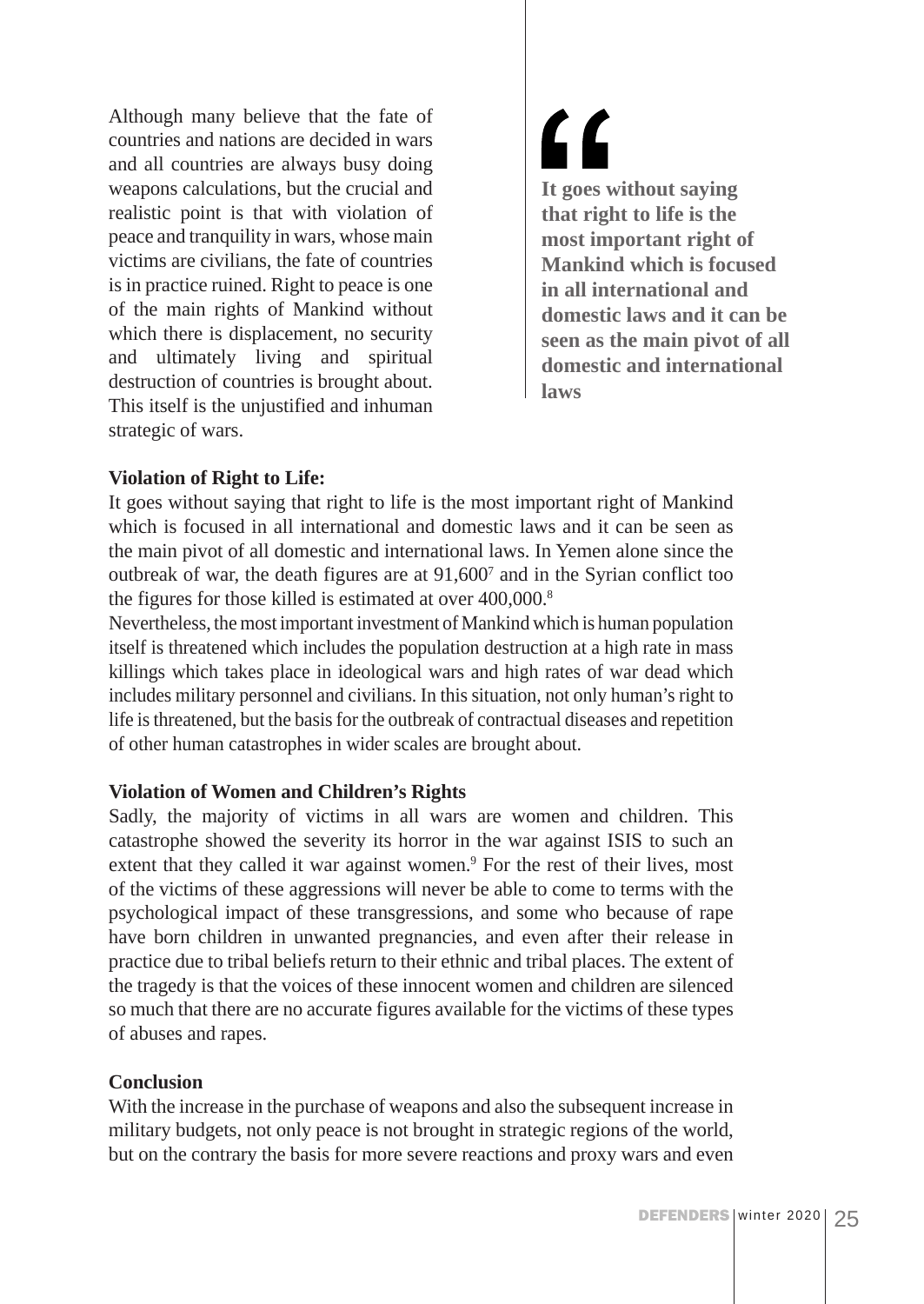direct wars between competing countries is brought about. Also with the reduction of cultural and infrastructure budgets, the environment for the appearance and influence of terror groups is created and national and international security is threatened. With the increase in arms exports, democracies and democratic groups in the created environments are frustrated and democracy supporting countries (if such claims are genuine) will become desperate in the advancement of democratic and multilateral projects, and will have no allies. Weapons exports are only for the benefit and profit of the weapons lobbies which in fact with the increase in the death and destruction trade a world more dangerous and backwards and ultimately more inhuman will be imposed on Mankind.

In fact with the increase in weapons sales which is the result of the pressures of weapons lobbies, we shall be witness to more severe with higher human casualties wars and conflicts. These wars will result in graver violations of human rights in different areas such as grave violation of right to life, women's rights and violation of peace and higher number of refugees at the international level, which ultimately all of Mankind will share the heavy cost.

It seems that the only real solution in international crises is through talks and finding multilateral security and regional solutions to accomplish peace and welfare of nations. Let us remember that in the new era no country has managed to determine the fate and destiny of its people through pressure and military might, but the opposite of this is talks which says the final and game changing word. No longer political crises have military solutions today, and only through talks and dialogue and cooperation they can be resolved.

<sup>1.</sup>https://www.dw.com/fa-ir/world/a-49898696

<sup>2.</sup>The Militarization of the Middle East Phenomenon and its Repercussions, Saeedeh Lotfian

<sup>3.</sup>https://www.sipri.org/research/conflict-peace-and-security/asia/central-asian-security

<sup>4.</sup>https://www.sipri.org/research/conflict-peace-and-security/asia/central-asian-security 5.https://bit.ly/3bUzS3X

<sup>6.</sup>https://www.sipri.org/research/conflict-peace-and-security/asia/central-asian-security

<sup>7.</sup>ACLED(AP)https://www.acleddata.com

<sup>8.</sup>Staffan de Mistura

<sup>9.</sup>Zeinab. Bengura, CNN, 9 June 2015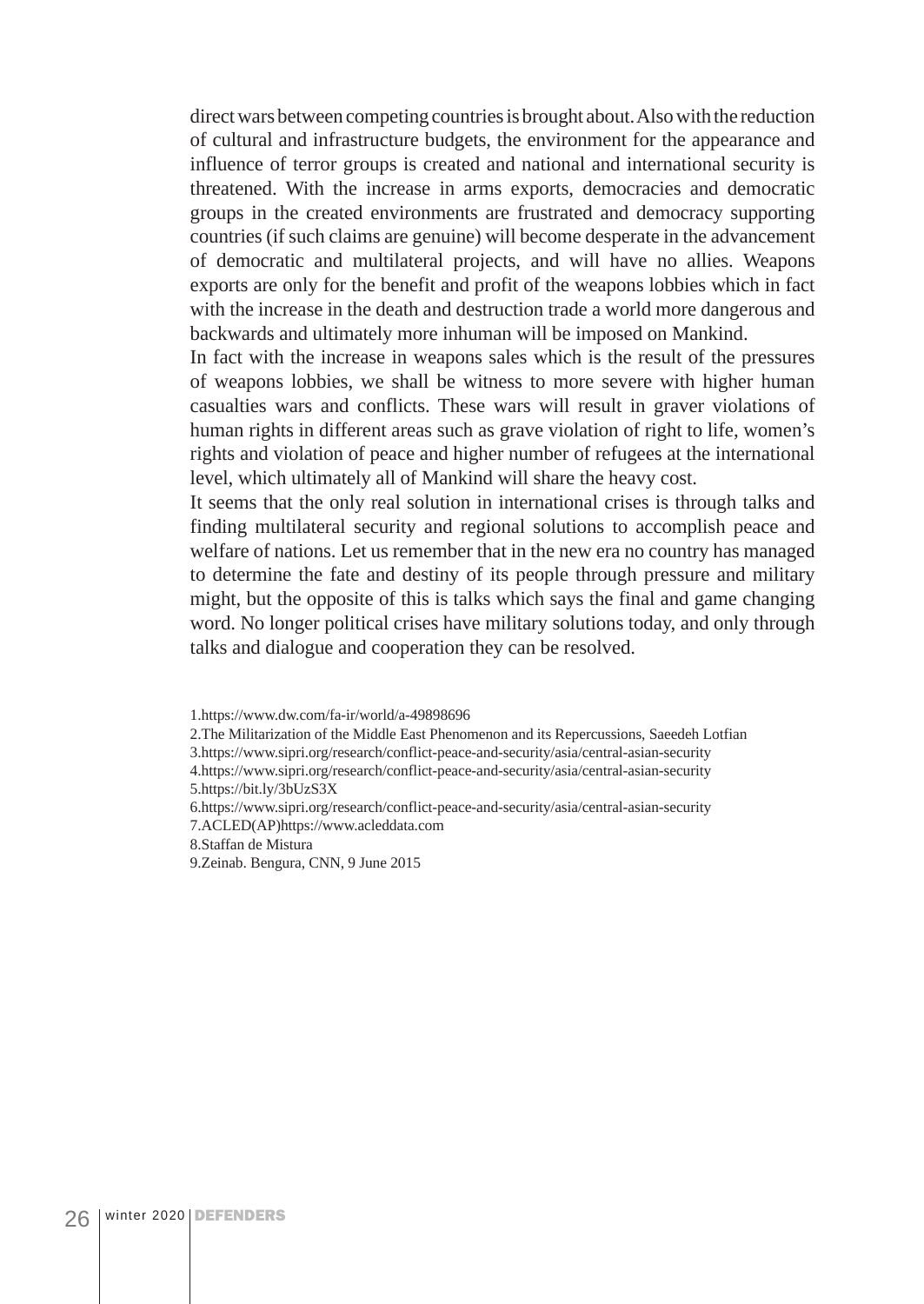## **Violation of Women and Children's Rights in Armed Conflicts**

**Yemen, Myanmar, Syria and Palestine Thematic Report**



By: Negar Paydar Dariyan Senior Expert in Human Rights

Throughout history women and children have continuously suffered the most in various ways in wars. They make up the majority of refugee and displaced population and in spite of the efforts of international organizations to support them, not only there is not enough guarantees to protect these groups of society in armed conflicts, but women and children's daily increasing fears due to wars, particularly in the Middle East region in countries such as Palestine, Yemen and Syria is increasing and more women and children lose their lives, properties and their dignity in various ways.

Murder, sex crimes, rape, slavery and exploitation, forced pregnancies, forced sterilisation, torture, and trafficking are all war crimes which are committed against women and children. Also directly or indirectly effects of wars makes thousands of women and children victims of starvation, shortage of water, food and medicines.

**Keywords**: conflict, violence, victim, women, children, human rights

## **Introduction**

Even though women and children are not usually deemed as enemy combatants in armed conflicts, sadly they are groups who suffer the most damages in war, and are the main and extensive victims of armed conflicts.

Protection of civilians and the necessity for distinction between military forces and civilians are fundamental principles of humanitarian law and international law. Treaties and conventions which have been set in relation with war such as the Paris Declaration Respecting Maritime Law, the Geneva Conventions, St. Petersburg Declaration relating to Explosive Projectiles, Brussels Declaration on Distinction of Armed Forces and Civilians, the Hague Conventions relating to land and sea wars, although have all been almost comprehensive in regulations but the existence of numerous norms in various spheres, without having real and serious enforceable guarantees, do not bring much value for the international community.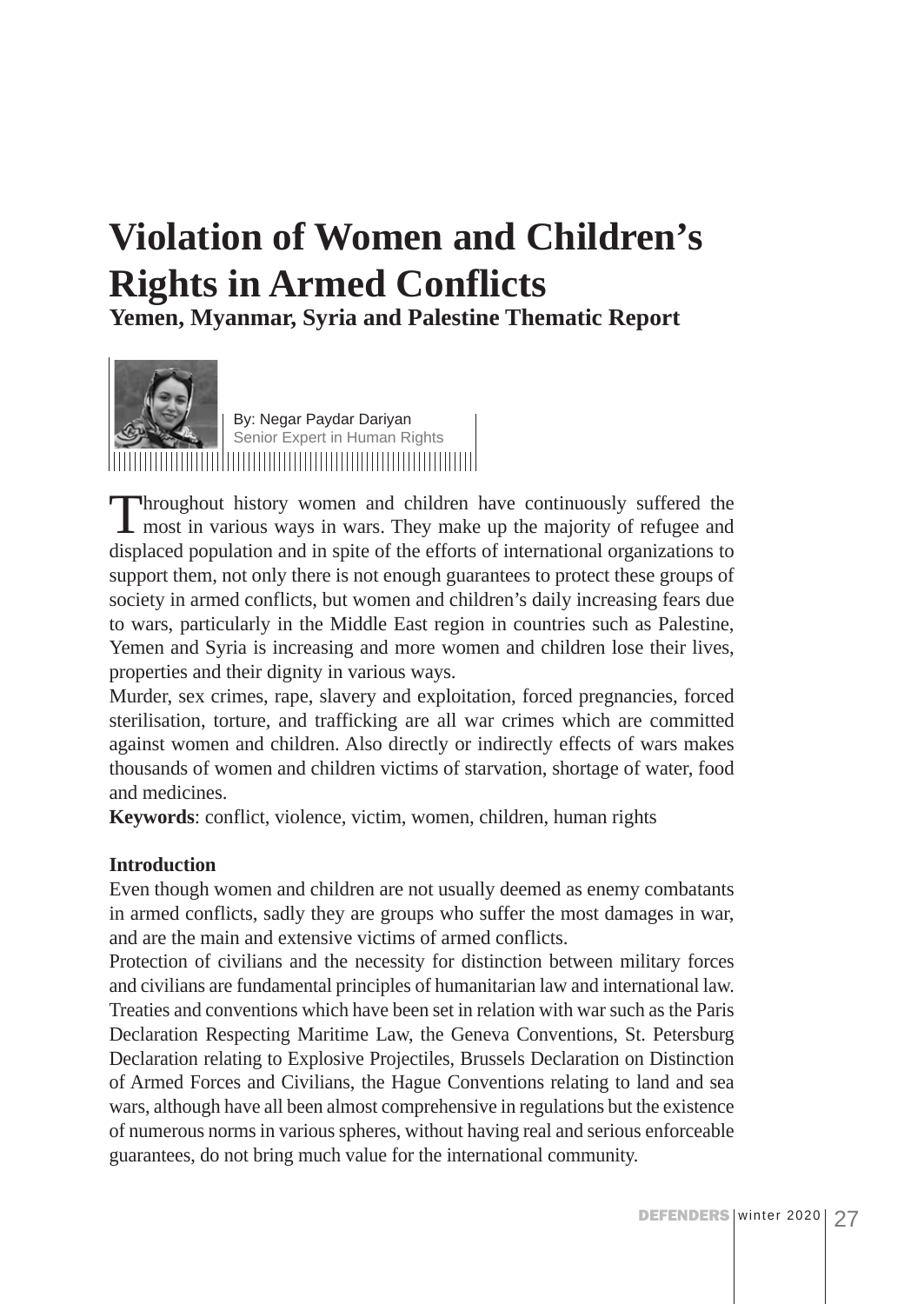## $\iota\iota$ **Some three million women and girls in Yemen are at risk of genderbased violence. There is, however, no legislation that specifically protects them. More than 4.7 million children have trouble accessing education**

In this report we take a look at the violation of women and children's rights in armed conflicts in 2019 in Yemen, Myanmar, Palestine and Syria.

#### **Yemen**

The civil war since 2015 has killed tens of thousands of civilians and left the country mired in a devastating humanitarian crisis, with women and children often bearing the brunt of the daily struggle to survive. After almost half a decade of war, some 24 million Yemenis, close to 80% of the population, have been left in need of aid and protection. With men, often the bread winners, injured, killed or fighting on the front line, women and girls are facing new

challenges and adversities. Many women have unexpectedly found themselves responsible for their families — a responsibility they weren't prepared for. On the other hand, many men who are unable to provide for their families as a result of the war feel under pressure. This pressure often reveals itself in cases of domestic violence, which have increased during the war.<sup>1</sup>

Some three million women and girls in Yemen are at risk of gender-based violence. There is, however, no legislation that specifically protects them. More than 4.7 million children have trouble accessing education. Schools have been destroyed. Teachers who do not receive their salaries regularly have left to seek other opportunities. And children have been forced by their families' worsening economic situation to drop out and find work. More than 36 percent of girls are missing out on school. The conflict exacerbated discrimination against women and girls, and left them with less protection from sexual and other violence.<sup>2</sup> Forced and early marriage of girls, common before the conflict, has tripled since beginning of the war. UNICEF estimates that 72 percent of Yemeni girls are married off before the age of 18.3

Before the war, Yemen was already one of the world's poorest countries, with acute levels of hunger. The war has shattered everything that kept Yemen just above starvation. Now it is teetering on the edge of famine.<sup>4</sup>1.1 million pregnant women and new mothers are acutely malnourished.<sup>5</sup> According to UNICEF, the country's 1.8 million malnourished children are particularly vulnerable to diseases like diphtheria and cholera.6 Even if the five-year war in Yemen were to end today, it would take two decades for the impoverished country's children to reach the lesser level of malnutrition they suffered before the conflict.7

#### **Myanmar**

Women and children in Myanmar suffered patterns of grave violations following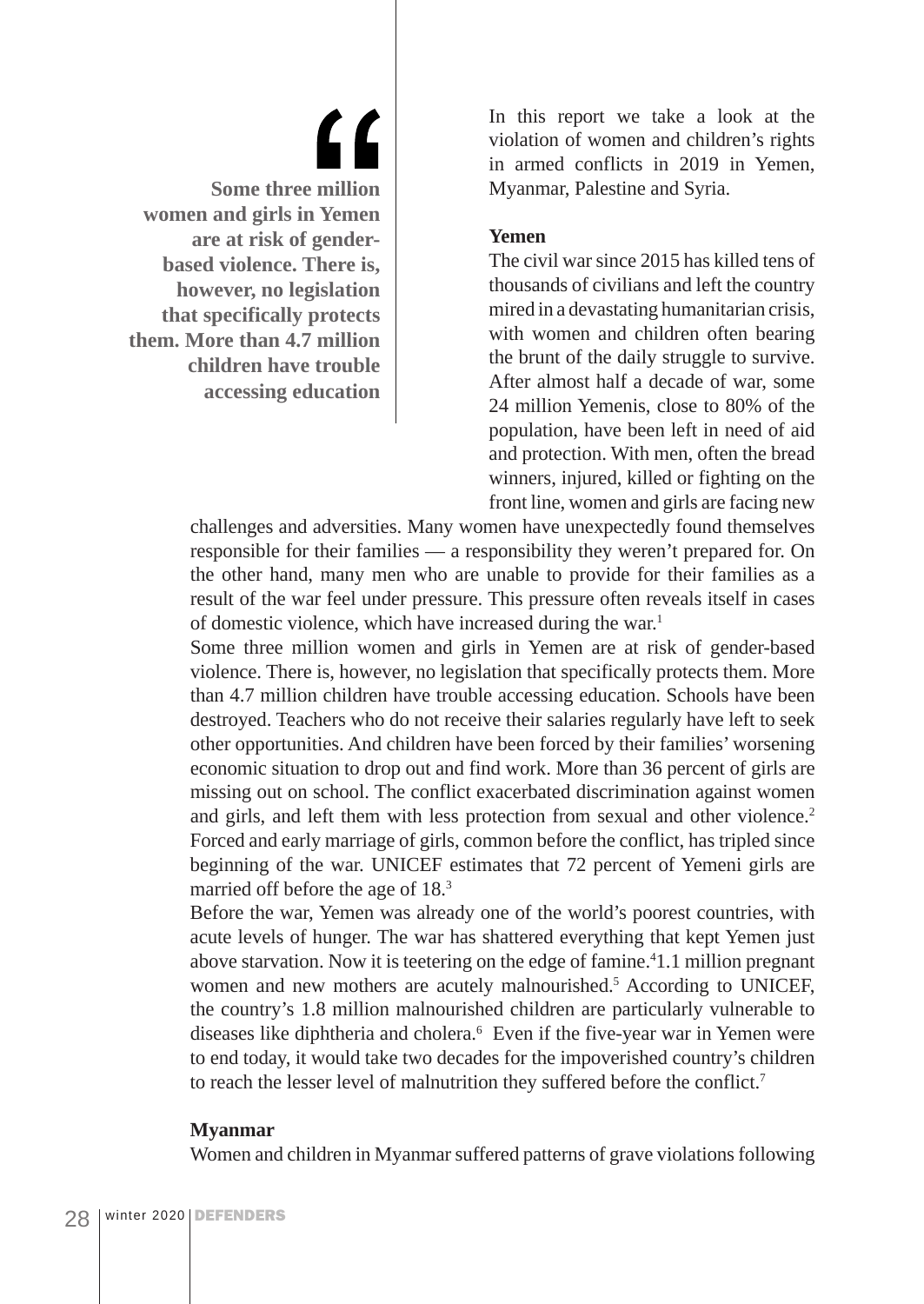the crisis. The findings confirm thousands of grave violations against women and children, including killing, maiming, rape and other forms of sexual violence for which the armed forces of Myanmar (Tatmadaw) have already been listed in the 2017 Secretary-General Annual Report on Children and Armed Conflict.8 At the end of 2018, more than 730,000 civilians from Myanmar had fled to Bangladesh; over 90 percent of them are Rohingyas and more than 60 percent are women and children. They also reported sexual violence and abductions of women and girls in villages and at checkpoints along the route to Bangladesh.9 According to a report by the Independent International

 $\epsilon$ **Numerous rights violations have taken place in the occupied Palestine and they remained unpunished since the Israeli state refuses to recognize its international obligations. Women and children disproportionately endure the violence of occupation**

Fact-Finding Mission on Myanmar, rape and other sexual violence have been a particularly egregious and recurrent feature of the targeting of the civilian population in Rakhine, Kachin and Shan States. These violations, for most part perpetrated against ethnic women and girls, were used with the intent to intimidate, terrorise and punish the civilian population and as a tactic of war.<sup>10</sup> The situation in Rakhine State is increasingly complex. In 2019, fighting between the Myanmar Army and the Arakan Army led to the displacement of 30,000 people, in addition to the 128,000 people internally displaced since 2012 and the 470,000 stateless people in need of humanitarian support. In Kachin, 100,000 people remain internally displaced and are living in camps.

In these environments, children, particularly girls, are vulnerable to exploitation, sexual and gender-based violence, neglect, family separation, risky migration and abuse. Cramped camp conditions heighten these vulnerabilities, and limited access to basic services increases risks of communicable disease transmission. Children face additional risks from the increasing use of improvised explosive devices and landmines.<sup>11</sup> Myanmar also remains on the UN's list of parties that use and recruit child soldiers.<sup>12</sup>

According to some report 60 percent of refugees are single mothers and the most urgent needs are for shelter, food, water, sanitation and hygiene.<sup>13</sup> Women and especially mothers have very specific needs, and this is never more evident than during a humanitarian disaster.

#### **Palestine**

Numerous rights violations have taken place in the occupied Palestine and they remained unpunished since the Israeli state refuses to recognize its international obligations. Women and children disproportionately endure the violence of occupation.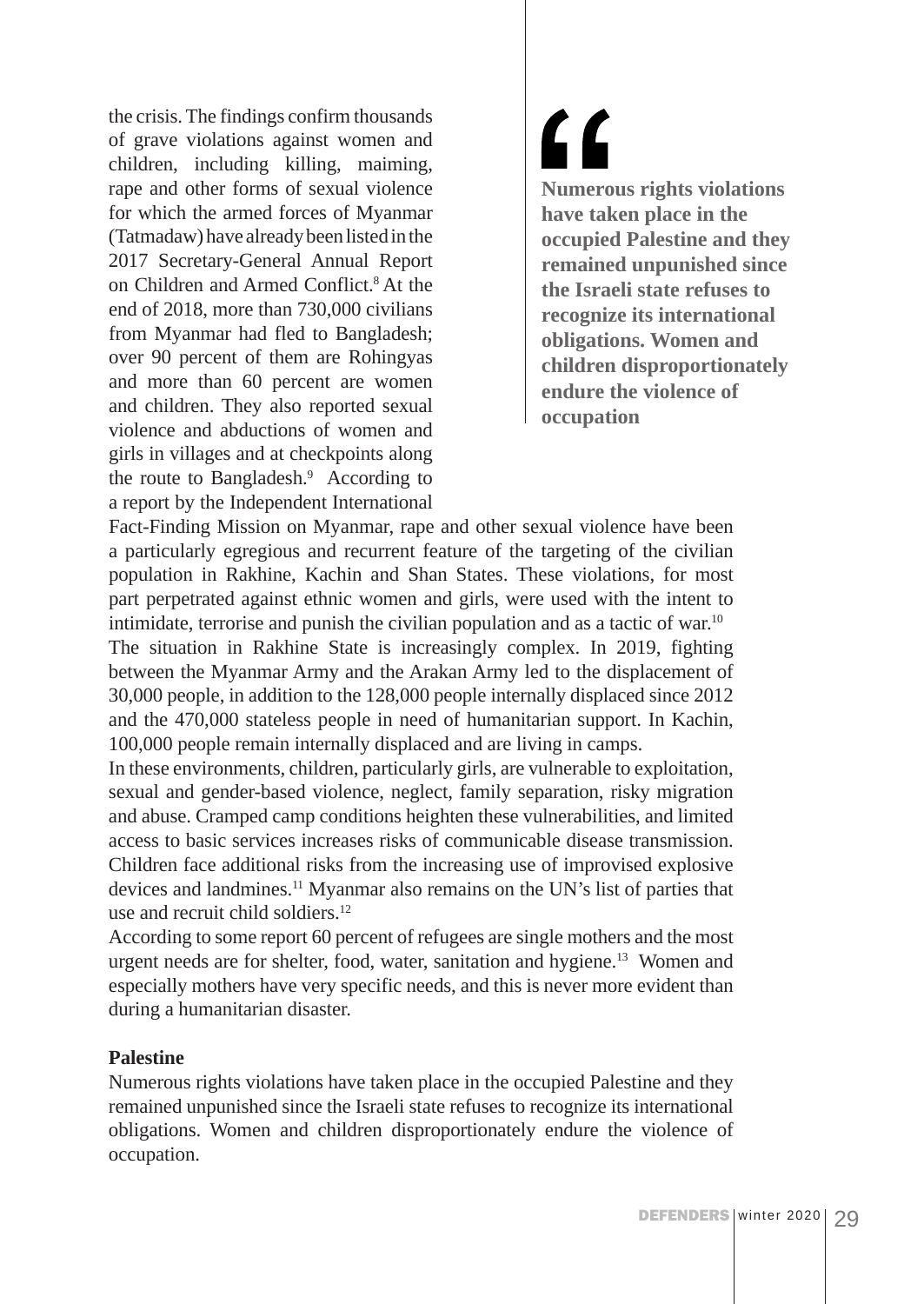<u>C C</u> **Also, poverty make children to leave school at a very early age, usually to work and provide for the needs of their families. Early marriages of young girls and adolescent crime are both consequences of poverty**

In the armed conflict, many fatalities have been reported among Palestinian children, innocent victims often killed by mistake but sometimes callously shot by Israeli soldiers for no reason. The attacks often target public places that have turned into refuges for civilians, like schools, hospitals, etc. In addition to the lost lives, tens of thousands of children are injured and some are left disabled for life.

Additionally, the wall – or fence in some places – zigzags through the West Bank, greatly affecting accessibility to education, water, health care and economic development for the country. The Israel army has defined a stone as a dangerous projectile in the same category

as a real bullet. So even if a child throws a stone at an Israeli soldier, the latter can respond in force and the child can be sentenced to up to 20 years in prison.<sup>14</sup> Women and girls continue to be victims of discrimination. They are particularly affected by "honor killings." Even though these crimes are punishable under law, men often only serve a short sentence and the victims' cries for help fall on deaf ears.

Also, poverty make children to leave school at a very early age, usually to work and provide for the needs of their families. Early marriages of young girls and adolescent crime are both consequences of poverty. In conflict settings, girls are one and a half times more likely to be out of primary school, and more vulnerable to child marriage.<sup>15</sup> Even though the legal age of maturity is fixed at 18 years old, child marriages are still commonly practiced in Palestine since one in ten girls are married between 15 and 19 years of age.

While women have continued to participate in a range of roles in political life, they remain underrepresented in decision-making bodies.16

#### **Syria**

The increasing number of grave violations verified by the United Nations in the Syrian Arab Republic is concerning. The precarious human rights, humanitarian and security situation faced by thousands of people, mainly composed of women and children, who are being held in inhumane conditions in overcrowded camps or other settings in northern Syria.

The Syrian civil war now constitutes the largest displacement crisis in the world, with more than 6 million people who have been internally displaced. Among this already-vulnerable population group, women and children face significant challenges associated with lack of adequate access to maternal and child health (MCH) services, threatening their lives along with their immediate and long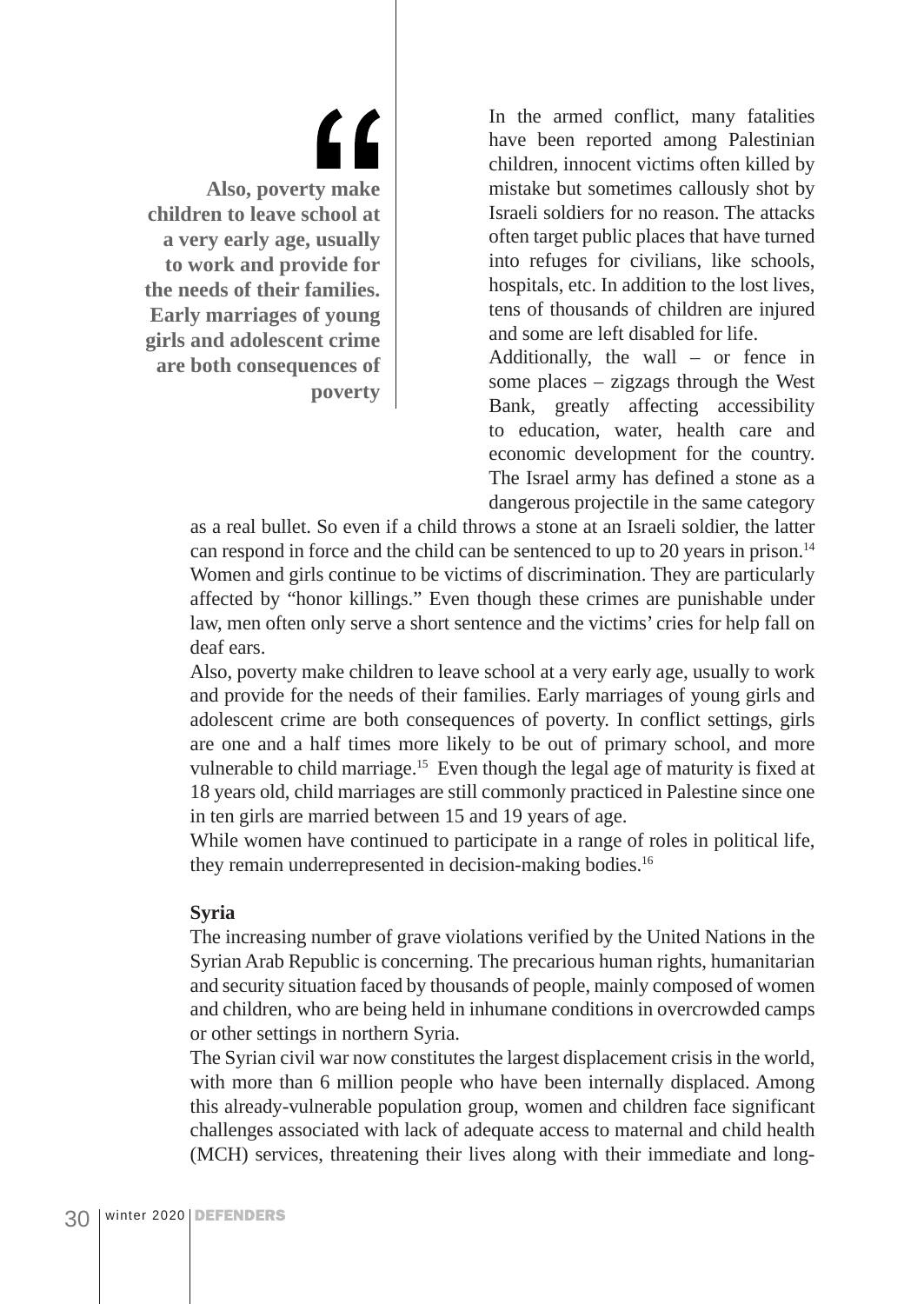term health outcomes.<sup>17</sup> Meanwhile, an estimated 2.6 million children remain displaced inside Syria, while some 2.5 million children are living as refugees, in neighbouring countries.18

The hostilities have damaged or caused the closure of critical basic services including schools, health and water facilities. Many of those displaced, especially children, are also in need of psychological support after witnessing shelling, fighting and explosions in their home communities.<sup>19</sup> "Killing and maiming remains the most prevalent violation against children in Syria, with 657 children killed and 324 injured between January and the end of September. At least 250 boys, some as  $\mathbf{C}$ **Women tend to be the ones who sustain the resilience of families and communities, trying to keep their families healthy, fed and together. In many cases, they have become the sole breadwinners overnight, after losing husbands and fathers to the conflict**

young as nine years old, are held in detention, though the actual numbers are likely to be much higher. $20$ 

Women tend to be the ones who sustain the resilience of families and communities, trying to keep their families healthy, fed and together. In many cases, they have become the sole breadwinners overnight, after losing husbands and fathers to the conflict.21 Studies show that at least one-third of Syrian refugee households in Jordan and Lebanon are headed by women. The hardships of displacement have shaken traditional patriarchal conceptions of women's roles and responsibility; the need for women to work and provide for their families emerged as a primary concern and challenge for female refugees across all countries. And 60 percent of Syrian women in Jordan, Lebanon and Turkey said that they feared violence or harassment<sup>22</sup>

The conflict in Syria has led to an increase in child marriages.<sup>23</sup> The harsh living conditions, the insecurity, and the fear of rape, have led families to force their daughters into early marriages.

#### **Conclusion**

In the recent years the international community's attention towards the situation and protection of women and children during armed conflict has notably increased. But just as in other areas of humanitarian law and international law many problems exist in the realisation of these supports and protections. International laws do not have enough enforcements and they fall short in protection of weak and vulnerable groups.

Throughout the world people suffer in armed conflicts and violent disputes, terrorism, enslavement and occupation, and more than anything countless women and children are destroyed in the flames of evil and greed of politicians. The human dignity and fundamental rights of women now are under attack in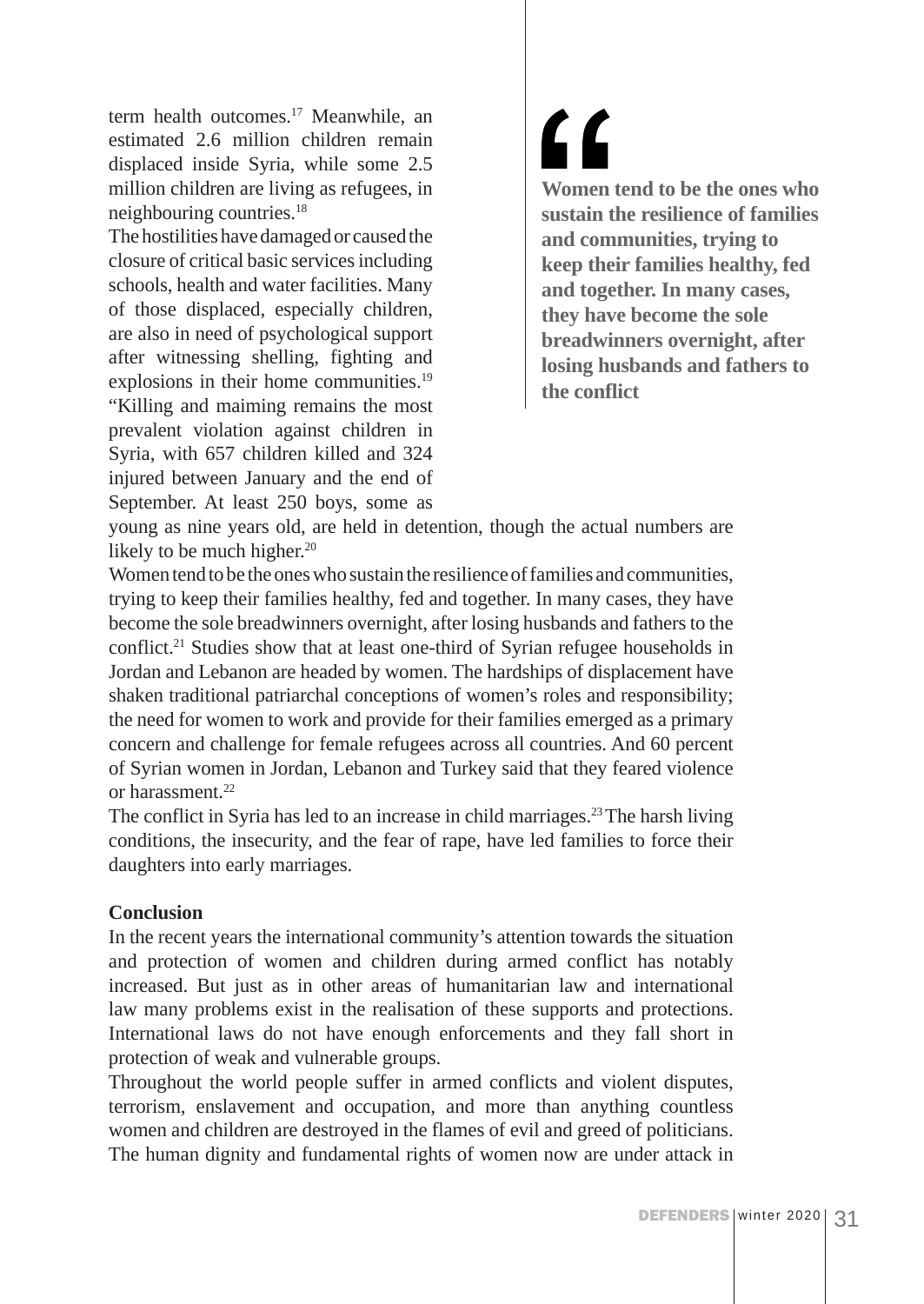occupation disputes, ethnic and religious disputes and terror tactics. One of the dire international issues for women is systematic rape of women in armed conflicts which takes place brutally with the aim of ethnic cleansing.

It seems that many priorities must be given to ending violence against women - a group that raise the future generation - and children - as the future generation - by international human rights organizations, governments and officials. Also empowering and training them as the changing factor of the future's societies must be considered. Victims of terror and violence must be rehabilitated and be given support for their rehabilitation and return to society, and governments must do all they can to prevent them from being marginalised so that violence is not reproduced.

Big powers and countries who for their greater economic interests sell weapons to particularly regions in conflict, are all the main culprits in the destruction of the lives and properties of civilians. The international community must find a way to stop the trading of people's rights and dignity with money.

8.https://childrenandarmedconflict.un.org/myanmar-crisis-in-rakhine-state-has-horrendous-impact-onchildren/

9.https://www.hrw.org/world-report/2019/country-chapters/burma

10.https://reliefweb.int/sites/reliefweb.int/files/resources/A\_HRC\_CRP\_4\_0.pdf

11.https://www.unicef.org/appeals/myanmar.html

12.https://www.hrw.org/world-report/2019/country-chapters/burma

14.https://www.humanium.org/en/palestine/

15.https://www.theguardian.com/global-development/2018/oct/26/women-palestine-face-violence-

political-exclusion-campaigner-tells-un-randa-siniora

20.https://www.unicef.org/press-releases/geneva-palais-briefing-note-children-syria

21.https://www.icrc.org/en/where-we-work/middle-east/syria/syrian-women

22. https://bit.ly/2V9z8St

23.https://bit.ly/3bYQ7gb

<sup>1.</sup>https://www.dw.com/en/empowering-women-in-yemens-civil-war/a-50586064

<sup>2.</sup>https://www.amnesty.org/en/countries/middle-east-and-north-africa/yemen/report-yemen/

<sup>3.</sup>https://www.washingtonpost.com/graphics/2018/world/yemen-civil-war-women-children/

<sup>4.</sup>https://www.rescue.org/article/4-ways-4-years-war-yemen-has-impacted-women-and-girls

<sup>5.</sup>https://www.unfpa.org/press/one-million-yemeni-women-risk-due-lack-funding-says-unfpa

<sup>6.</sup>https://www.washingtonpost.com/graphics/2018/world/yemen-civil-war-women-children/

<sup>7.</sup>https://www.independent.co.uk/news/world/middle-east/yemen-war-children-hunger-ceasefirelatest-a9229706.html

<sup>13.</sup>https://www.actionaid.org.uk/about-us/what-we-do/rohingya-refugee-crisis-explained

<sup>16.</sup>https://www.un.org/unispal/document/auto-insert-180574/

<sup>17.</sup>https://bmcmedicine.biomedcentral.com/articles/10.1186/s12916-018-1041-7

<sup>18.</sup>https://www.unicef.org/emergencies/syrian-crisis

<sup>19.</sup>https://www.unicef.org/emergencies/syrian-crisis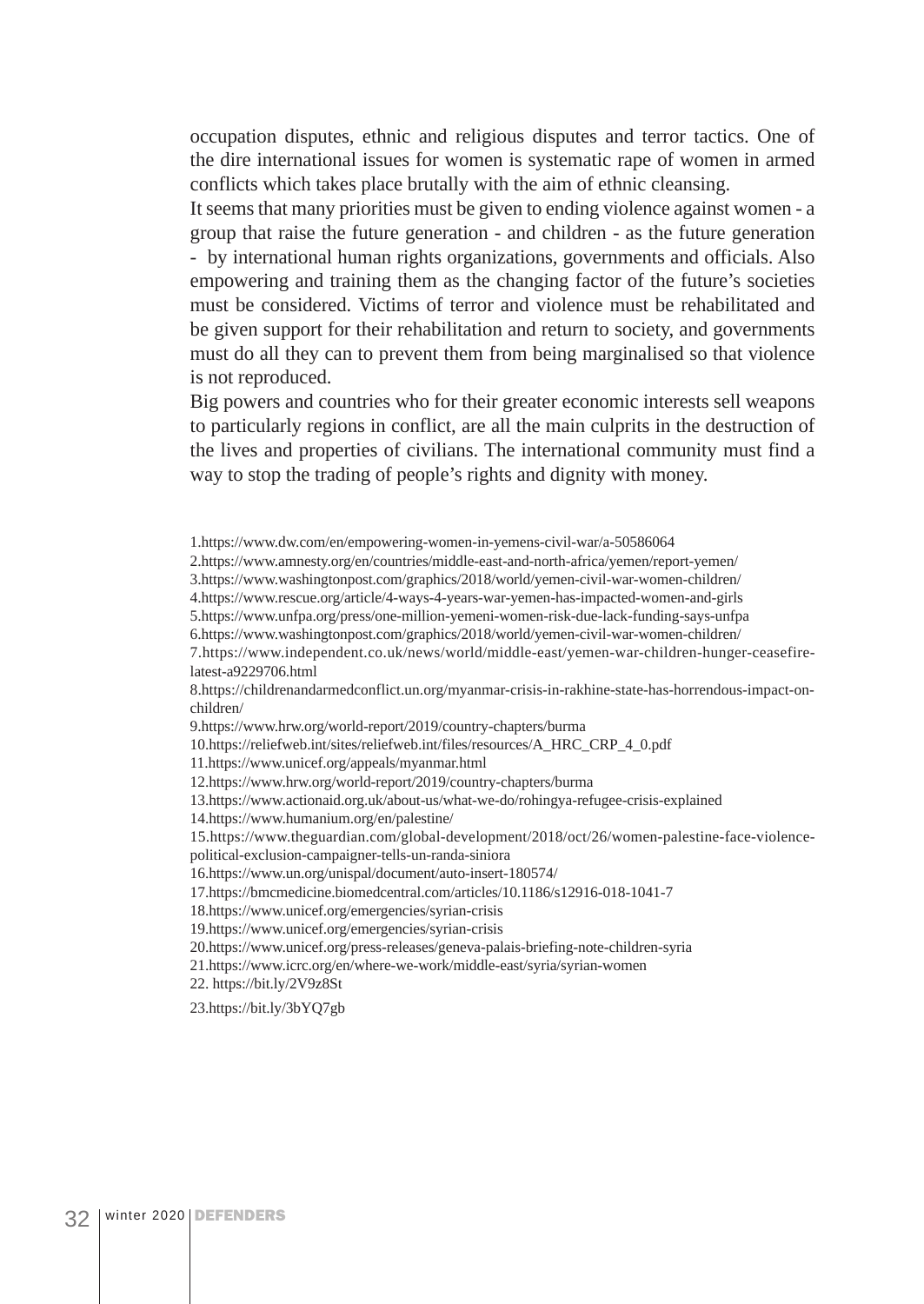## **A Review of Human Rights Development in the Islamic Republic of Iran in 2019**



The Constitution of the Islamic Republic of Iran as a legal document of the political system of Iran in various articles such as in its third chapter (articles 19 to 42), and in some other articles , has given a special status to various forms of human rights such as civil, political, economic, social and cultural rights for the people. On this basis, in the 2nd article of the Constitution stresses on human dignity and freedom alongside responsibility before God as one of the pillars of the system and also in article 9 freedom has been introduced as one of the main and indispensable axes of the country's political system.In this research efforts have been made to objectively assess various aspects of the human rights situation in Iran including the situation of prisoners, women, children persons with disabilities, religious minorities, vulnerable groups, civil and political freedoms, and refugees. The results of this research indicates that despite the challenges and problems in 2109, the human rights situation in most of the human rights areas mentioned above has significant growth and improvement.

**Keywords**: human rights, civil and political rights, the Islamic Republic of Iran

## **Introduction**

Human rights as a set of collective and universal rights which have been accepted by most nations and world's political systems, have had an important status in the protection and promotion of human rights in the current age. In this regard, the United Nations, as the most important international organization that defends the application of human rights, has implemented numerous mechanism. In such a way that a wide range of nongovernmental organizations under the auspices of the UN advocating for human rights. Human rights conventions and declarations, adoptions and bodies based on the UN Charter are important UN mechanisms for the implementation and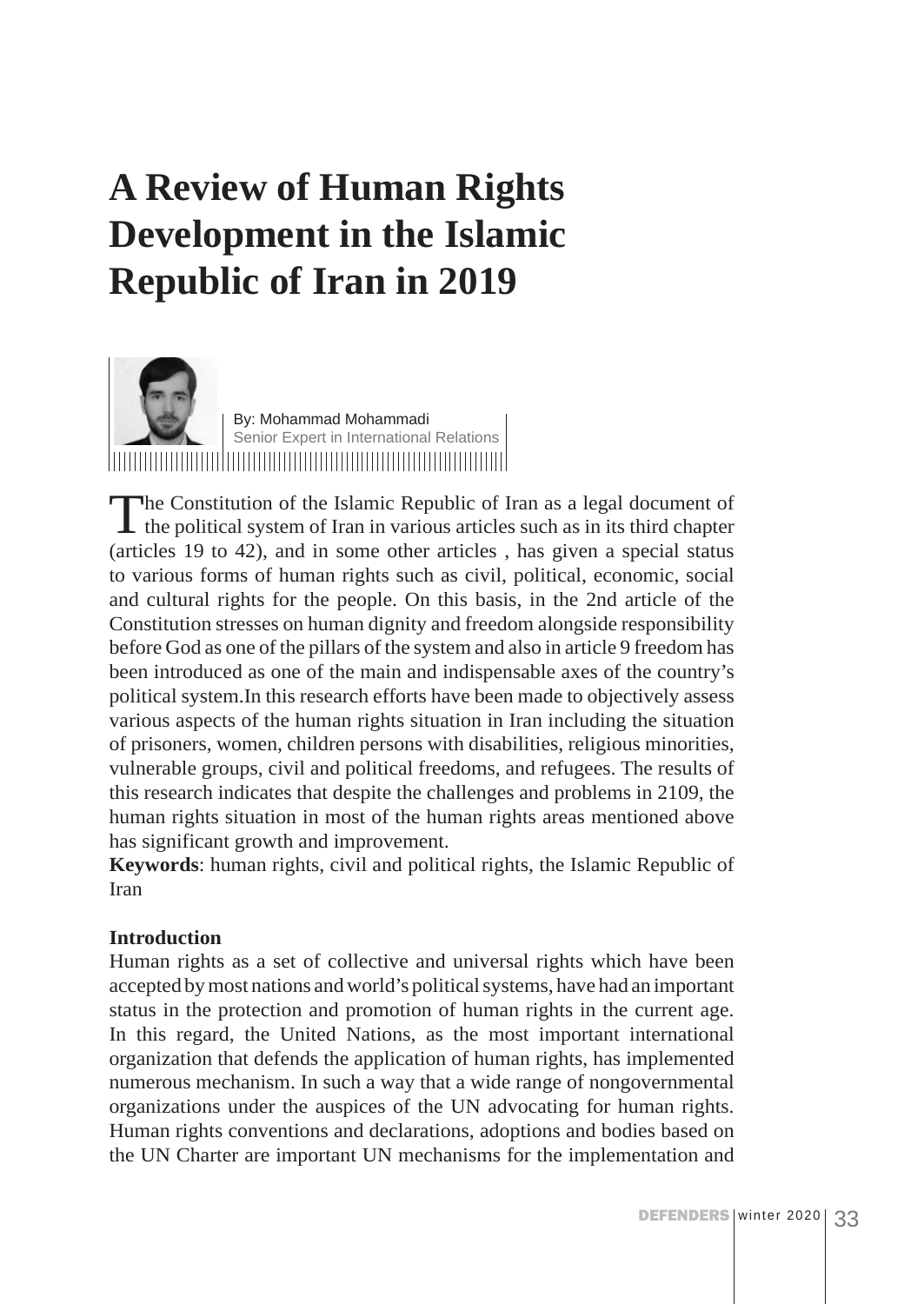expansion of human rights around the world.

In this light, by adhering to a number of international conventions and covenants on human rights and facilitation of the expansion and formation of governmental and nongovernmental bodies, with consideration of its laws and religious laws (Shari'a), the Islamic Republic of Iran has tried to align itself with international human rights standards. The text of these laws in the Constitutional Law and other laws which do not contradict Islamic laws are explained.

Furthermore, Iran's membership in a number of international human rights conventions shows that human rights has an important place in the country's decision makings. Conventions and treaties to which Iran has signed or acceded include: International Convention for the Suppression of the Traffic in Women and Children (1921 Convention- Paris and Geneva Agreement), Supplementary Convention on the Abolition of Slavery, the Slave Trade, and Institutions and Practices Similar to Slavery of 1956, International Convention on the Elimination of all Forms of Racial Discrimination of 1965, International Covenant on Economic, Social and Cultural Rights of 1951, Convention Relating to Status of Refugees of 1951 and its 1961 Protocol, International Convention against Apartheid in Sports of 1977, Convention on the Rights of the Child of 1989, and Convention on the Rights of Persons with Disabilities of 2006.

#### **Civil and Political Rights**

Elections are deemed as the most important pillars of democracy in a country and by coming to the ballot boxes the people determine their own and their country's fate. From the outset of the revolution to-date there have been approximately 40 rounds of presidential, the Council of Experts, Islamic Parliament, City and Village Islamic Councils have been held.

In the upcoming 11th Parliament elections which will be held in February this year, approximately 14 thousand individuals have registered as candidates for the seats, which is a 15 percent increase from previous Parliaments. Twelve percent of the candidates are women and eighty-eight percent are men. Also, there are 19 candidates for the seats of the officially recognised by the Constitution, religious minorities for Tehran seats.

Alongside elections and right to free elections, political parties have also turned into necessities of life in modern era's human communities, in a way that they are some of the most influential bodies in the decision making and executive operations of a country, and they function as a link between the people and the political governance. The political deputy of the Interior Ministry gave news of the launching of 17 political parties houses in provinces in the years 2019 and 20, and explained that fortunately the procedures that are in place today for the formation of establishment of political parties' houses, are much easier procedures and laws than in the past. He also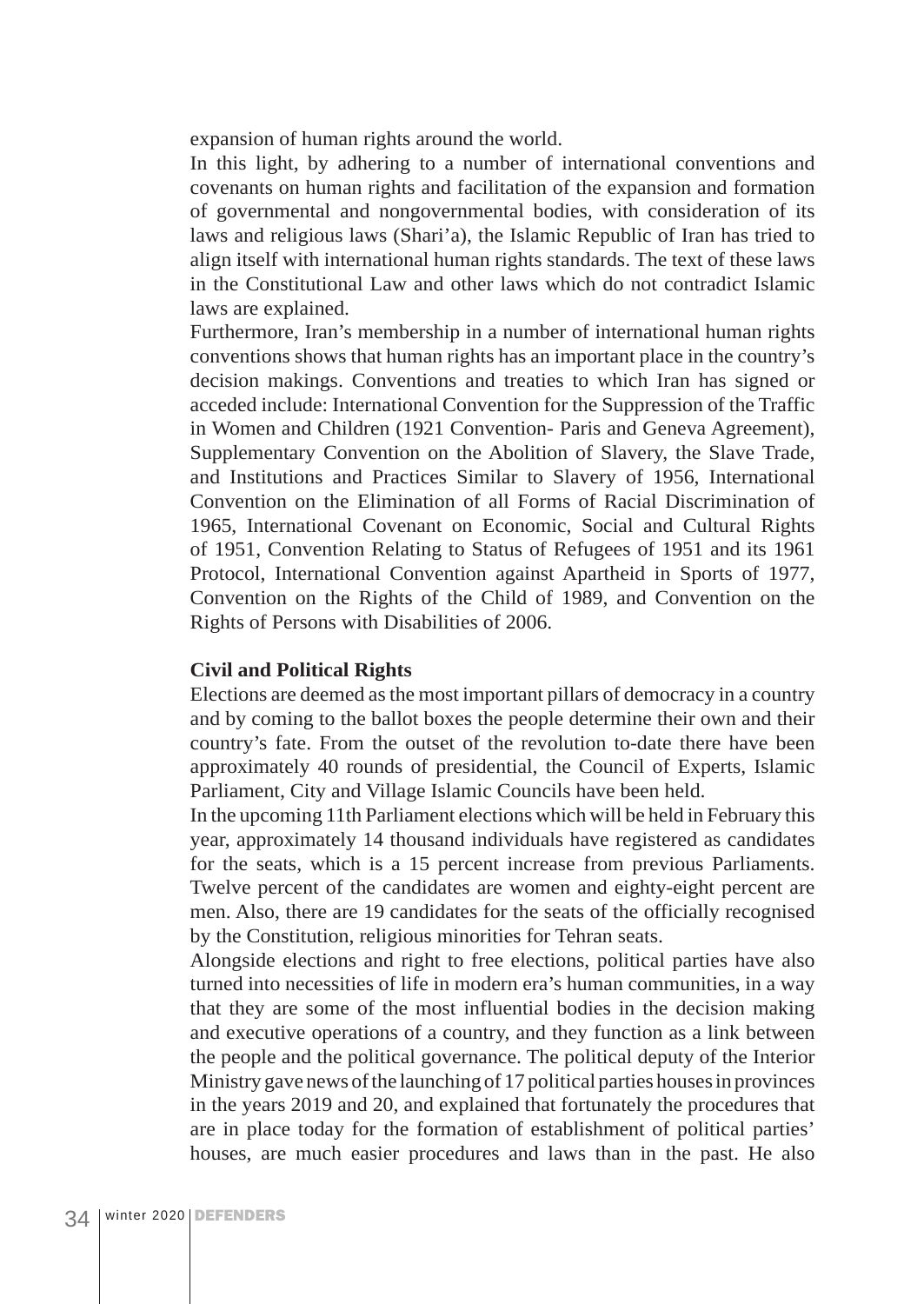added that currently 120 permits have been issued for political parties in the country, and 20 thousand NGOs are active in the country.

Another pillar of democracy and citizen's rights is assemblies and demonstrations. According to the laws of the Islamic Republic of Iran, political parties and groups can request the Interior Ministry for permits to hold assemblies three days prior to the assembly or demonstration. From March 2019 to-date, 331 permits have been issued for assemblies and demonstrations all over the country, which is an increase compared to the past (Interior Ministry website).

 $\mathbf{C}$ **Another pillar of democracy and citizen's rights is assemblies and demonstrations. According to the laws of the Islamic Republic of Iran, political parties and groups can request the Interior Ministry for permits to hold assemblies three days prior to the assembly or demonstration**

In addition to the above-mentioned developments, with regards to the human development index also international figures and statistics show that Iran's situation is improving. This index reviews three aspects of the lives of people in countries: "long and healthy life", "access to knowledge" and "dignified living standards". According to this index Iran was ranked in 65th place in 2019, above countries such as Brazil, China, Tunisia, Lebanon, Indonesia and Egypt. In the world ease of doing business index in 2019 Iran was in 127th place. Compared to the previous year Iran had an increase of 0.5 percent (Doing Business).

#### **Children's Rights**

In relation with children's rights, Iran adopted "the Protection of the Rights of Children and Juveniles Act". This worthy Act is being studied by UNICEF. This Act has been written in its 51 articles and towards prevention of child abuse trafficking in children and also protection of children and juveniles. In this regard, offices have been set up in the Justice Department for the protection of children, which in view of this Act being in its infancy, gradually more offices will be opened up in the Departments. The Support for Children's Education Act is enforceable (Centre for Islamic Parliament Researches, 14 May 2018).

The drafting of "the Fight against Child Abuse National Document" is another effort for the protection of children's rights. Considering that 3 percent of the Iranian population are children, the importance of this document increases. To this aim and for further protection of children, over 400 pre-marriage education centres have been established nationwide, whereas three years ago there were only 50 such centres, and today the result of the expansion of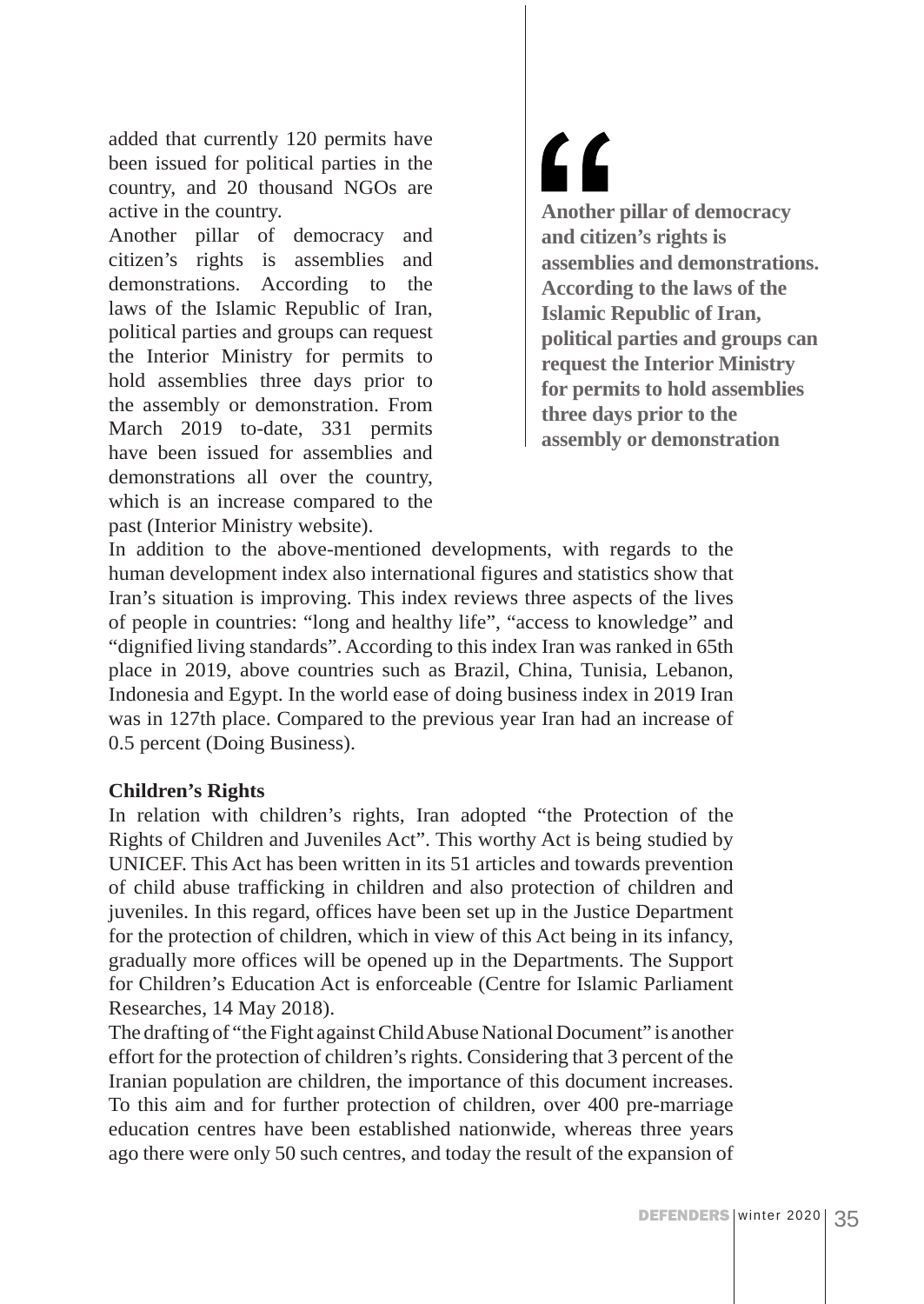these centres is a drop in divorces.

Towards protection of children of divorces, steps have also been taken. According to published reports, up to 160 centres for visiting children divorces are to be launched by 2022, and until April 2019, 132 centres went operational and more than 80 percent of the agreed target with regards of the launching of these centres have been fulfilled. In 2019 approximately 70 thousand visits took place in these centres, and 740 reconciliations took place among divorced parents.

With regards to organizing child labourers and street children steps have been taken with social services, municipality, NGOs related to State Welfare Organization alongside provincial governorship. In this programme, the thematic management approach is considered. Considering that most of these children are on the streets because of livelihood problem, the Imam Khomeini Charity Foundation in cooperation with the State Welfare Organization has allocated funds to help these children and their families (State Welfare Organization website).

According to latest figures, currently the State Welfare Organization has the custody of 26,000 children, 16,000 of which are in alternative families and 10,000 are taken care of in various centres of this Organization (State Welfare Organization Website, 27 August 2019).

To this light, there are 650 centres for unaccompanied children who have been reorganized for presentation of better services and further participation of the public, charitable individuals and NGOs. Nearly 56 percent of child labourers and street children in the country are non-Iranians while in Tehran more than 85 percent of these children are non-Iranians. These centres provide free of charge services without discrimination to all Iranian and non-Iranian children.

#### **Women's Rights**

In the area of women, very good points have been adopted in article 2 of the Sixth Development Programme which stresses on the empowerment of women with priorities to women heads of household in article 101 of Gender Justice. In the areas of research, education, health as well as areas of political participation and in relation with strengthening of the family institution, the insuring of housewives and pre and during marriage counselling and the increasing of punishment for acid pouring crimes and reduction of working hours of working women who have special circumstances a significant achievements have been gained. Moreover, the 30 percent allocation of job openings for the employment of empowered and capable women who can take top managerial positions, are great developments and achievements which have been produced in the UPR report and been commended and noted by many countries.

"The Observation, Dignity and Provision of Security to Women against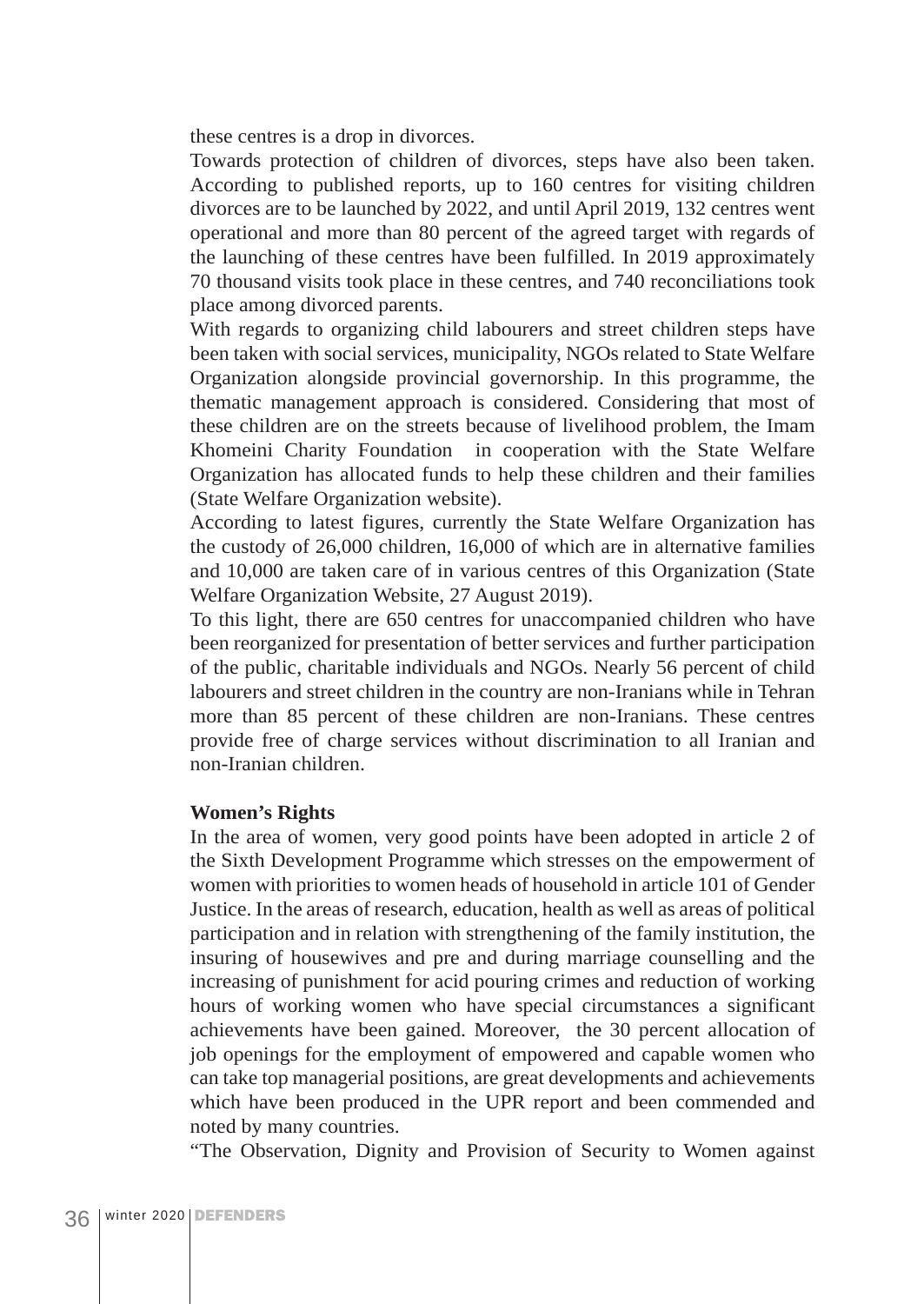Violence" draft bill which the Judiciary sent to the Government Legislations Commission this year, is one of the positive cases discussed is the substitution of imprisonment in the Judiciary and amendment and reduction of criminal punishment, which can produce good results for Iran (Tansim News Agency, 16 March 2019). Of course this imprisonment substitution does not cover the certain crimes such as economic embezzlement or individuals who cause disorder in the country's security.

Overall in 2019 useful and valuable actions were taken with regards to women's rights, all of which show  $\epsilon$ **In the area of women, very good points have been adopted in article 2 of the Sixth Development Programme which stresses on the empowerment of women with priorities to women heads of household in article 101 of Gender Justice**

the determination of the Islamic Republic of Iran to observe and defend women's rights. Some of the most important actions taken in support of women can be summarized as below:

- Signing of the implementation of the Home Based Business National Programme across the nation in 2019.

- Allocation of 40 percent of rural fund for the employment of women

- Adoption of the Cabinet's draft based on for the allocation of 30 percent of top managerial posts to women by the end of term of the 12th government (administration). Currently there are 61 women in the 12th government as deputy minister and or co-equal to deputy minister. Forty-one percent of civil servants in 2019 were women.

- Insurance for women homemakers between the ages of 18 to 50 by the Social Security Organization.

- Presence of more women in nongovernmental organizations, charities and civil societies than men

- Women attending sports venues. Finally following years of women demanding to be allowed to attend sports venues, for the first time with suitable provisions, women were allowed to attend in sports stadiums for the first time.

- Women who wish to take part in international scientific, cultural, sports and the like conferences and gatherings, can leave the country with the permission of the prosecutor's office. Before this, intellectual women and national champions would have required their husbands' permission to leave the country.

- According to assessments, in the first quarter of the year 2019, 24 safe houses have been set up for women who are threatened with violence or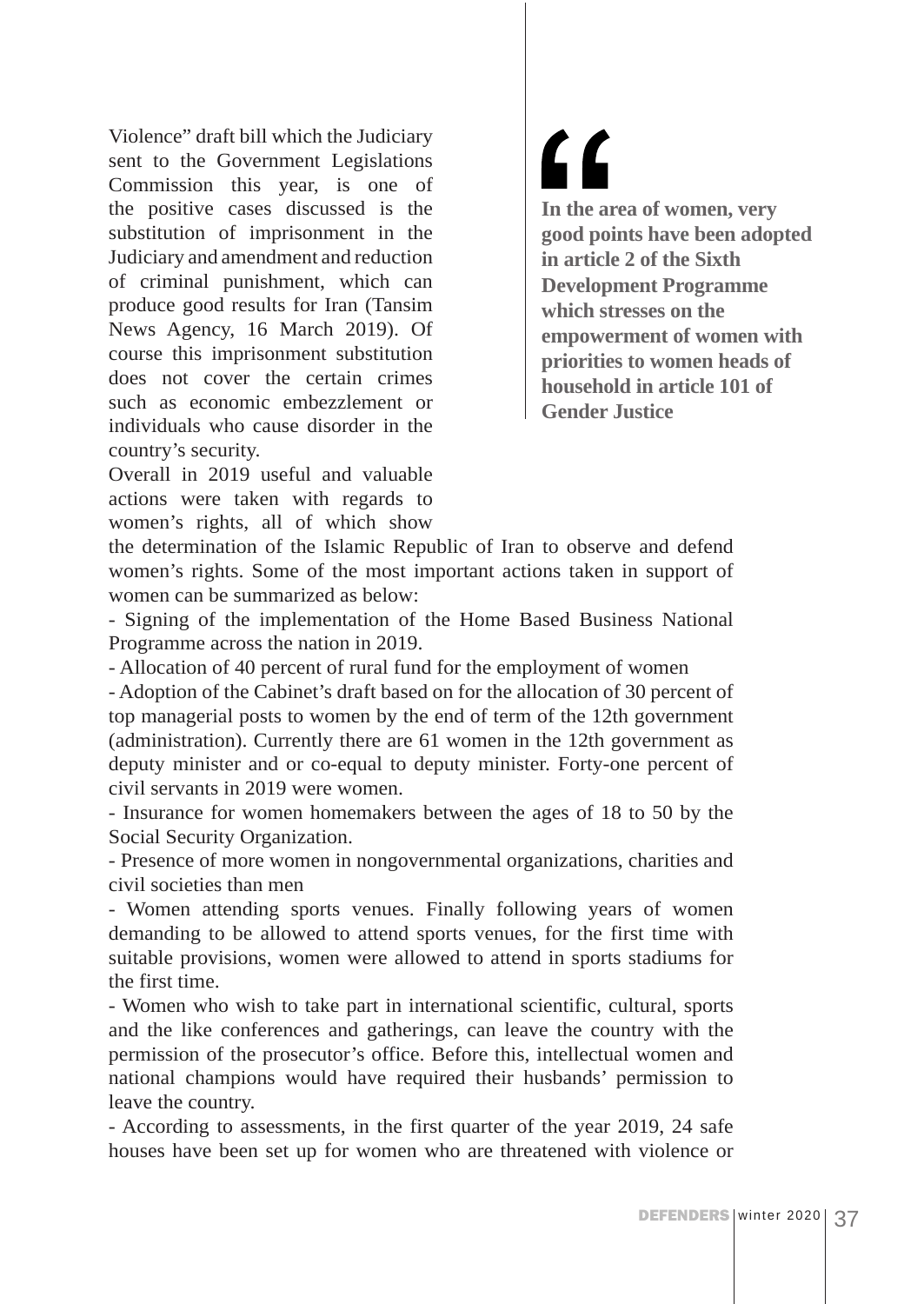have run away from home, these houses provide support and protection to women and girls victims of domestic violence or have fled their homes.

- 36 social emergency centres in the country for the protection of women against violence are active now. If a town does not have one of these centres, Crisis Intervention Centres can take these women and women who are threatened with abuse and violence can approach to these centres. In these centres both vulnerable women and women who have been subjected to abuse are given services in proportion to their needs. In the event that these women have children, their children are also given services in proportion to their needs (Fars News Agency, 7 April 2019).

- Imprisoning of women has always had dangers and problems the most important of which are the negative impacts which are inflicted on the family institution. To solve this problem, the Prevention and Social Deputy of the Judiciary in cooperation with the Presidency's Women's Deputy started using electronic monitoring devices for women in 14 provinces so that women can return to their families.

- As part of the support for women to continue their education at higher levels, the Islamic Azad University adopted the concentrated plan for women students act. Towards the adoption of this act this year's Azad University programmes for students, was to provide facilities to transfer of girl students to where their families live. In this regard, a number of students, children of lecturers and a significant number of other students will be transferred to their parents' home towns.

- As part of the facilitation of further participation of empowered women in the decision making fields, in three areasTehran Municipality has made a 30 percent increase in women's share of managerial posts and removal of derelict parts of the city and fair expansion of services and increase gender proportions.

- In 2019 and towards expansion of the basis for the presence of women pilots in the air travel of Iran, a second woman managed to become the captain of a passenger plane in Iran.

- Every year, during the winter time the shelters are set up with aim of protection of women and the vulnerable groups of society. Usually there are 12 shelters working in Tehran, but in 2019 another 5 were added to this number. The official capacity of these shelters is 2,800 individuals which in emergency conditions and when there is heavy rain or snow, this capacity is increased by 40 to 50 percent and reaches approximately 4,000 to 4,200 individuals (Fars News Agency, 25 October 2019).

#### **Religious Minorities Rights**

In spite of a low population of religious minorities in Iran, they have 5 seats in the Islamic Parliament. The point to note is that even if the population of the minorities goes lower than 3 percent, they will still have their seats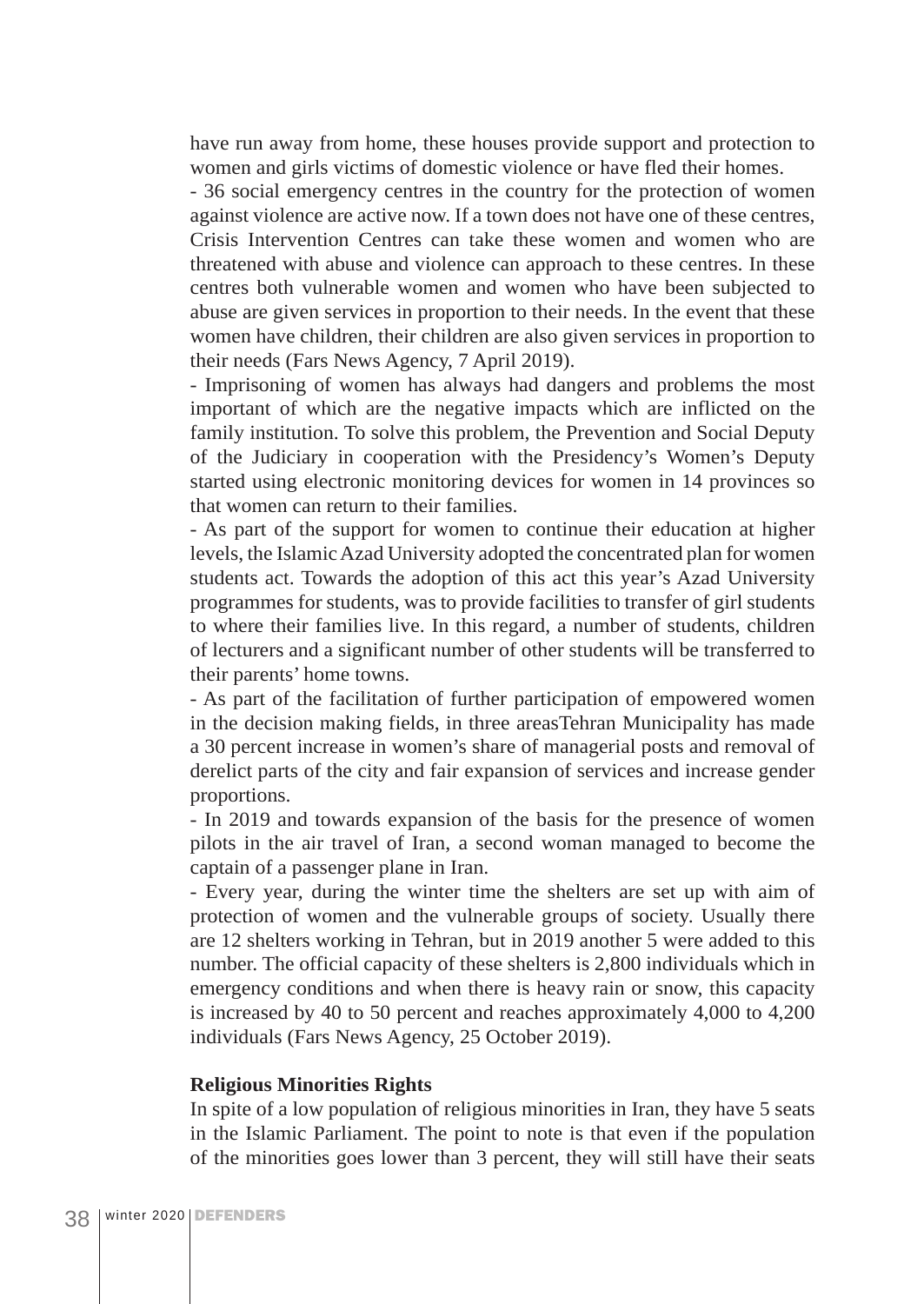in the Parliament. According to the Constitution, religious minorities in Iran have the right to form political parties and nongovernmental organizations.

The existence of state schools for religious minorities in Iran is a clear example of the existence of education justice for them. The use of local and ethnic languages in the press and mass media and learning their own language and literature alongside the country's official language, Farsi, is free. Also, towards the realisation of education equality and freedom for all individuals of society, religious minorities can open private schools. Religious minorities have the right to attend university in various fields.

<u>"</u> **Nationwide, the Jewish community has 32 associations and NGOs. They have approximately 10 active synagogues across the nation and freely conduct their religious customs and ceremonies**

Having numerous churches, synagogues and fire temples, followers of Christian, Jewish and Zoroastrian can freely conduct their religious ceremonies individually or in congregation.

For the purpose of keeping their community informed and up-to-date, religious minorities have their own newspapers and special monthly journals. Through receiving permits for 12 magazines, religious minorities get moral and material support from the Islamic Republic of Iran.

Nationwide, the Jewish community has 32 associations and NGOs. They have approximately 10 active synagogues across the nation and freely conduct their religious customs and ceremonies.

Overall there are 58 religious minorities' organizations in Iran which include 29 for Zoroastrians, 16 for Armenians, 10 for Assyrians and 3 for Jews, which are active in religious and social matters.

In the process of review of the details of the Amendment of the Elections Act, this year's Members of Parliament, adopted article 1 of the draft, according to which, religious minorities officially recognised in the Constitution who reside in the countries cities, towns and villages can become candidates for the Islamic City and Village Councils of the places they live in. On this basis religious minorities officially recognised in the Constitution must believe in and practice their own religion rather than Islam.

## **Right of Access to Health and Medical Treatment**

71.5 percent of the population of Iran is covered by health services. Also, for those who are suffering from Special Diseases such as HIV/AIDS, special services are provided for them. To this aim, there are 120 harm reduction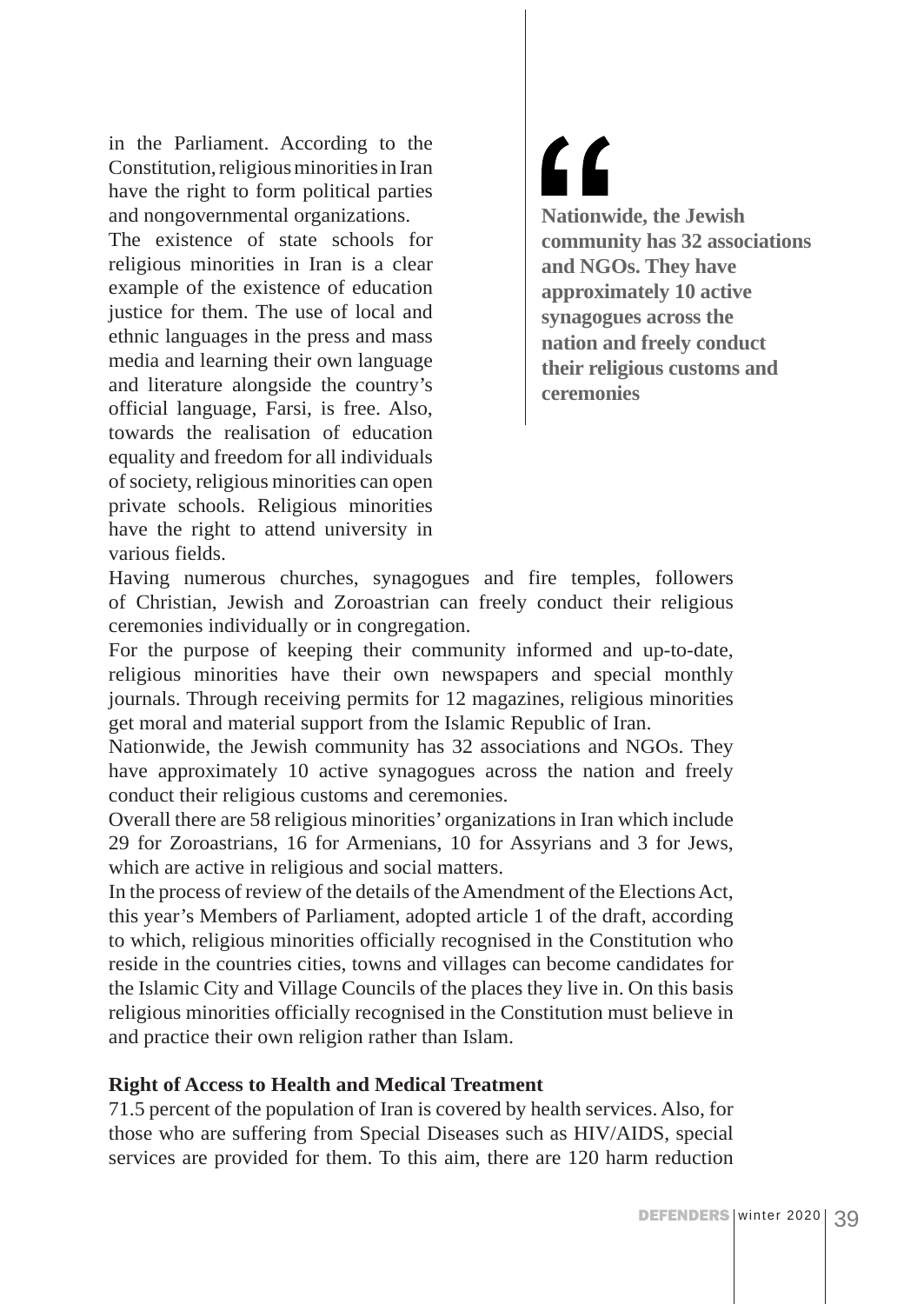centres in the country, which provided 21 thousand individuals with services in 2019.

Furthermore, in the same time period, there were 170 mobile teams on active duty who provided 30 thousand individuals with various harm reduction services. As well as that centres provide psychological, marriage counselling, midwifery, social and livelihood and job finding services to individuals. All services in these centres are free of charge.

It must be said that on World AIDS Day, the human rights deputy of the Justice Ministry, gave news of the preparation of draft bill on the Preservation of Human Dignity and Protection of AIDS Sufferers, which is a step towards further support and protection of the human dignity of the patients.

#### **Right to Education**

In the 2019-20 education year, there are approximately 14,600,000 schoolchildren in Iran, which compared to last year has increased by 500 thousand. Alongside this, by setting up 650 local learning centres, the Education and Training Ministry has taken important steps towards eradication of illiteracy in the country (National Literacy Movement Organization website). Also in the current year the "Eradication of Violence in Primary Schools" programme was launched. Eradication of violence is for all sides in this programme. School heads, teachers and parents are among the groups who will receive necessary trainings.

As well as the aforementioned measures, Iran is trying to launch the use of local dialects and languages in schools. To this aim, the director general of East Azerbaijan Education and Training Department announced that in the 2019-20 education year, local language (Turkish) was launched as a pilot project in some of the province's schools (Fars News Agency, 28 August 2019).

#### **Rights of Persons with Disabilities**

According to reports, there are 1,500,000 individuals with disabilities in Iran covered by the State Welfare Organization. Towards protection of the rights of this group of society, as one of the main authorities, the State Welfare Organization has expanded its activities. Currently there are 1300 day-care centres and 800 night-care centres and also 600 centres that pay home visits for homecare, for these individuals.

According to the Act which was passed towards the end of 2018 by the Islamic Parliament, ministries, governmental departments, organizations, general and revolutionary companies and institutions and other bodies which are funded by the national public budget, are mandated to allocate 3 percent of their recruitments to persons with disabilities. Furthermore, the same Act reiterates that departments which receive funds from the public budget, must allocate 30 percent of administrative, typing and phone operator positions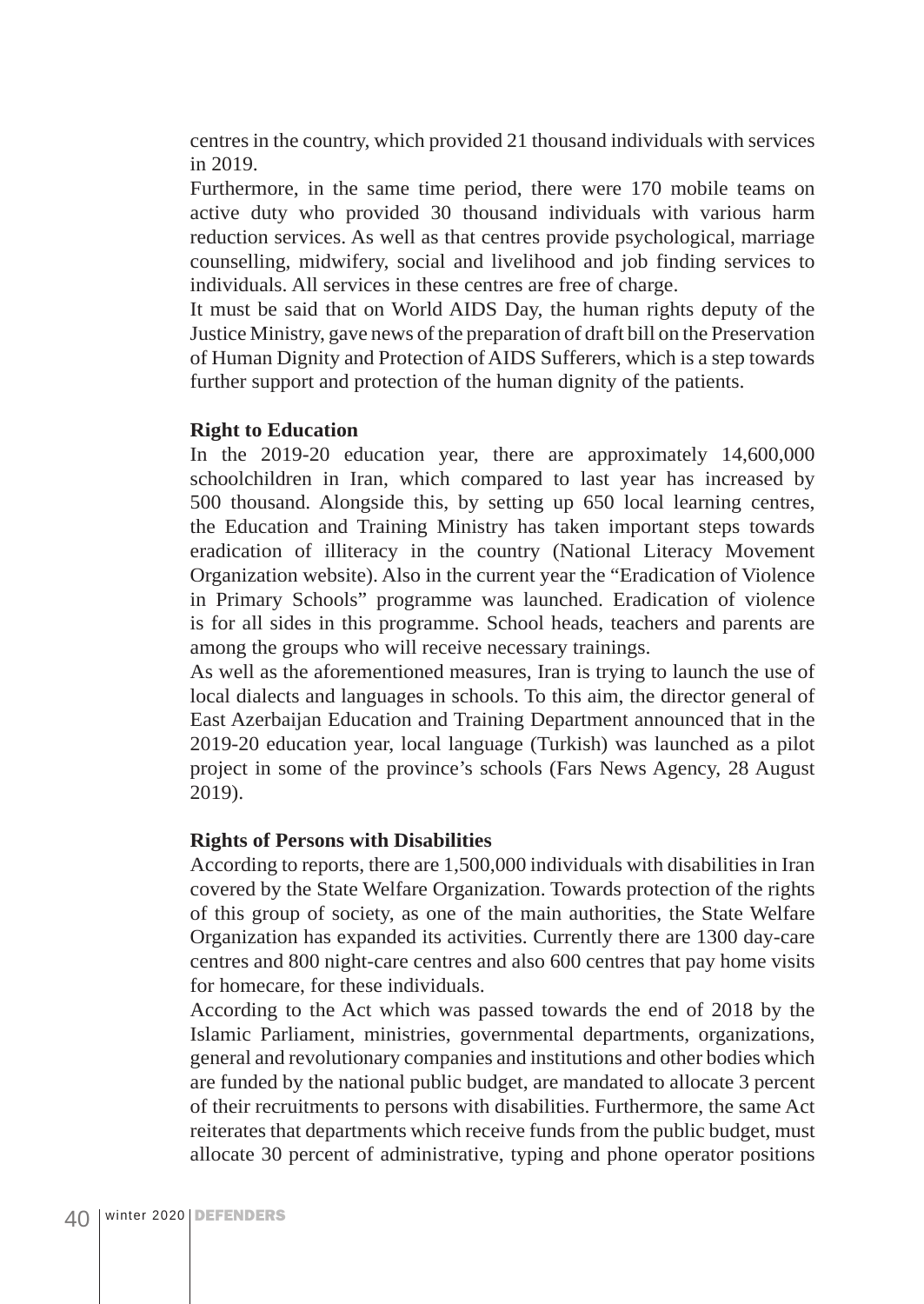to persons with disabilities. The Act stresses that employers and NGOs who hire persons with disabilities will get special points such as exemption from paying tax.

Also, towards the fulfilment and follow up on the right of persons with disabilities, the Braille Education Movement and Sign Language learning have been launched in the country. Currently there are 15 thousand schoolchildren with hearing impairments studying in 5,500 special schools and 9,900 in inclusive and <u>"</u> **According to the director of the Iran Prisons' Organization currently 63 thousand families of prisoners are getting various supports such as education and trainings**

integrated schools across the nation, and benefit from various services. With the services provided, even 250 of these schoolchildren were accepted in the country's top universities and currently are studying in university.

#### **Prisoners' Rights**

Prisoners' conditions and the prison population are some of the instances which have always been the subject of attention of human rights organizations. In view of the issuance of the Organization of Prisoners and Reduction of the Population of Prisons Executive Guidelines by the new head of the Judiciary, figures show that there has been a sharp drop in the number of prisoners this year (Islamic Parliament News Agency, 22 December 2019). In the first eight months of 2019 there were 189 thousand prisoners in the country. This is while in a similar time span in the previous year there were 251 thousand prisoners. Furthermore, the high rate of executions in Iran has always been the focus of human rights organizations. In 2017 around 524 were executed. This number dropped to 234 in 2019 (Amnesty International).

In 2019 the Supreme Leader (Ayatollah Khamenei) agreed with the recommendation of pardoning and commuting the sentences 3,552 individuals convicted in public and revolutionary courts, Armed Forces Judicial Organization, and Governmental Discriminatory Punishments. Among those who were pardoned there were 32 individuals who had been convicted of security crimes (a number of journalists and students) which is noteworthy. The pardoning of security crimes offenders is a first in the country. According to this agreement around 50 thousand more prisoners will be gradually released. According to this programme the 6 months to life sentences which have not been carried out to-date, providing that there is no private plaintiff, will be eligible for pardoning. Also the remainder of sentences of convicts will be commuted in proportion to the crime committed. For human rights reasons and towards humanitarian goals, this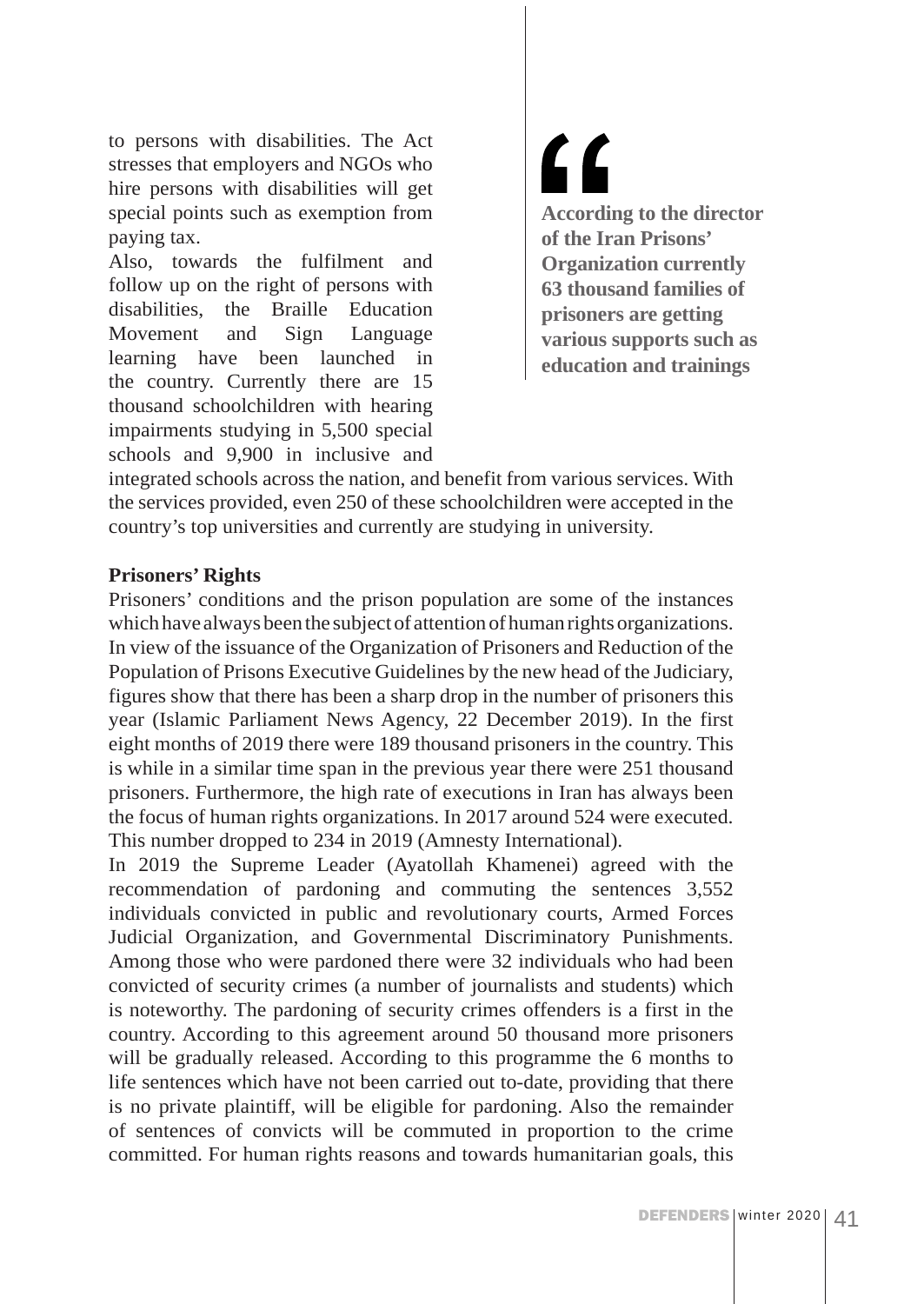programme is inclusive to foreign nationals also. To this aim as well as the rest of the imprisonment sentences and or cash fines of foreign nationals convicted of illegal entry or residence in the country will be pardoned (National Judiciary website).

According to the director of the Iran Prisons' Organization currently 63 thousand families of prisoners are getting various supports such as education and trainings. Towards support for these individuals, more than 6,000 prisoners have become literate and with the help of charitable individuals vocational and technical trainings have been provided for all prisoners so that while increasing their livelihood and income levels to also promote their self-reliance and dignity.

#### **Refugees Rights**

The Islamic Republic of Iran has been hosting millions of refugees for the past four decades, mainly from Afghanistan and Iraq, and it is considered as sixth largest protracted refugee hosting countries in the world. These refugees have continually been faced with problems such as education, employment and health. In 2019 and in order to address these problems and challenges, with the partnership of international organizations such as the UN Refugee Agency (UNHCR), as in previous years, the Islamic Republic of Iran has taken notable supportive actions for refugees.

With regards to refugees' education, in view of the Supreme Leader's decree in 2015 on the basis of no Afghan child in Iran – regardless of their residency status – must be denied of education, in the current education year around 500,000 foreign nationals registered in Iranian schools. According to Iranian officials, educating these individuals costs the country around 15,000 billion Rials. This is while international organizations contributed only 180 billion Rials of that sum (equal to 1.3 percent). It must be said that the average rate of the inclusion of foreign nationals in education system in the world is 60 percent, but in Iran it is as high as 85 percent.

With regards to health for refugees, the refugees' insurance plan is an unprecedented support-medical care plan which is towards helping this group which was launched in Iran five years ago. The health insurance is a tripartite agreement between Bureau for Aliens and Foreign Immigrants Affairs (BAFIA), the Iran Health Insurance Organization (IHIO) and the UN Refugee Agency (UNHCR) and its aim is to insure the vulnerable refugee group residing in Iran. In 2019, 92,000 vulnerable refugees were registered in the plan free of charge and can use medical care insurance services. Also like Iranian nationals, refugees have access to all medical services in any part of Iran.

In the refugees' employment and livelihood sector also in spite of problems caused by America's unilateral sanctions, the Iranian government has created the opportunity for vocational and skills trainings for refugees with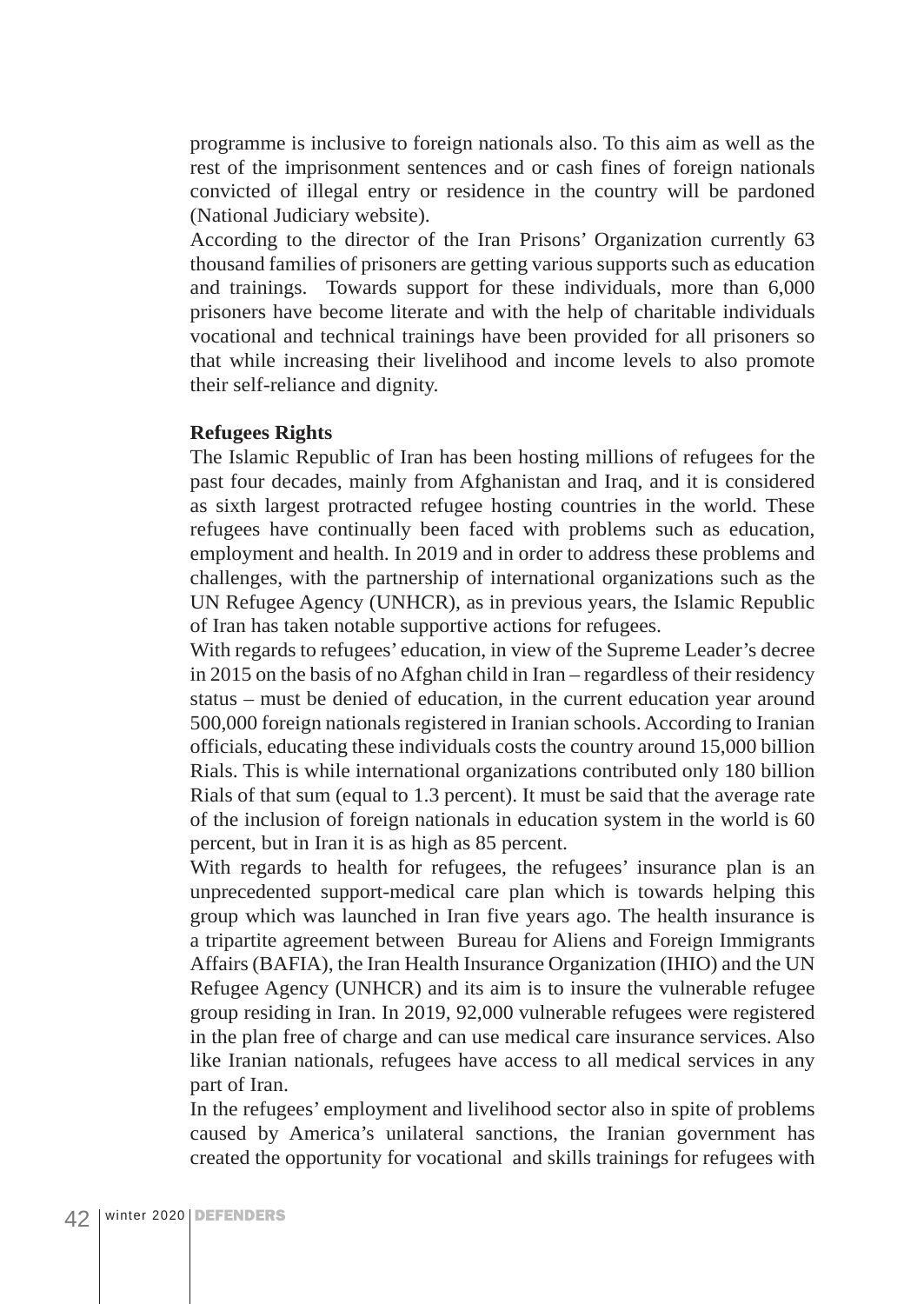the help of international organizations and UNHCR in Iran. To this aim overall more than 4,000 Afghans have received vocational and skills training. With support of above-mentioned partners, a group of these refugees have established their own home-based business and some others have been employed in Iranian workshops.

Another positive action taken for refugees is the granting of Iranian citizenship to children born to Iranian women married to non-Iranian men. In this regard last summer, the Islamic Parliament granted permission to children born to Iranian women married to non-Iranian men, something <u>"</u> **As a member of human rights bodies, the Islamic Republic of Iran has always played an extended key role in the promotion and protection of human rights programmes that include education and promotion of human rights culture**

that could not be done before. According to this Act 800 thousand aliens who have Iranian mothers will be granted with ID papers (ISNA, 7 October 2019).

### **Conclusion**

As a member of human rights bodies, the Islamic Republic of Iran has always played an extended key role in the promotion and protection of human rights programmes that include education and promotion of human rights culture. By being member in a number of various international treaties and also participation in the drafting of a number of human rights documents Iran has shown that it wishes to have an active role in this regard. For example Iran's participation in the International Conference on Population in Cairo and Human Rights Conference in Vienna as well as its undeniable role in the preparation of the ICC Statute can be mentioned. At the national level too, despite problems that have been caused by America's unilateral sanctions, while working closely with the UN and its various bodies, Iran has taken positive steps in the protection and promotion of the rights of children, women, persons with disabilities and also refugees. Although the journey to reach the ideals is a long one. Furthermore some of the conflicts that exist in some laws and regulations, are resolvable. As seen in this study, positive steps have been taken in resolving this problems such as reduction of the number of capital punishments and long prison terms. But it seems that the root cause of international organizations' confrontations with Iran in human rights field is due to a conflict in globalism view and concepts in Islamic and western human rights principles which experts in the field must carefully review without political motives.Notwithstanding these